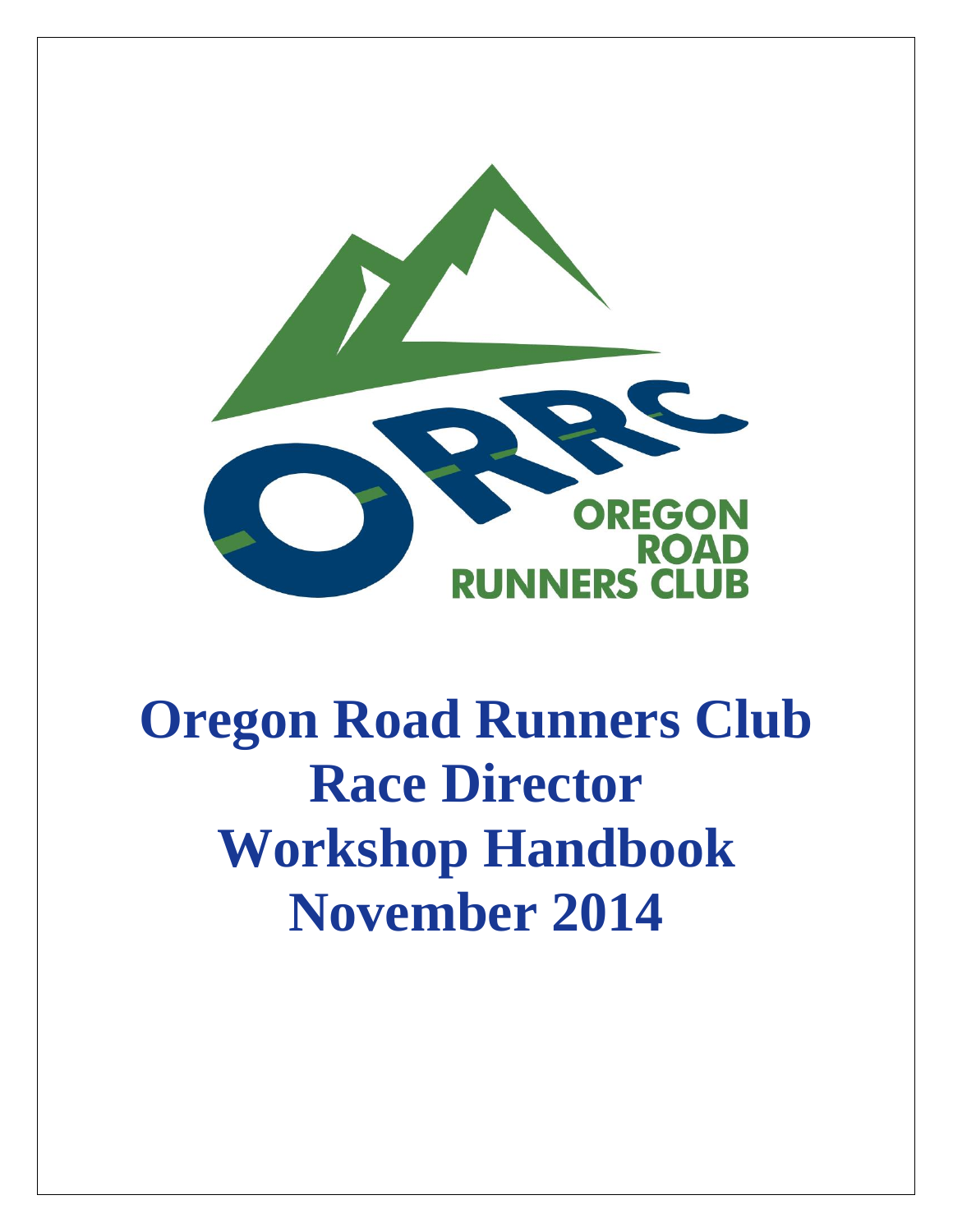

# **Table of Contents**

| <b>Introduction</b>                    | Page<br>4 |
|----------------------------------------|-----------|
|                                        |           |
| <b>Initial Planning</b>                |           |
| Purpose                                | 5         |
| <b>Race Committee</b>                  | 5         |
| Race Name                              | 6         |
| Race Location                          | 6         |
| Race Date and Time                     | 6         |
| <b>Target Audience</b>                 | 6         |
| <b>Budgeting</b>                       |           |
| Sample 10K Budget                      | $7 - 8$   |
| The Course & Insurance & Permits       |           |
| The Distance                           | 9         |
| The Course                             | 9         |
| Closed Course vs Open Course           | 9         |
| <b>Course Configuration</b>            | 9         |
| Mapping the Course                     | 10        |
| <b>Aid Station</b>                     | 10        |
| Marking the Course                     | 10        |
| Permits and Insurance                  | 11        |
| <b>Course Certification</b>            | 11        |
| <b>Web Site/Brochure and Logo</b>      |           |
| Race Logo                              | 12        |
| Race Web Page                          | 12        |
| <b>Print Brochure</b>                  | 13        |
| <b>Registration</b>                    |           |
| <b>Registration Fees</b>               | 14        |
| <b>Registration Discounts</b>          | 14        |
| Ways to Register for a Race            | 14        |
| <b>Online Registration</b>             | 14        |
| Mail In Registration                   | 15        |
| In Person/In Store                     | 15        |
| Day of Race Registration               | 16        |
| <b>Registration Form</b>               | 16        |
| <b>Communicating with Participants</b> | 16        |
| Refunds                                | 17        |
| Transfers                              | 17        |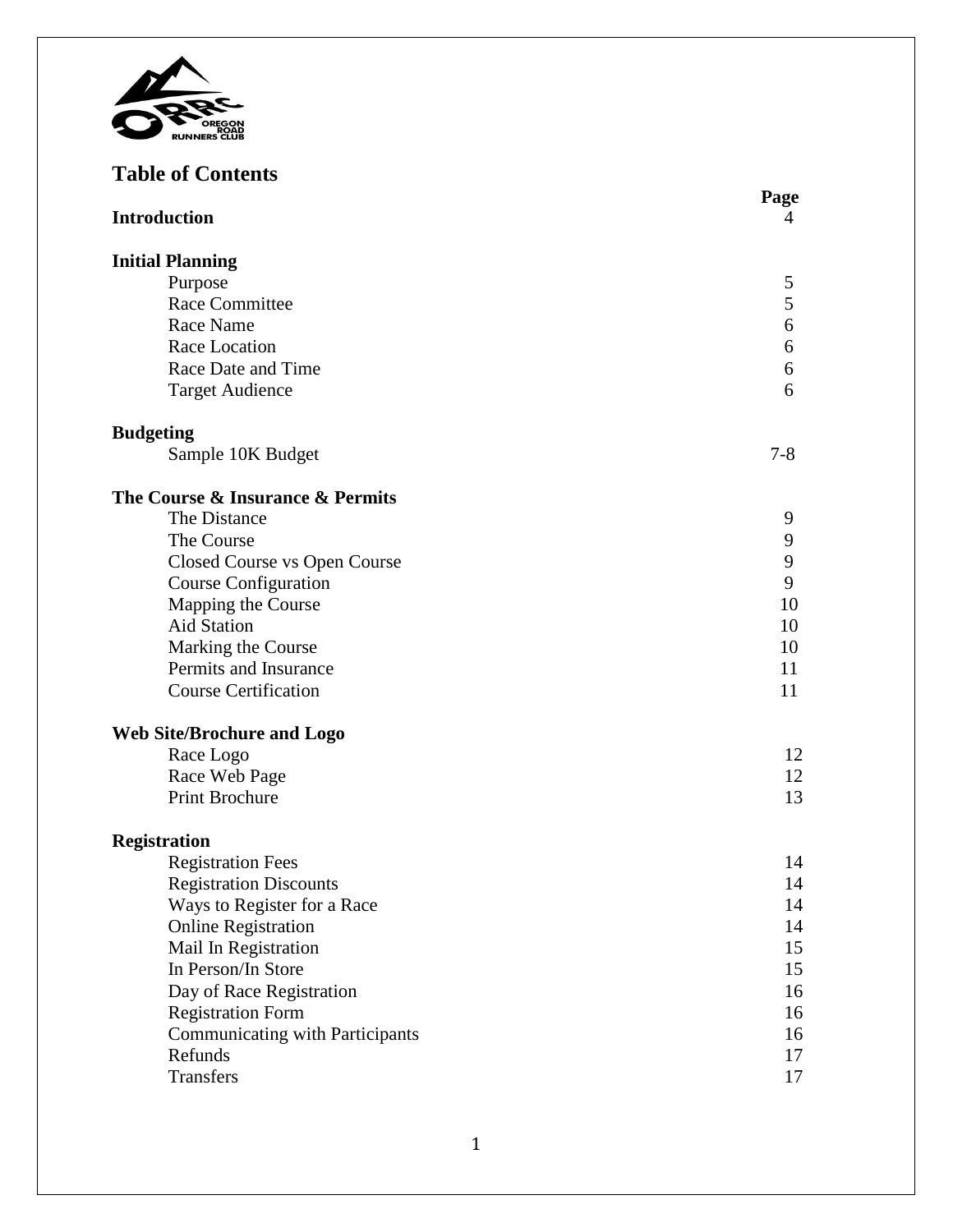

|                                                  | Page  |
|--------------------------------------------------|-------|
| <b>Timing</b>                                    |       |
| No Official Timing                               | 18    |
| Manual timing                                    | 18    |
| <b>Chip Timing</b>                               | 18    |
| Hiring a Timing Service vs Doing Your Own Timing | 18    |
| Results                                          | 19    |
| <b>Equipment and Supplies</b>                    |       |
| <b>Race Bibs</b>                                 | 20    |
| <b>T-Shirts</b>                                  | 21    |
| <b>Additional Equipment</b>                      | 21    |
| <b>Start &amp; Finish Area</b>                   |       |
| Photography                                      | 22    |
| <b>Bag Check</b>                                 | 22    |
| Day of Race Registration                         | 22    |
| Packet Pick Up                                   | 22    |
| <b>Post-Race Activities</b>                      | 23    |
| <b>Volunteers</b>                                |       |
| <b>Volunteer Assignments</b>                     | 24    |
| <b>Volunteer Recruitment</b>                     | 24    |
| Donating to Clubs/Charities                      | 24    |
| <b>Volunteer Task Assignments</b>                | 24    |
| <b>Volunteer Communication</b>                   | 25    |
| <b>Volunteer Recognition</b>                     | 25    |
| <b>Sponsors</b>                                  |       |
| <b>Finding Sponsors</b>                          | 26    |
| <b>Thanking Sponsors</b>                         | 27    |
| <b>Marketing &amp; Publicity</b>                 |       |
| <b>Print Brochures</b>                           | 28    |
| <b>Press Releases</b>                            | 28    |
| Race Calendars & Websites                        | 28    |
| Social Media                                     | 28    |
| Clubs and Organizations                          | 28    |
| <b>Paid Advertisements</b>                       | 28    |
| <b>Public Service Announcements</b>              | 29    |
| <b>Timetable Calendar</b>                        | 30-32 |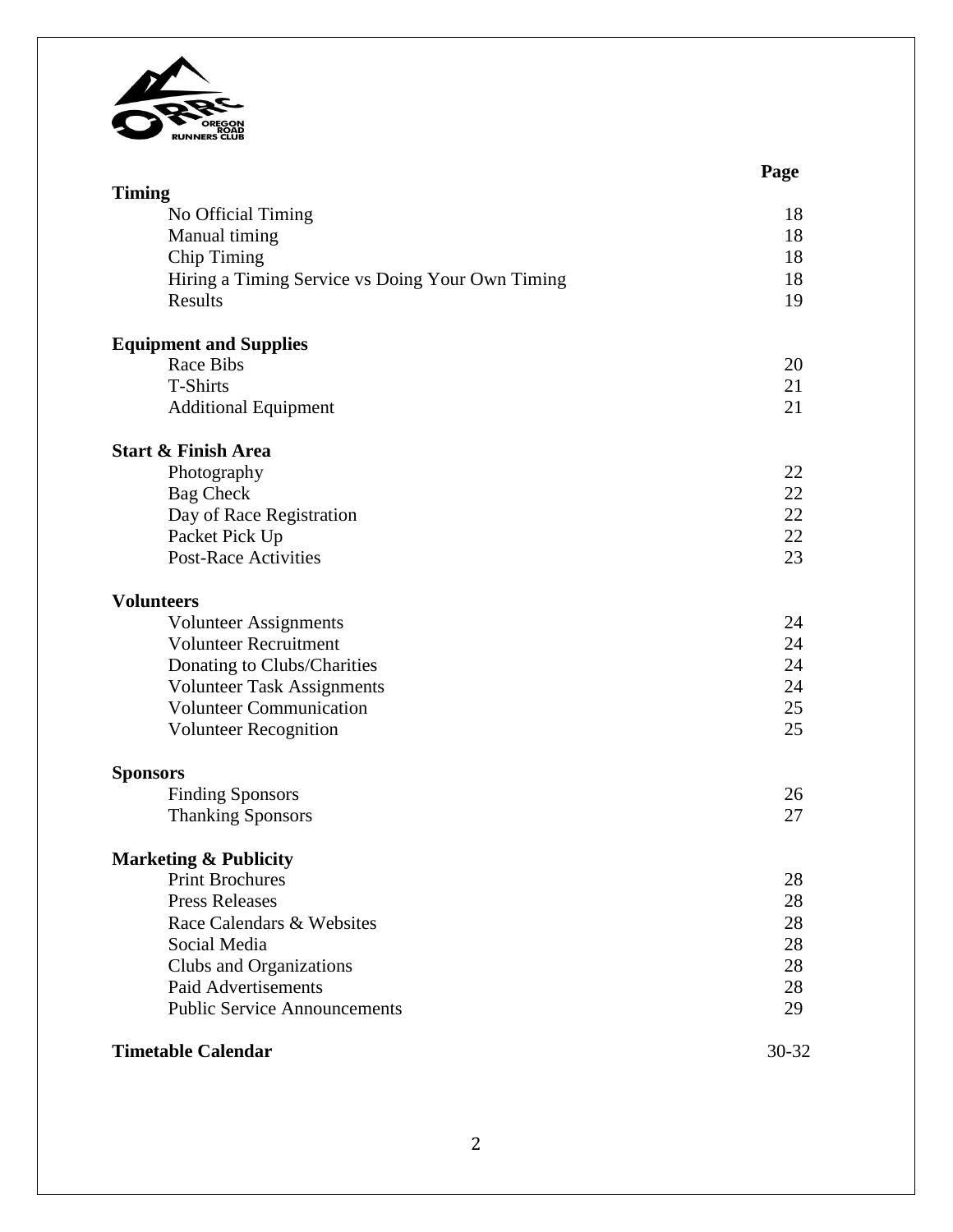

# **Appendices**

| . .   |                                  | Page      |
|-------|----------------------------------|-----------|
| $A$ : | The Course & Insurance & Permits | 33-34     |
| B:    | Web Site/Brochure and Logo       | $35 - 36$ |
| C:    | Registration                     | 37-38     |
| D:    | Timing                           | 39        |
| E:    | <b>Equipment and Supplies</b>    | $40 - 42$ |
| F:    | Start & Finish Area              | 43        |
| G:    | <b>Sponsors</b>                  | 44        |
| H:    | Marketing & Publicity            | $45 - 46$ |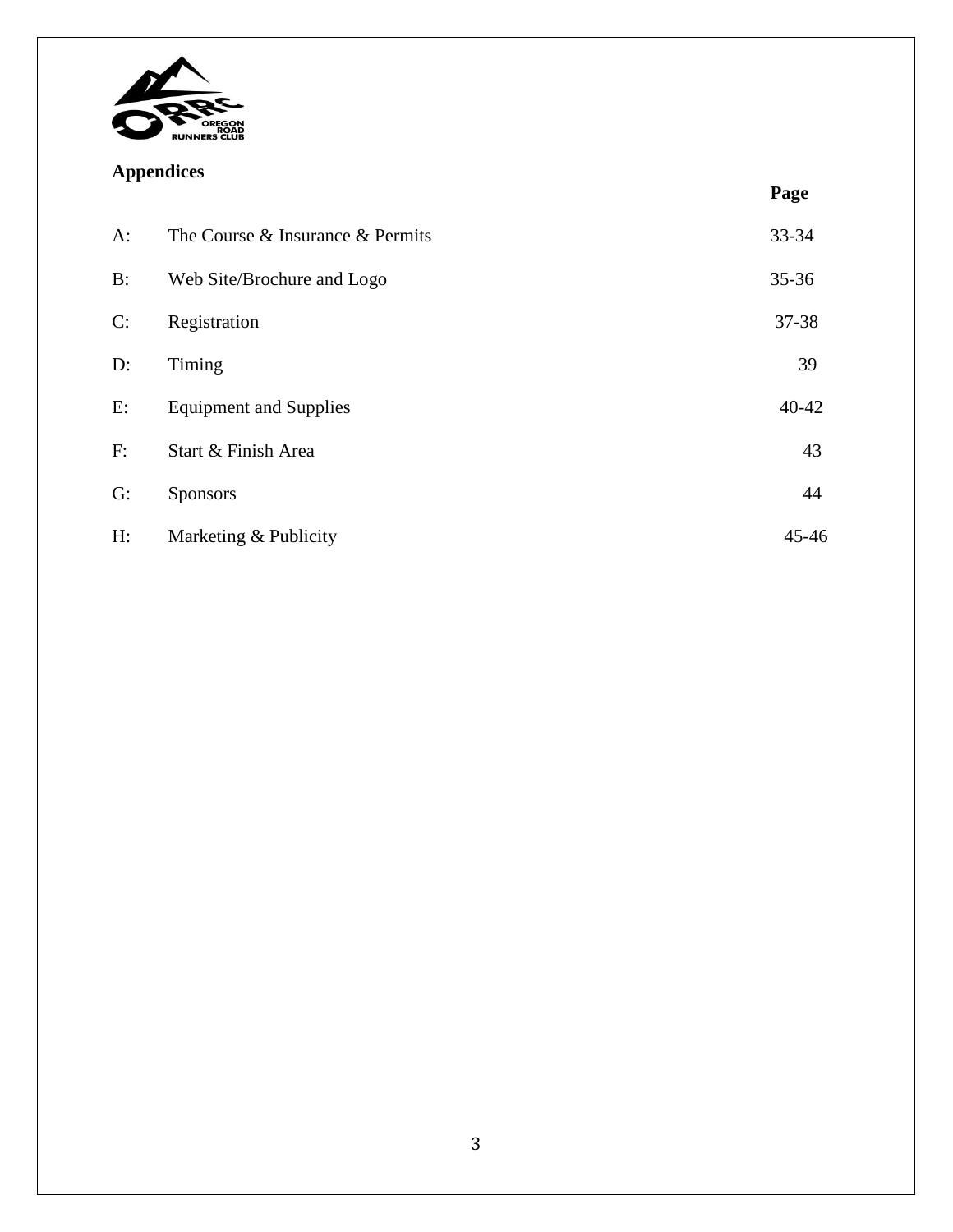

## **Introduction**

This handbook is designed for the first time race director coordinating a small to mid-sized (100 to 700 participant) running race. Preparing for and putting on a race event consists of a number of different elements. And while this book will provide you with tools and suggestions, remember the race is yours to customize to meet the needs of your organization. You should feel free to add fun aspects to your race and/or tie your race into another existing event. Whatever you choose, remember this is your race!

A separate appendix includes samples of race documents and the race director space on the Oregon Road Runners Club web site (www.orrc.net) has links to various vendors and organizations that you will need to get in touch with to put on your race.

This handbook is not intended to be all-inclusive. Some races require more work, while others require less.

Good luck in putting on your race!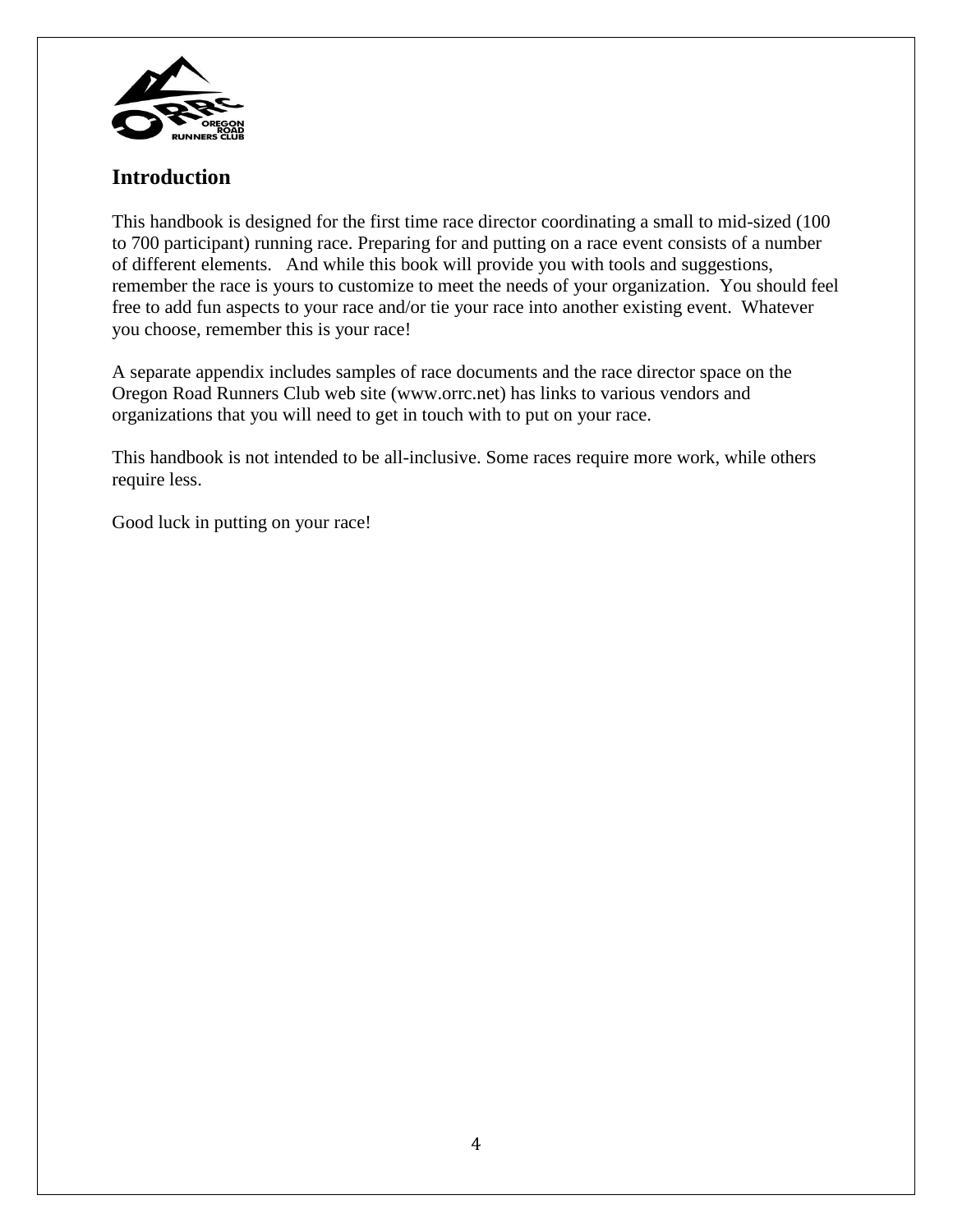

# **Initial Planning**

Before you begin planning a race, you should ask yourself the following questions:

*Do you have plenty of time on your hands?* Coordinating a race can take more time than you imagine and there is always more that you can do.

*Are you able to find others who are passionate about your cause and willing to volunteer and help with the planning?* Planning a race will be much more enjoyable and manageable if you have help.

*Are you a detailed oriented person?* The success of your race will be determined by how well you (or your race committee) are able to focus on and implement details

*Do you have realistic expectations about making money/raising funds for charity?* A well budgeted first year race may only raise \$1,000- \$2,000 and it may take several years for your event to obtain large sponsor donations.

*Will the race be part of an organization/charity or will you be personally 'owning' the race?* Partnering with a larger organization will simplify finances, allow you to reach a wider audience, and may provide you with a volunteer pool.

You will want to conduct hands-on research. This means signing up and participating in at least 3 local area races. As a participant, take note of the race is organized and what you enjoyed about your race experience. Use these notes as you plan your own event.

#### **Purpose**

The purpose of your race will determine everything from registration pricing to decorations.

What is the reason for your race?

- Fund raising
- Awareness of for a cause/charity/organization
- Community activity
- Celebration
- Fitness
- For profit

#### **Race Committee**

There are many different organizational items involved in putting on a race and you will need help. Ideally, you should create a race committee consisting of members who are passionate about your cause or reason for the race. For a small to mid-sized race, a committee of three to four members is sufficient and each committee member can take responsibility for a main area: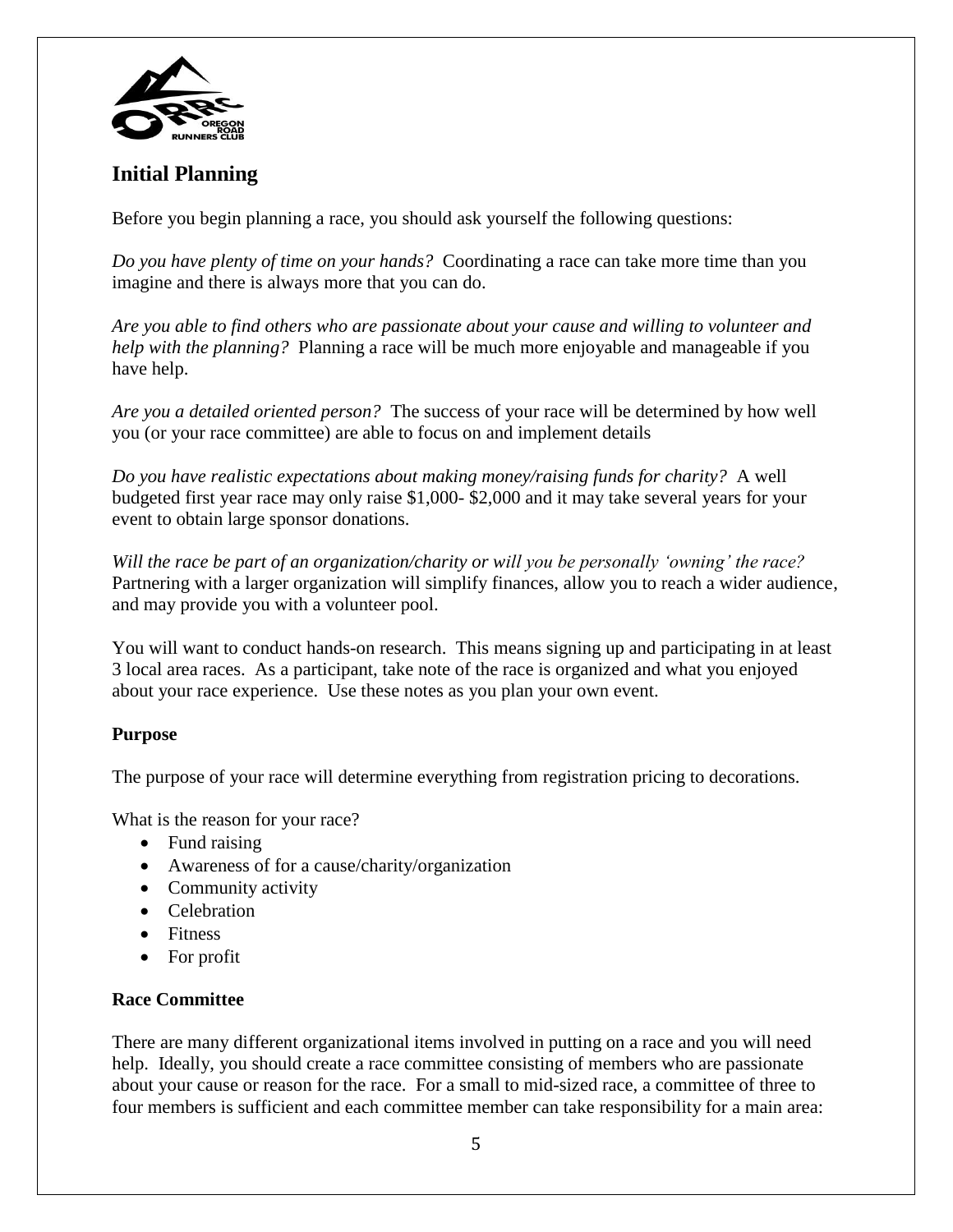

- Logistics (course, timing, registration, aid station)
- Sponsorship/marketing
- Post-race (food, post-race festivities, award ceremony) and t-shirts

Additional committee members means you can further distribute the workload and responsibilities.

#### **Race Name**

The name of your race should in some way describe your event and include the distance.

- Is your race a fund raiser for a specific charity? St Jude's 5K
- Is your race in a unique location? Greenway Trail Trial 1 Mile
- Does your race take place at a specific time of year? Turkey Trot 5K

#### **Race Location**

Where will your race be held? Do you want to stay in a park or use roads? Will you need shelter for the participants in case of rain or cold weather? As the race director, you may want to select a location that is relatively easy for you to get to (i.e., a location within easy driving distance) A typical first year race may attract 200 – 300 runners, but will probably grow in subsequent years.

#### **Race Date and Time**

Select a race date that works for you and your organization. For example, if your organization provides services for new mothers, you may want to plan a race close to Mother's Day. Other considerations:

- Dates of other local races runners may have these races on their calendars already.
- Time of year summer can get very hot and winter can get very cold and damp, you will need to think about what accommodations runners will need at these races.
- Early morning races works well for runners. Evening races are becoming more popular.

## **Target Audience**

Your target audience will set the theme and tone of your race and may influence where you advertise. A casual runner may enjoy a non-timed event whereas a serious runner may want chip timing. Is your target audience:

- Serious runners?
- Women? (There are a number of women only events)
- Youth focused?
- New runners and walkers?
- Those who have a connection to your cause?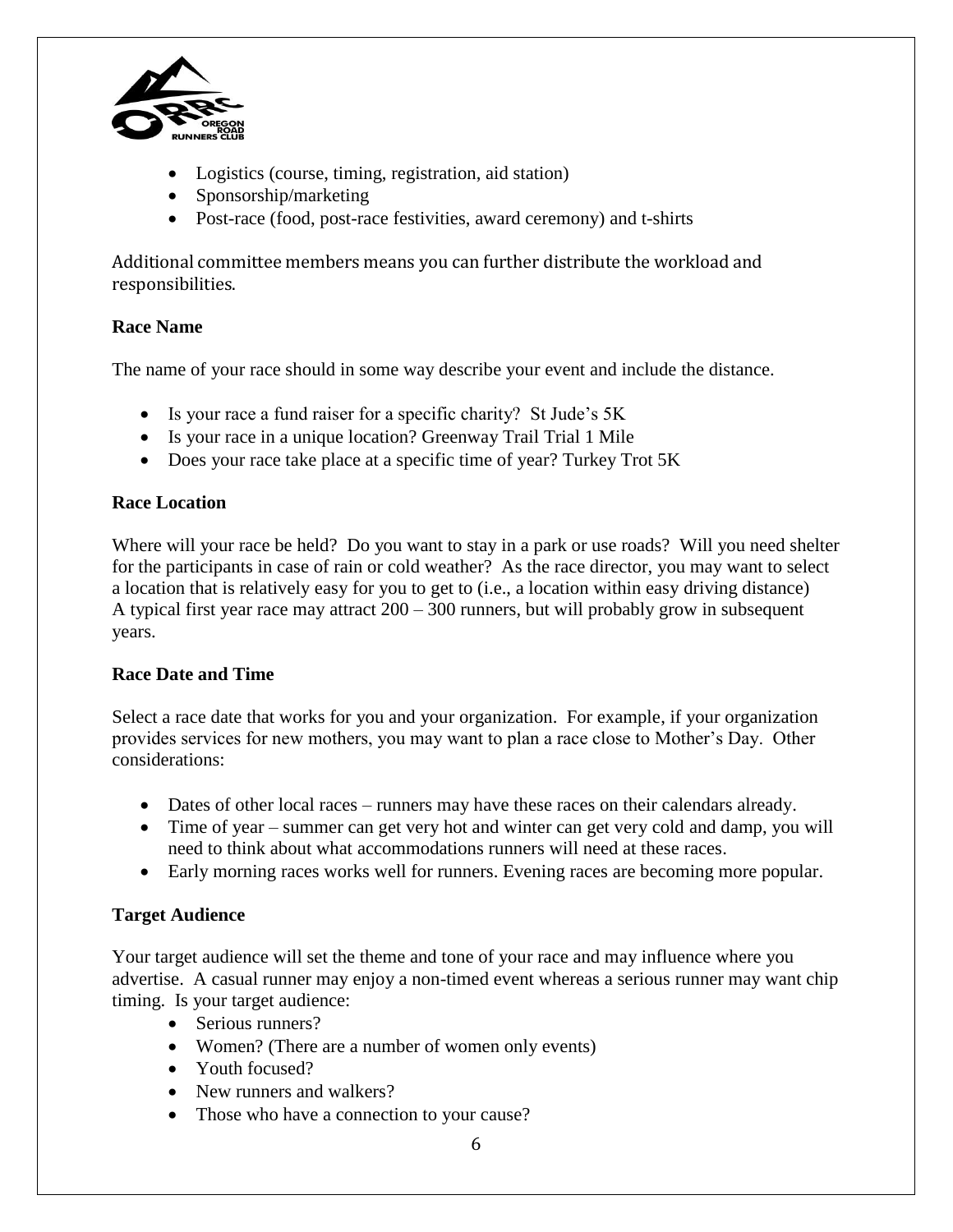

# **Budgeting**

A budget is a critical piece of your race planning. It provides you with an overview of costs and allows you to set registration fees. A budget will also help you determine what items you need sponsors to cover.

Factors you should think about when creating a budget include, but not limited to:

- Permit/insurance fees
- T-shirts for all participants
- Sponsorship donations (cash or in-kind)
- Awards/prizes
- Equipment and supplies (rentals and purchases)
- Desired fundraising amount for designated charity
- Volunteer costs
- Registration fees

Next page shows a 10K race sample budget.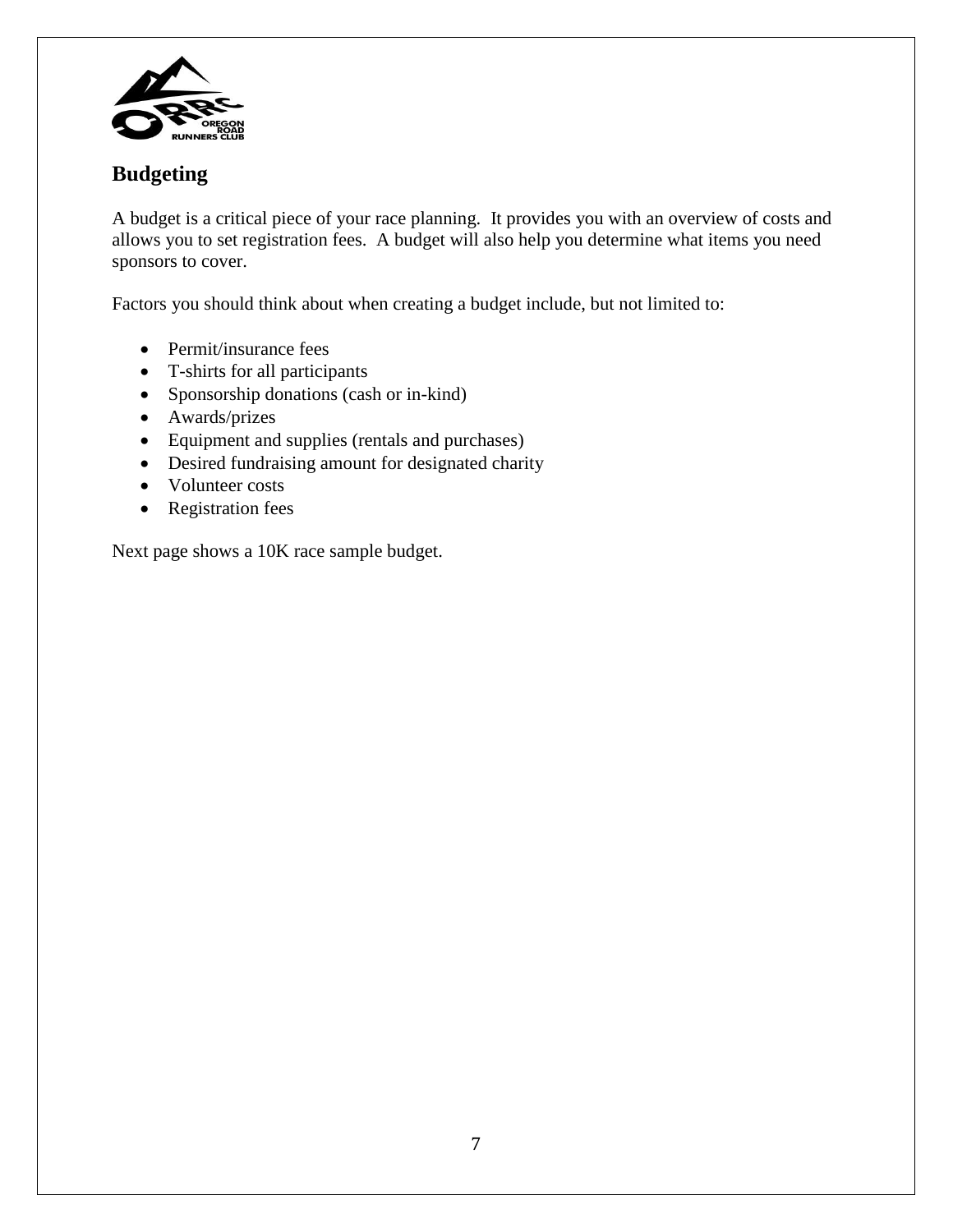

## **Sample Budget for a 10K (2 year comparison)**

|                          | <b>Expenses</b>                      | 2013<br><b>Final</b> |         | 2014 Proposed |        | 2014<br><b>Final</b> |  |
|--------------------------|--------------------------------------|----------------------|---------|---------------|--------|----------------------|--|
|                          | Traffic Control (Flagging + Signs)   | \$698                |         | \$700         |        | \$698                |  |
|                          | Permit Fees                          | \$125                |         | \$125         |        | \$125                |  |
|                          | T-Shirts, Apparel                    | \$3,800              | $-250$  | \$3,392       | $-250$ | \$3,392              |  |
|                          | Portable Toilets (8)                 | \$592                | $-8$    | \$592         | $-9$   | \$606                |  |
|                          | Race timing                          | \$389                |         | \$389         |        | \$389                |  |
|                          | Printing (4000 brochures)            | \$1,084              | $-4000$ | \$996         |        | \$996                |  |
|                          | Postage, mailing                     | \$34                 |         | \$34          |        | \$43                 |  |
|                          | School Buses (4)                     | \$325                | $-4$    | \$325         | $-5$   | \$562                |  |
|                          | Fruit, snacks, drinks                | \$461                |         | \$461         |        | \$739                |  |
|                          | Advertising, Publicity               | \$130                |         | \$0           |        |                      |  |
|                          | Medals, Ribbons & Awards             | \$921                |         | \$1,487       |        | \$1,766              |  |
|                          | Raffle Prizes (Business Gift Certs.) | \$80                 |         | \$740         |        | \$840                |  |
|                          | Garbage hauling, disposal            | \$25                 |         | \$0           |        |                      |  |
|                          | Race Director Mileage                | \$0                  |         | \$150         |        | \$413                |  |
|                          | <b>TOTAL</b>                         | \$8,664              |         | \$9,391       |        | \$10,569             |  |
|                          | <b>CA\$H Donations</b>               |                      |         |               |        |                      |  |
|                          | Pace Setter Athletic                 | \$1,000              |         | \$1,000       |        | \$1,000              |  |
|                          | Eagle Foundry                        | \$200                |         | \$200         |        | \$200                |  |
|                          | Providence Hospital                  | \$250                |         | \$250         |        | \$250                |  |
|                          | <b>PGE</b>                           | \$250                |         | \$250         |        | \$250                |  |
|                          | Les Schwab Tire Center               | \$0                  |         | \$0           |        | $\frac{1}{2}$        |  |
|                          | <b>TOTAL</b>                         | \$1,700              |         | \$1,700       |        | \$1,700              |  |
|                          | <b>Income - Gross</b>                |                      |         |               |        |                      |  |
|                          | Registrations SignMeUp (556)         | \$8,225              | $-600$  | \$9,000       | $-595$ | \$8,522              |  |
|                          | ORRC Membership SignMeUp             |                      |         |               |        | $(\$400)$            |  |
|                          | Day of Race Entries & Shirts         |                      |         |               |        | \$1,400              |  |
|                          | T-shirt, apparel sales SignMeUp      | \$4,000              |         | \$4,000       | $-170$ | \$3,400              |  |
|                          | <b>Cash business Donations</b>       | \$2,100              |         | \$2,100       |        | \$2,100              |  |
|                          | <b>TOTAL</b>                         | \$14,325             |         | \$15,100      |        | \$15,022             |  |
|                          | <b>Total GROSS Income</b>            | \$14,325             |         | \$15,100      |        | \$15,022             |  |
|                          | <b>Total Expenses</b>                | \$9,130              |         | \$9,418       |        | \$10,739             |  |
|                          | PROJECTED NET REVENUE                | \$5,195              |         | \$5,682       |        | \$6,458              |  |
| <b>In Kind Donations</b> |                                      |                      |         |               |        |                      |  |
|                          | Brooks (in Kind, Apparel)            | \$600                |         | \$600         |        |                      |  |
|                          | <b>TOTAL</b>                         |                      |         | \$600         |        |                      |  |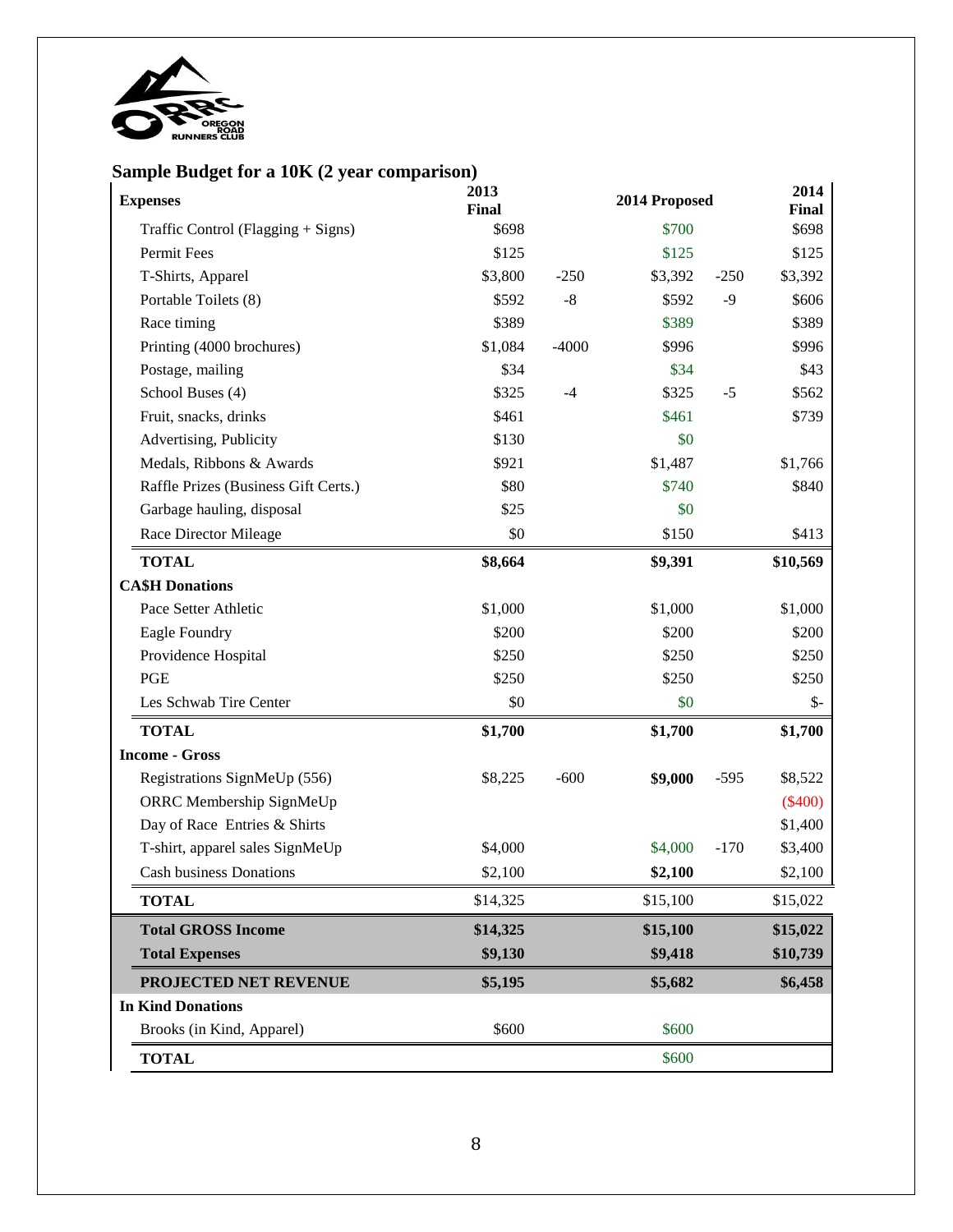

# **The Course & Insurance & Permits**

#### **The Distance**

Standard distances for a race are 5K, 10K, 15K, ½ marathon and full marathon, but in reality your race can be any distance you want as long as the course is accurately measured. A shorter distance is easier in terms of logistics for you, the Race Director, but you can charge more in registration fees for longer distances. The ½ marathon is becoming a very popular distance for many runners.

The distance of an event can determine how many people decide to run it and the shorter the course, the more people who have the capability of completing it.

## **The Course**

The composition of a course can also determine the number of registrations. Do you want a course run on the roads or on a trail? Do you want an easier course that is primarily flat, or a more challenging course with hills? Do you want a course in the city or a course in a park? In general, the easier the course or more scenic the course, the more participants you might have.

You course will also determine how many participants your race can accommodate. A course set on closed streets can accommodate more people than a course in a local park on trails. It is very important to cap the number people your course (and you) can manage. If a race event and course is over-crowded, no participant or volunteer has a good experience. But a sold out race will fewer participants is a good start for success. After year one you may find that your course can accommodate more runners and you can expand the registration cap.

#### **Closed Course vs Open Course**

A closed course is one that does not share the road with either pedestrians, bicycles or motor traffic. It holds a great advantage in that the risk for accident is small. The race course is closed to everything except your race. The disadvantage is that if public roads are used for a closed course, it can be expensive in terms of permits, traffic control, and volunteer commitment.

An open course shares the road with other traffic. The advantages are the costs are usually less and they are usually good for smaller events. The disadvantages is that open courses can lead to congestion with the general public (i.e., people walking dogs, cyclists, etc.)

#### **Course Configurations**

The location of your race will in part determine the configuration of your course.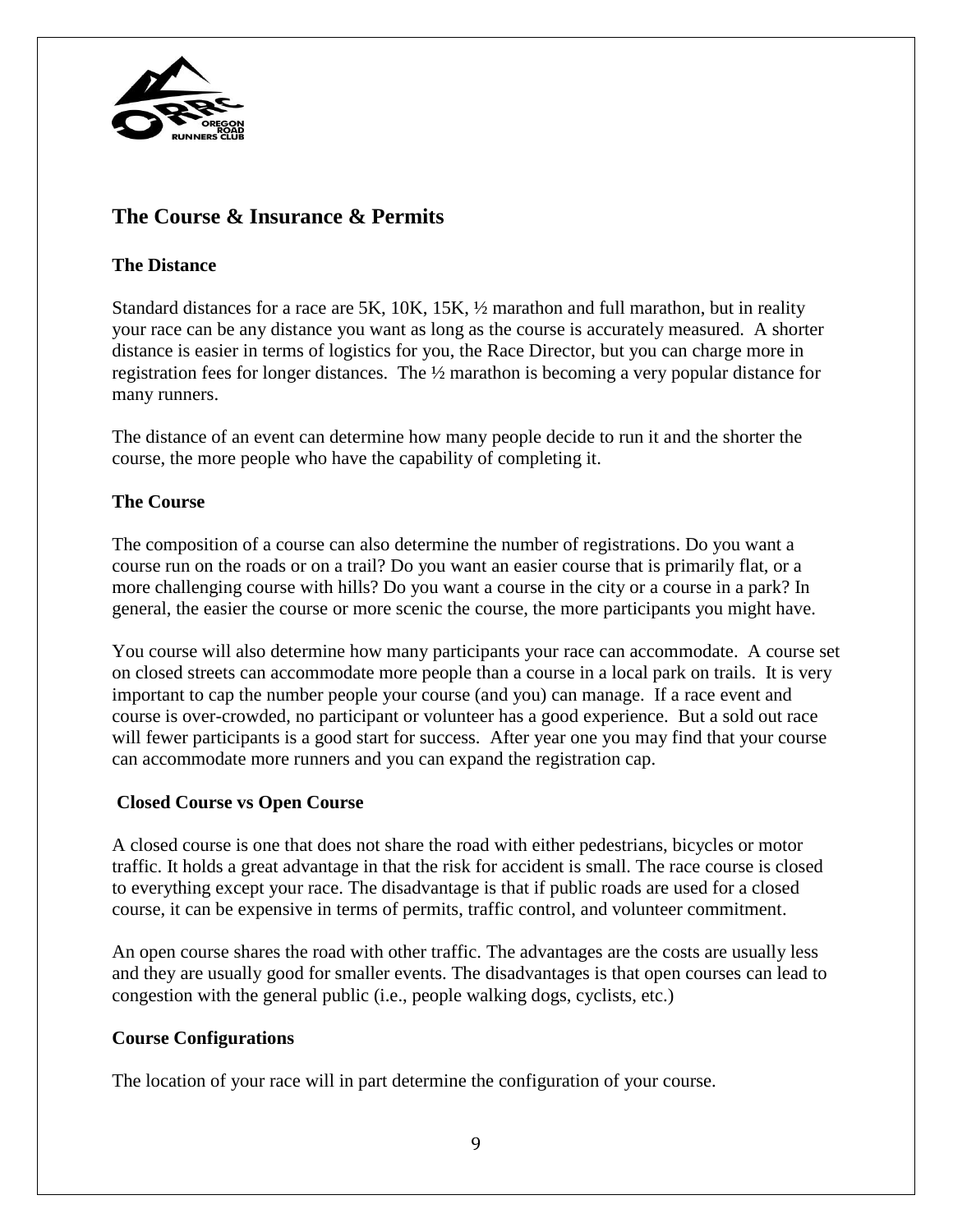

#### **Point to Point**

This type of course design is the most complicated for you as the race director since the start and finish lines are in different locations. Participants are usually bused to the start line and then run/walk to the finish line (where they have left their vehicles). This course requires bus rentals, a separate start and finish area and your start line volunteers will not be able to do double duty at the finish line.

#### **Loop**

A loop configuration has the same start and finish line, allowing you to have one large area set up for pre and post-race activities. A loop allows runners to spread out as the race progresses. The disadvantage of a loop is that it may not be a standard race distance.

#### **Out and Back**

Like a loop configuration, the out and back has the same start and finish line providing less work for initial set up. However a narrow out and back can lead to congestion on the course with the faster runners coming back while the slower runners/walkers are still going out. Another out and back advantage is that it can easily be adjusted for a standard race distance.

#### **Mapping the Course**

Once you have determined the course distance and configuration, you can map the course out online. USATF and Map My Run allow you to get an idea of the distance. Next, using a GPS watch or app, you will want to run the course. This will allow you to see traffic patterns and understand any directional issues. Consider the following safety issues are you run:

- Motor vehicle traffic
- Intersection crossings (both motor vehicle and pedestrian)
- Busy bike paths
- Busy pedestrian paths
- The ability for participants to run with dogs and jogging strollers\*

The GPS and online map distances are not always accurate. To obtain an accurate measurement you will need to use measuring wheel or bicycle. Accuracy is key.

**\***Your target audience and permits will determine if you allow dogs and jogging strollers on the course

#### **Aid Stations**

Participants will expect aid stations with water on the course and should be provided every 2-3 miles depending on the course distance and the terrain. Aid stations can have water, sports drinks and even nutrition. If for some reason you are not providing aid stations, be sure to state this repeatedly on any participant email and the race web site.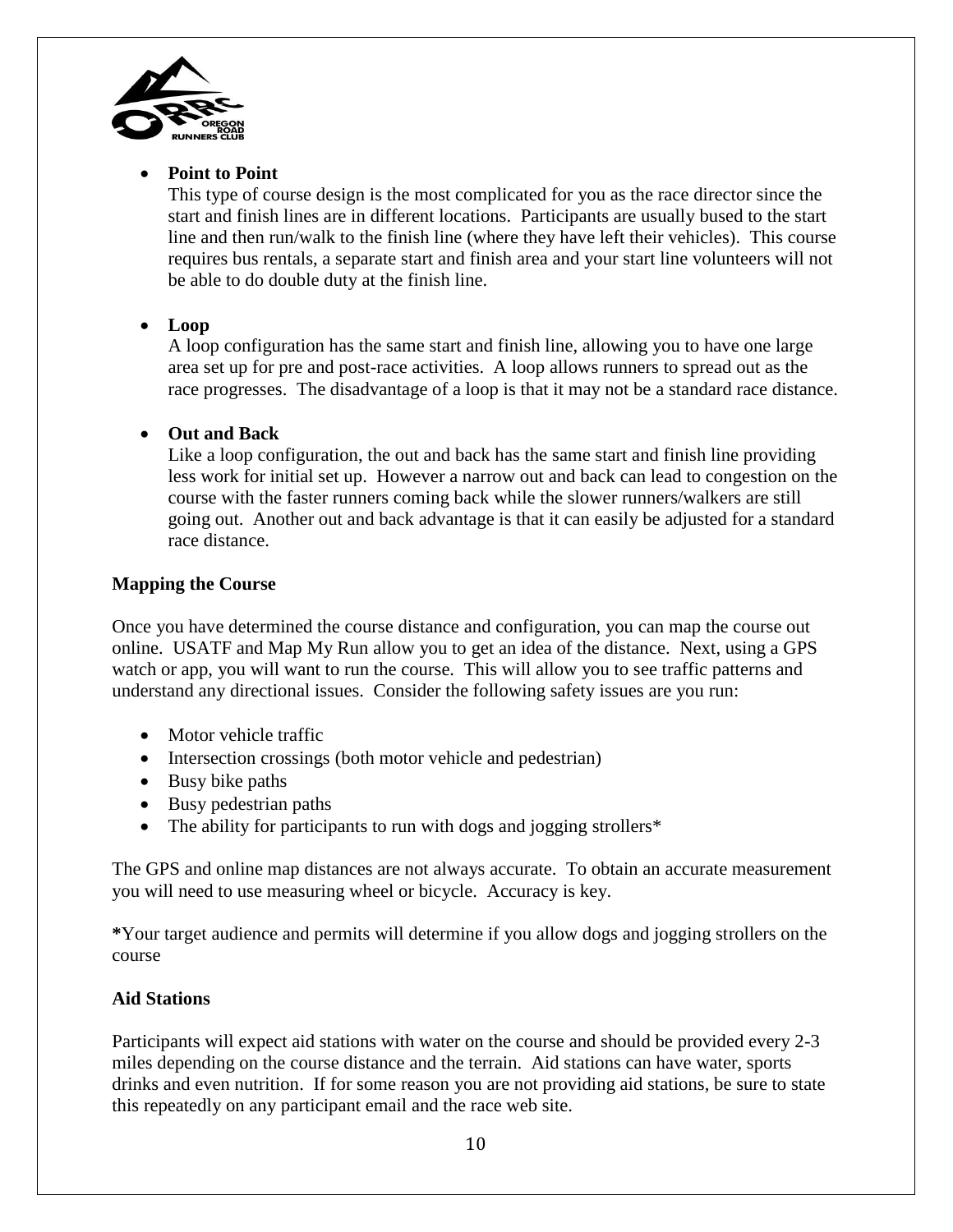

#### **Marking the Course**

You will want to mark the course extensively so runners do not get lost, however the course should not be permanently marked in any way. Inexpensive and easy ways to mark a course the night before or morning of your race include:

- Chalk arrows on pavement
- Fluorescent tape on pavement
- Flour arrows on dirt/pavement/gravel
- A-frame signage (can be made from plywood and painted)
- Custom signage that can be stuck in the ground (check your permits to see if these are allowed)

Please do not use surveyor paint or spray paint for marking your course. It is costly for parks/cities to remove this paint and it raises the permitting fees for other races.

#### **Permits and Insurance**

No matter where you hold the course, there will be permits required to run on it. Check with all of the city, county, state and park agencies on whose land you want to hold the event. There may be multiple permits that you are required to obtain and you will be required to provide proof of insurance in order to finalize the permits. This insurance is for liability so the person or organization putting on the event is not held responsible unless there is negligence on your part. The city, county or park will want to be named as an additional insured party. See appendix for insurers.

#### **Course Certification**

If you believe an age group record might be set at your event, or you think your course might be used in an attempt to qualify for another event (such as running a marathon in hopes of qualifying for the Boston marathon), you might want to get their course certified. You should contact the USA Track and Field Association for information regarding this process. However, this is not recommended for a first year race.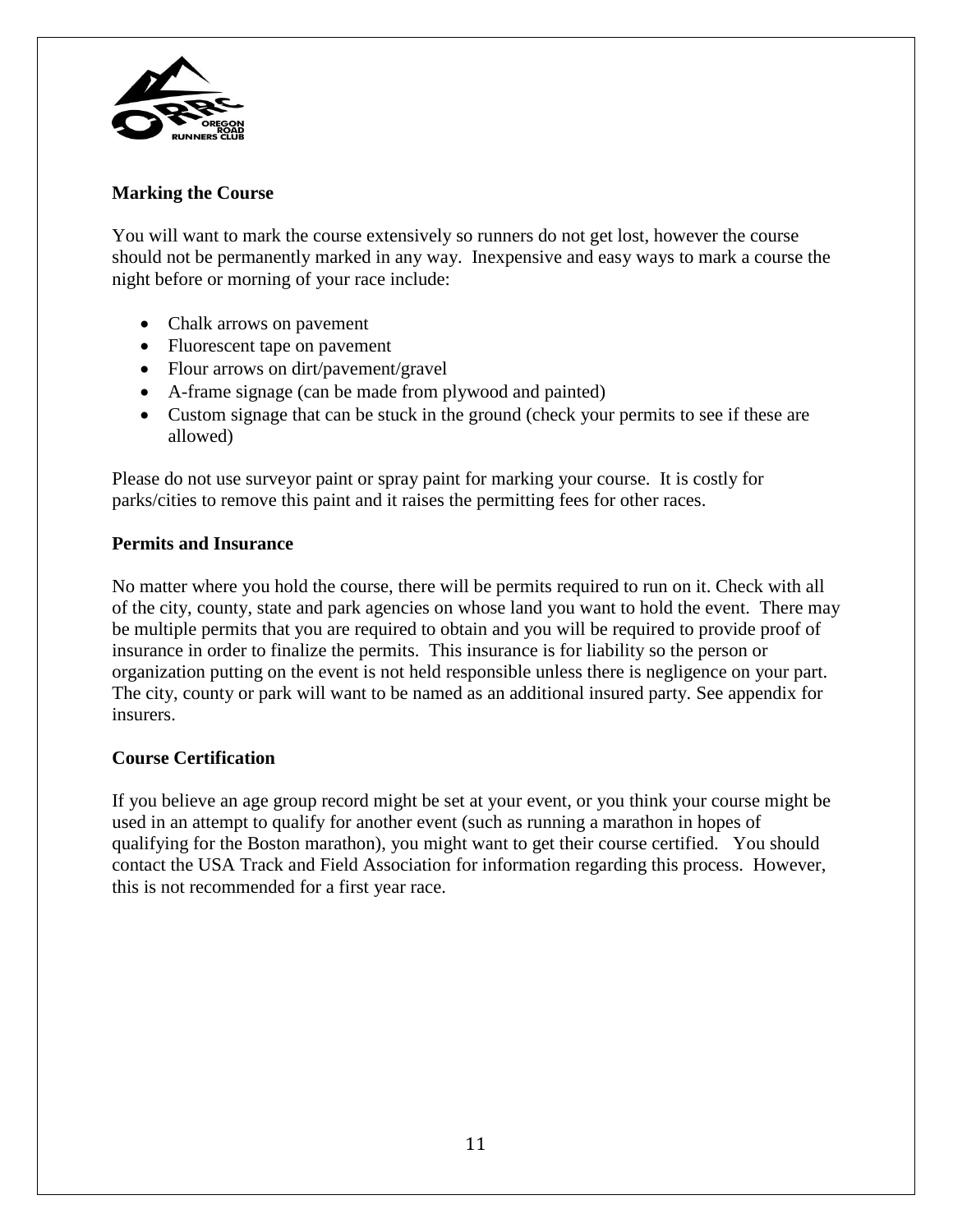

## **Race Web Site & Brochure**

Once you have decided the details of your race you will want to create a web site and brochure to promote your race.

#### **Race Logo**

Your logo should capture the spirit of your event. Careful thought to color and design are important, especially since you will want to use your logo for years to come. Keep in mind your race logo will most likely be used on t-shirts, print and electronic media, and letter head. It is best to work with a professional graphic designer who can create your logo in formats necessary for hardcopy, online and t-shirts.

If you are developing a print brochure, your printer will have the graphic designer, who for an additional cost will help you design your race logo.

#### **Race Web Page**

It is critical to create an online presence for your race. Your race website/Facebook page/Twitter account will allow participants to find information on their own and you to quickly and easily share updates.

A website can take a significant amount of time and will need to be maintained as your race details solidify. Be sure to update relevant dates, results, and photos in a timely manner. The information you should include on your web site can be found in the appendix.

Options for creating a race web page include:

- An online web page hosting service such as Host Papa or Google Domain can provide you with a web site address (URL), email addresses and web site building tools
- Online registration sites can provide a one page overview of your event in addition to registering your participants
- If your race is associated with an organization or charity, you can ask them to host the race web page

You should also have a separate email for race queries. Web site hosting services will provide you with unique emails, but you can also create a google email address. This will allow you to keep race communications separate from your personal/business email, provide a more professional look to your event and allow you to pass on the email address if you one day decide to step down as race director.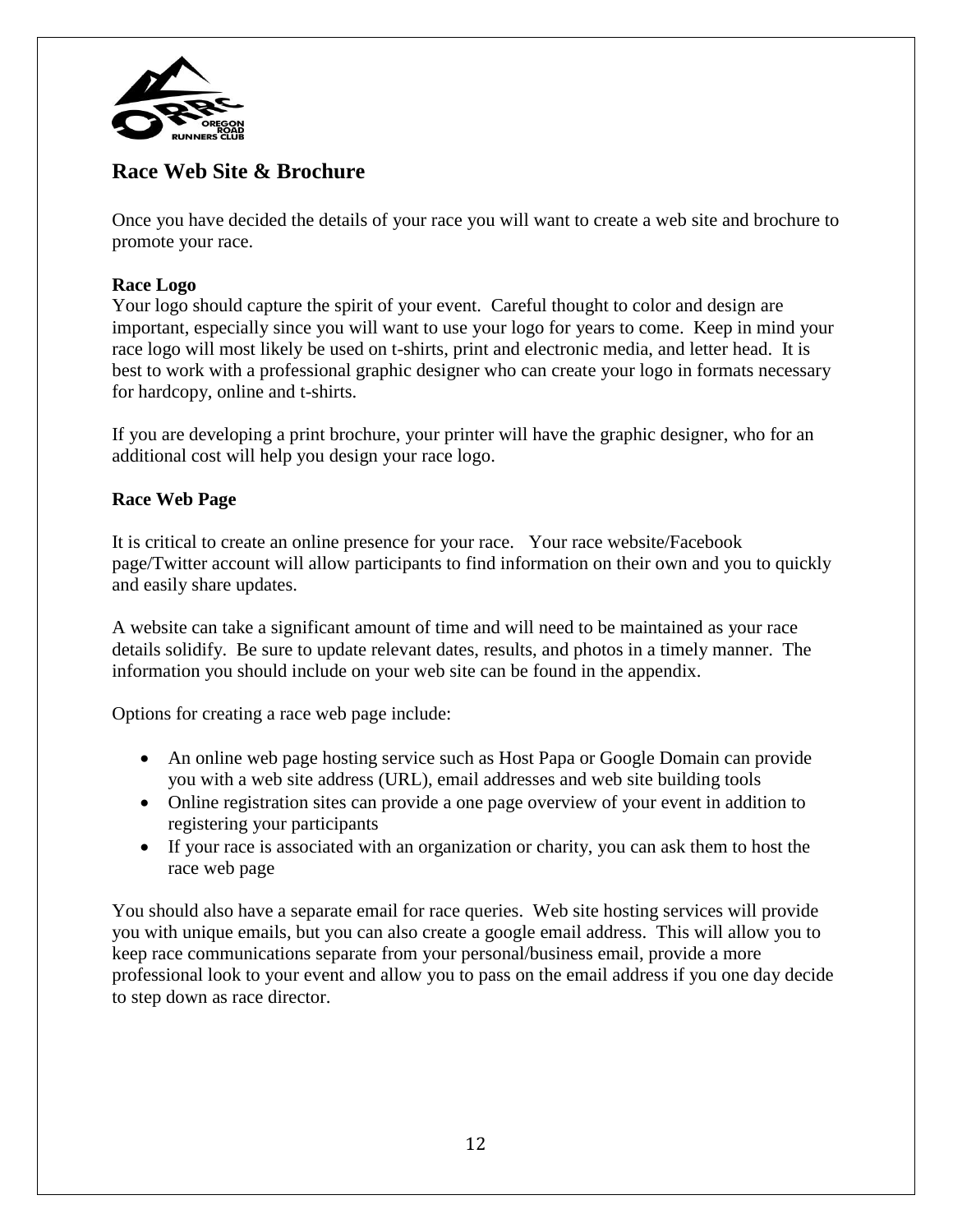

#### **Print Brochure**

Your print brochure will should contain information similar to your web site and will be a resource you can distribute to local running stores and organizations (sponsors, charities, community businesses, etc.).

Print shops can help you design a brochure and provide you proofs. You will want to have a professional looking brochure that can be updated and used in subsequent years.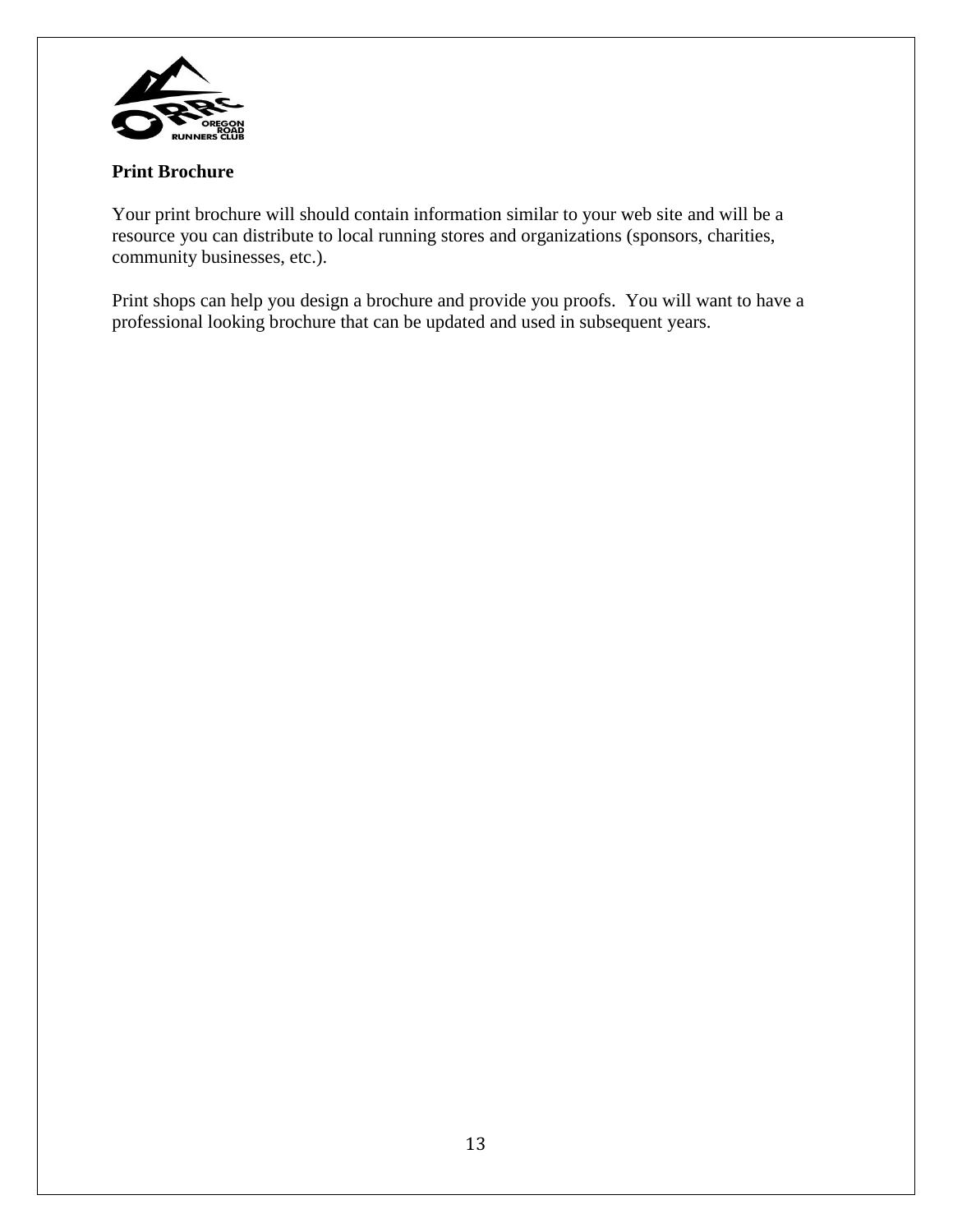

## **Registration**

A stream lined registration process will ensure a positive experience for both you and your participants and will enable you to create necessary reports and pull out critical information for race day.

### **Registration Fees**

A number of factors are involved in setting your registration fee. You will want to have a price point that covers your costs, but does not deter participants. Factors that will determine you registration fee include:

- Purpose of your race (raise money or break even)
- Target audience
- Race distance (longer events are usually more expensive)
- Giveaways (T-shirt, medals, hats, etc.)
- Race fees for other events in the area

Sample race fees for 2014 in the Portland Metro area are:

- Community fun 5K with manual/self-timing, no t-shirt \$5 \$10
- Kids Mile (in conjunction with a larger race) \$5 \$10 (depending on if shirts/medals/ribbons are given out)
- 5K/10K with chip timing ,T-shirts and post-race food \$25 \$45 (depending on T-shirt quality/post-race drinks/food/entertainment)
- 1/2 Marathon \$40 \$100 (depending on venue/location/T-shirt/giveaways/post-race festivities)

#### **Registration Discounts**

Discounts can encourage participants to sign up early and provide an incentive for more people to come to your race. You will want to limit your discounts to ensure you cover your costs.

Discounts can include:

- Early registration (i.e., 60 or more days before the race \$5 off or \$5 off for the first 100 registrations)
- Youth or children
- Family discounts (i.e., four or more family members)
- Group/Team (more than 10 people registering together)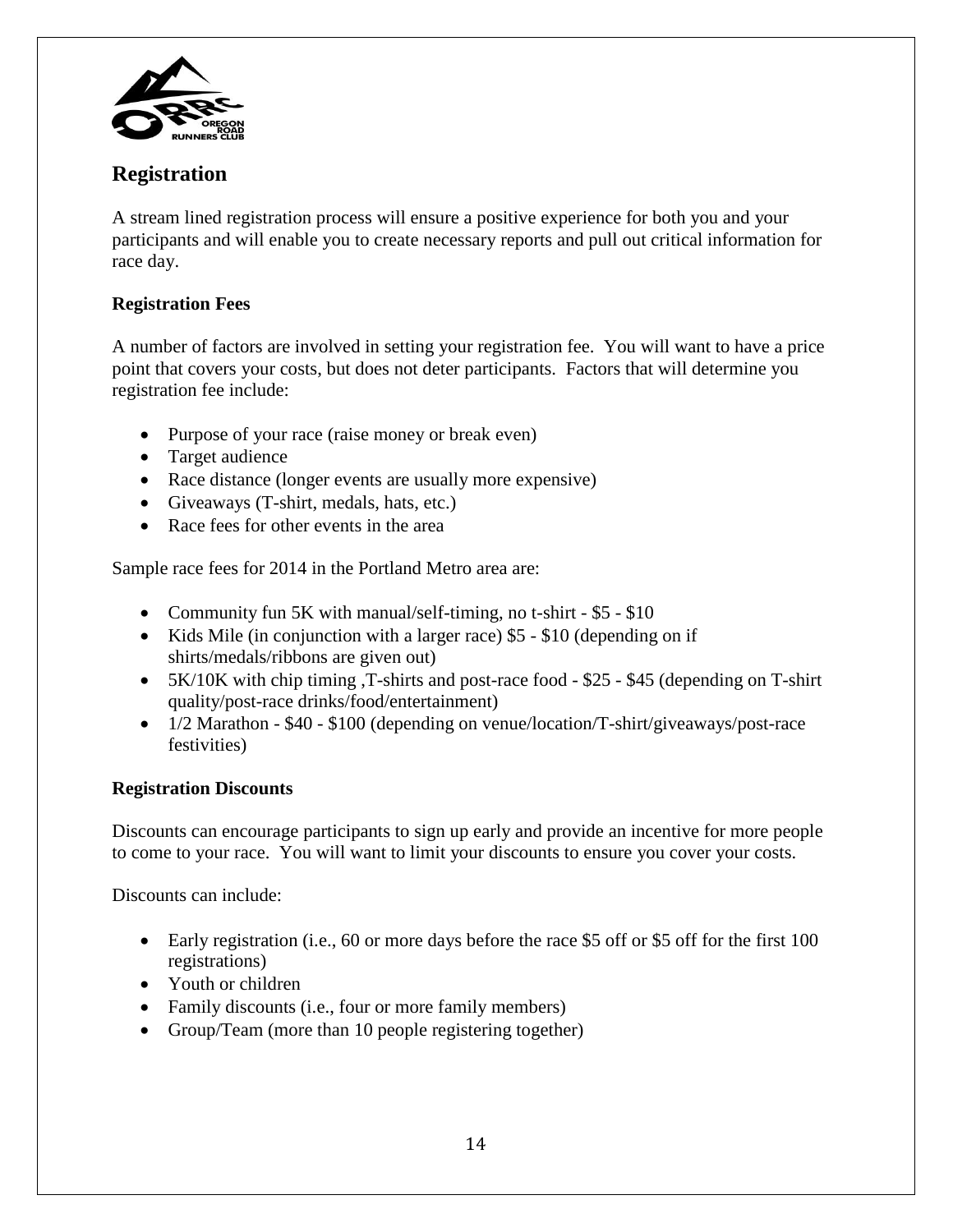

#### **Ways to Register for a Race**

Ways for race participants to register for an event include:

- Online Registration
- Mail In Registration
- In Store/In Person Registration
- Day of Race

#### **Online Registration**

Online registration allows participants to easily sign up for your race using a credit card. The online registration service will keep a database of your participants, allowing you to easily generate reports and will send you a check/direct deposit with the registration fees every few weeks. Online registration services are 'free' for race, but each participant is charged a service processing fee when registering.

There are a number of online registration services specifically designed to meet the needs of races and these services are preferable to general event registration sites. If you hire a company to provide timing for your race, they may require you to use a certain online registration service.

Many races only offer online registration. For online registration services, see the appendix.

#### **Mail In Registration**

Mail in registration allows participants to either download and print a registration form from the race web site or pick up a registration form at a store/organization. The participant then fills out the form and mails it to you with a check for payment. This registration method allows participants to avoid the online service fees.

Mail in registration requires you to:

- Collect mail, sort checks and deposit checks into the race bank account
- Manually enter the participant information into a spreadsheet or online database

Issues that can arise include difficulty reading handwritten participant information and the task of combining online registration data with mail in registration data. You may also receive mail in registrations after the race date, so you may not have all participants officially registered on race day. Also if your event sells out, you may not be able to 'close' mail in registration or you will have to contact the mail in participants individually to let them know the race is sold out.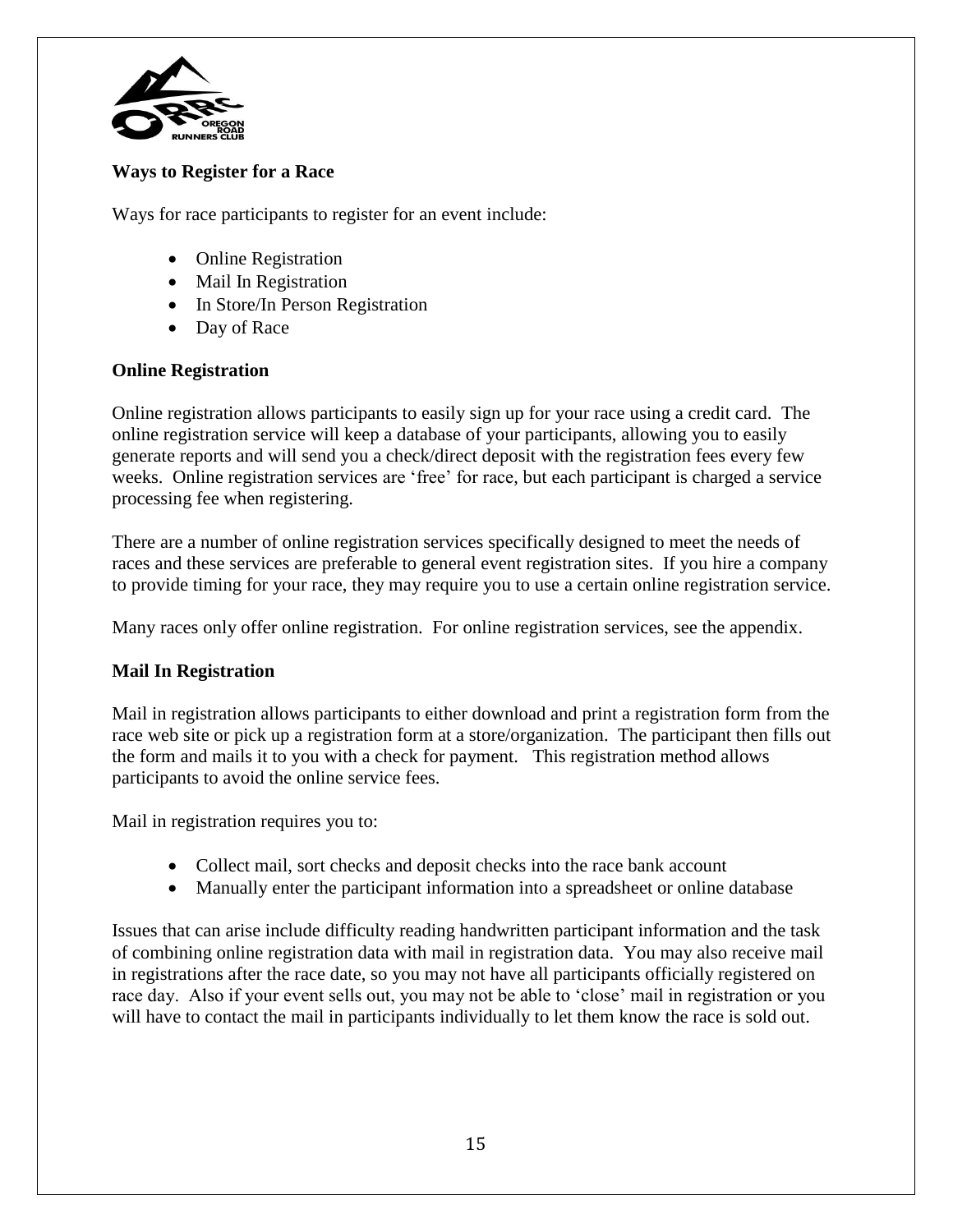

#### **In Person/In Store**

Like mail in registration, participants will fill out a paper/hard copy registration form and then pay for it at a store or organization location. This method requires you to collect the forms/money from the store or organization, deposit the money and manually enter the participant data.

#### **Day of Race Registration**

Many participants wait to see what the weather will be like on race day before signing up. This will attract more participants to your race. If you do allow participants to sign up in person on race day you will want to designate the start and end time for sign ups (i.e., 7am - 8:30 am)

Day of race registration requires a little more organization on your part. You will need the following:

- Cash for change and/or a smart phone app/hardware for processing credit card
- Additional hardcopy race entry forms
- Additional volunteers to process the new registrations
- Additional volunteers to enter data into the participant database (If you have hired a timing service they will take care of this)

#### **Registration Form**

Hardcopy registration forms can be included on your race brochure or you can direct potential participants to sign up online. Whether online or hardcopy, all registration forms should include a waiver for participants to sign to protect you and your organization and additional basic information such as name, age, etc. For a sample waiver and a full list of items to include on the registration form see the appendix.

#### **Communicating with Participants**

At minimum, you should be communicating via email with your race participants three times.

- Registration Confirmation: If you are using online registration, this email will be generated automatically. If you are using mail-in registration you should send an email after receiving the form.
- Pre-Race Email Ten days before the race, send out an email to all participants (and again five days before the race to all subsequent registrations) reminding them of the race, the time, instructions for parking and the race day schedule. Include sponsor logos and thank-yous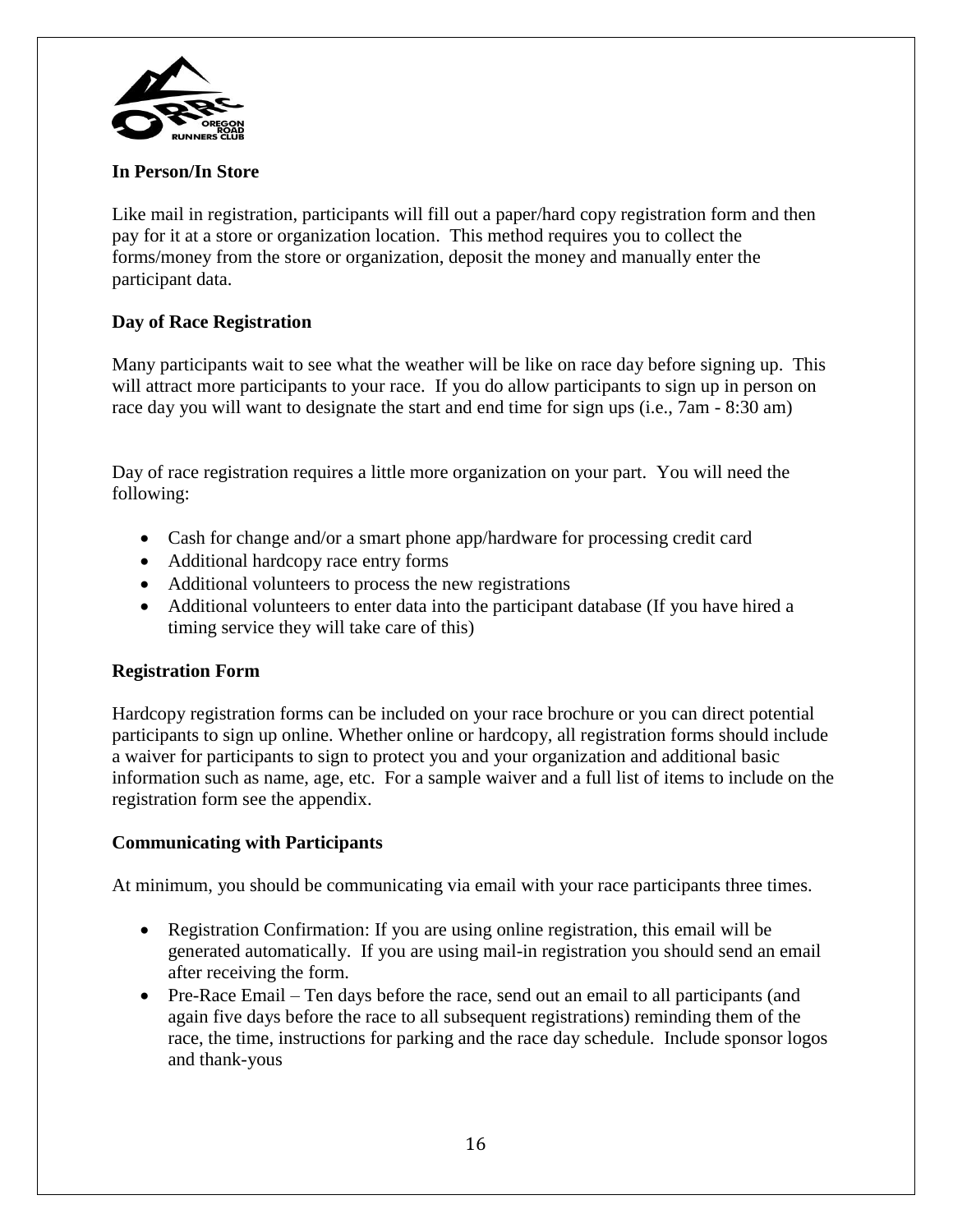

• Post-Race Email – One to two days after the race, send an email to all participants, thanking volunteers and sponsors, highlighting how much money was raised for your cause, and asking runners to complete an anonymous post-race survey. (See appendix for information on post-race surveys)

Facebook and Twitter will also enable you to keep participants updated without being intrusive.

#### **Refunds**

In general, most registrations are considered non-refundable, and should indicate this on the registration form. However, there may be situations where you want to consider refunds:

- No Shows If participants contact the race director ahead of the event and have a reason why they cannot come, you may decide on a case-by-case. You might offer them the chance to transfer their entry to another person or to the following year's race. However, in general, races do not provide refunds for people who contact you after the event.
- Cancelled and re-scheduled event Refunds are usually given when an event has to be cancelled or re-scheduled
- Weather Concerns For events not called off, but where there is/was a weather concern, in general it is at the race director's discretion as to when to provide refunds.

#### **Transfers**

Some races allow pre-registered runners to transfer their registration to another person; some races expressly prohibit it. The key issues being accurate results and liability. Ideally, the race director should be informed of any transfers (if allowed) and all transfers should sign waivers and provide updated personal information. You might have a blanket policy or decide on a case by case basis.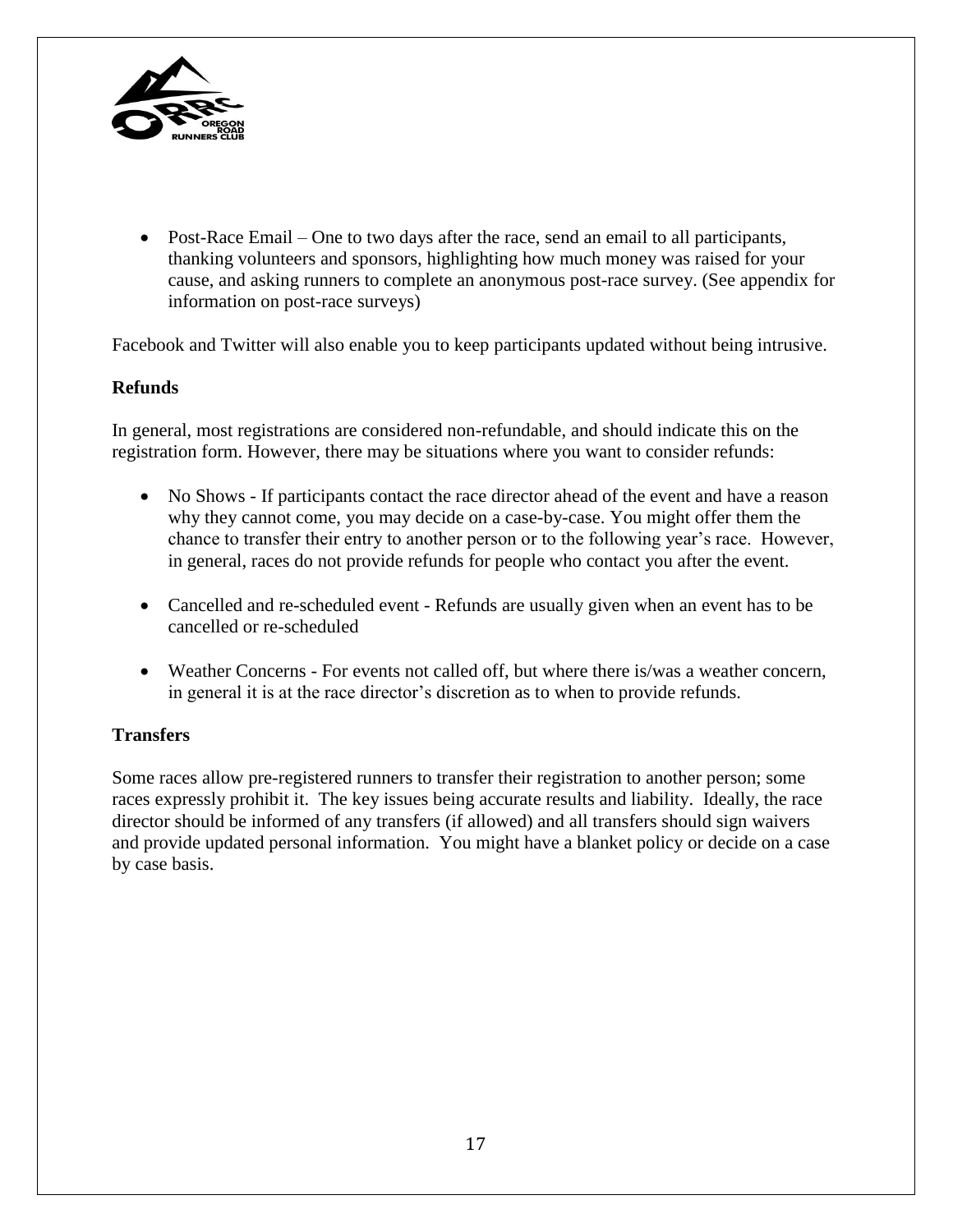

## **Timing**

Timing is a key component of your race and it is important to advertise what timing method you will be using. When determining which timing system to use, it is important to consider how you are going to integrate and present the results. Options for timing your event include:

#### **No Official Timing**

No timing/No awards: Many fun runs work quite well without timing participants. You should have a race clock at the finish line so participants can see their time when they come in, but you will not keep track of finishing order or times. Nontimed races usually have lower registration fees.

#### **Manual Timing**

A smart phone or tablet/iPad can be used as a timing system and there are several free or nearly free apps that are available. This system requires a volunteer to manually tap a button or enter a bib number when a participant crosses the finish line. The race data with these apps is pre-formatted and can be easily stored and reconciled and results are available immediately for participants to view on their own mobile devices.

Manual timing can work well for smaller races but you will need additional volunteers to manage the timing system and finish line logistics.

## **Chip Timing**

Chip timing is now the standard form of timing for mid to larger sized races. Every runner has a chip attached to their bib or shoe and the chip is read by a timing system when the runner crosses the start line, a split or the finish line. The information is then immediately available on the system to use for results. These systems can process huge amounts of information quickly and only start timing when the runner crosses the start line. This means a late participant or runner at the back of the starting line will have an accurate course time. A chip timing systems are expensive to purchase and can cost upwards of \$20,000.

## **Hiring a Timing Service vs Doing Your Own Timing**

It is strongly recommended you hire a timing service for your event. Since timing is a critical and somewhat stressful logistic, hiring a timing service will allow you to enjoy your event and be confident the timing is accurate. Most timing services only offer chip timing, but a few will still do manual timing for a lower fee. Timing services should cover such items as

- Banners/arch way for start and finish area
- All necessary electronic equipment (generator/computers/printer)
- Data entry for day of race registrations
- Chipping and assigning bib numbers to participants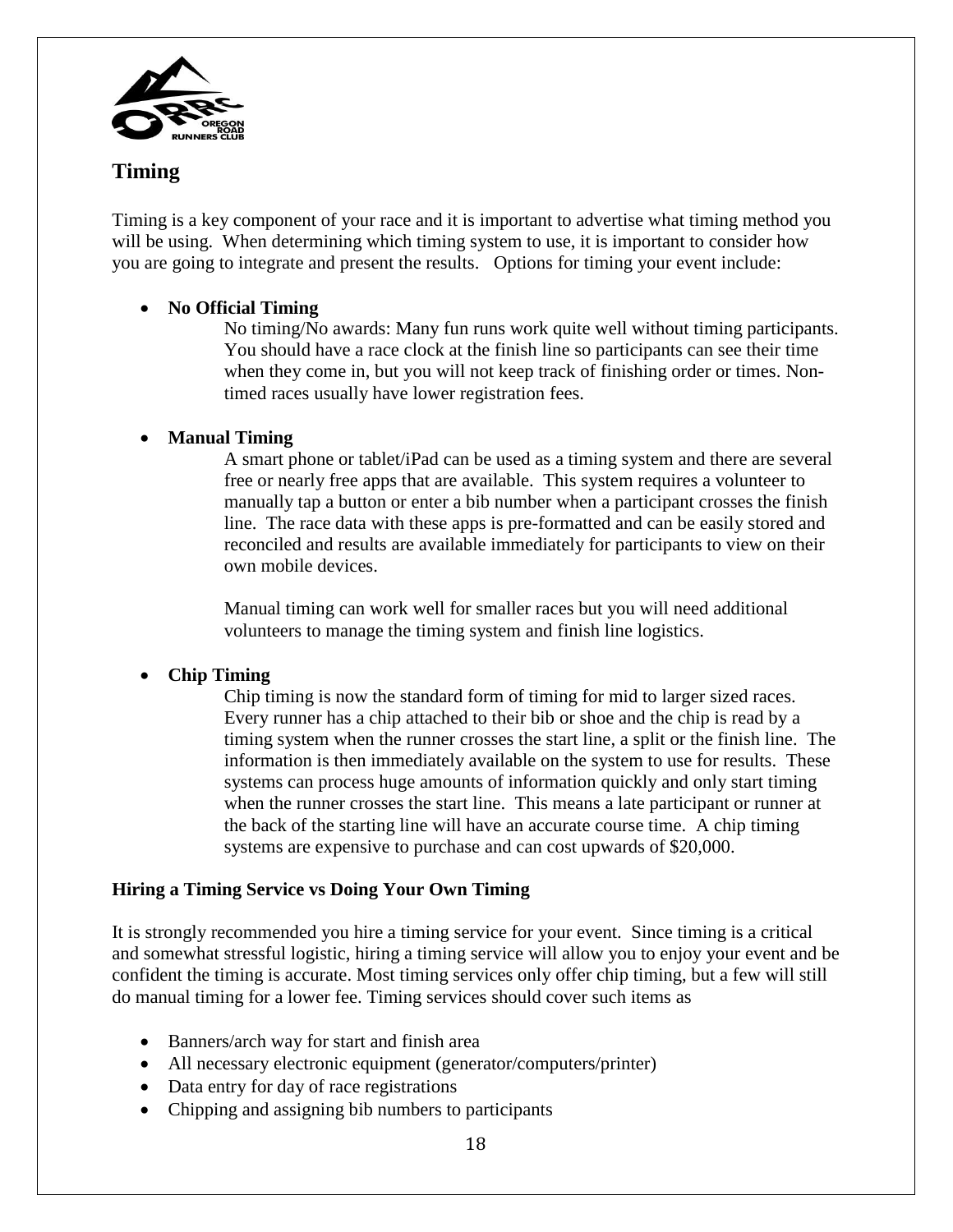

- Creating and setting up the finisher chute
- Having a backup system in place
- Printing results at the race and having them available online

You should plan on spending \$2-\$4 per runner, depending on the length of your race, number of runners and type of timing requested, with a minimum cost of at least \$1,000. The appendix lists local area timing services.

Alternatively, if you do decide to time your own event, the appendix lists resources and timing systems that you may want to explore.

#### **Results**

A timing service using chip timing will be able to provide hardcopy and online results immediately. Many services come to a race with iPads or other screens for participants to look up their times on the spot. If you are manually timing your race, you should try to have the results online be the end of the race day.

Most races have results divided into age categories in five year increments and broken into male and female. Ribbons or awards are usually given out for the top 3 finishers in each age category as well as to overall top male and female finishers and top master finishers (over 40). You may want to include a walker category as well.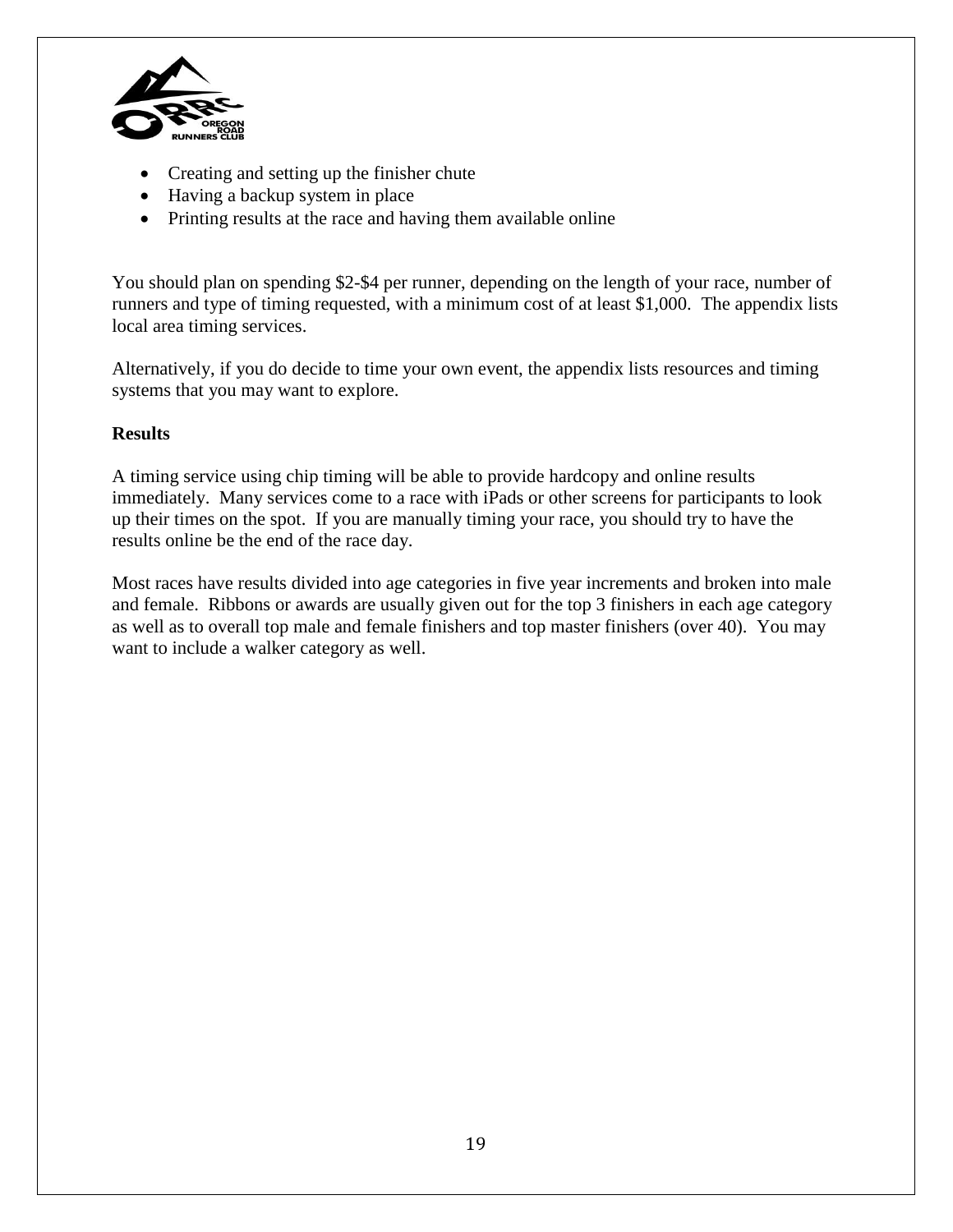

# **Equipment and Supplies**

## **Race Bibs**

A race bib, also called a race number, identifies a person as being a participant and includes information to allowing you to compile race times and results. You will correlate a participant's race bib number with their personal information in your database.

Your timing system will determine the information you include on the race bib. Manual timing systems may need a tear off tag at the bottom on the bib. At a minimum, you will want to have the participant's name, age and gender somewhere on the bib. This can be as simple as a printed off label then stuck on the bib. This information will ensure the correct participant is wearing the correct bib.

Tear off tags on race bibs can also be used for bag check and/or raffle prize drawings.

If you allow day of race registration you need to have enough extra race bibs for all participants who may show up that morning. A rule of thumb is that 5% of your pre-registered will be noshows and 5% will register day of race. If you are using a timing service, they will bring extra chips for new registrations.

Race bibs can be customized with your race logo, sponsor logos, and even participants' names. See the appendix for race bib supplier and free race bib offers.

## **T-Shirts**

Many races offer T-shirts with the race and sponsors logo. Options for including T-shirts:

- Technical T-shirt vs lifestyle t-shirt
- Fitted sizing for men and women
- Included with the race fee. Increases your race costs and must be factored into the registration fee.
- Option for participant to purchase t-shirt separately.

You T-shirt supplier will give you a deadline for ordering and you will want to include this on your registration forms in order to guarantee each participant receives the size they order. You want to be careful not to order too many t-shirts as this can impact your budget. T-shirt ordering tips:

- T-shirts not guaranteed for day of race registration. This will save you from having to reorder T-shirts if you run out.
- Order more women sizes than men sizes.
- Include youth sizing if you race is a shorter distance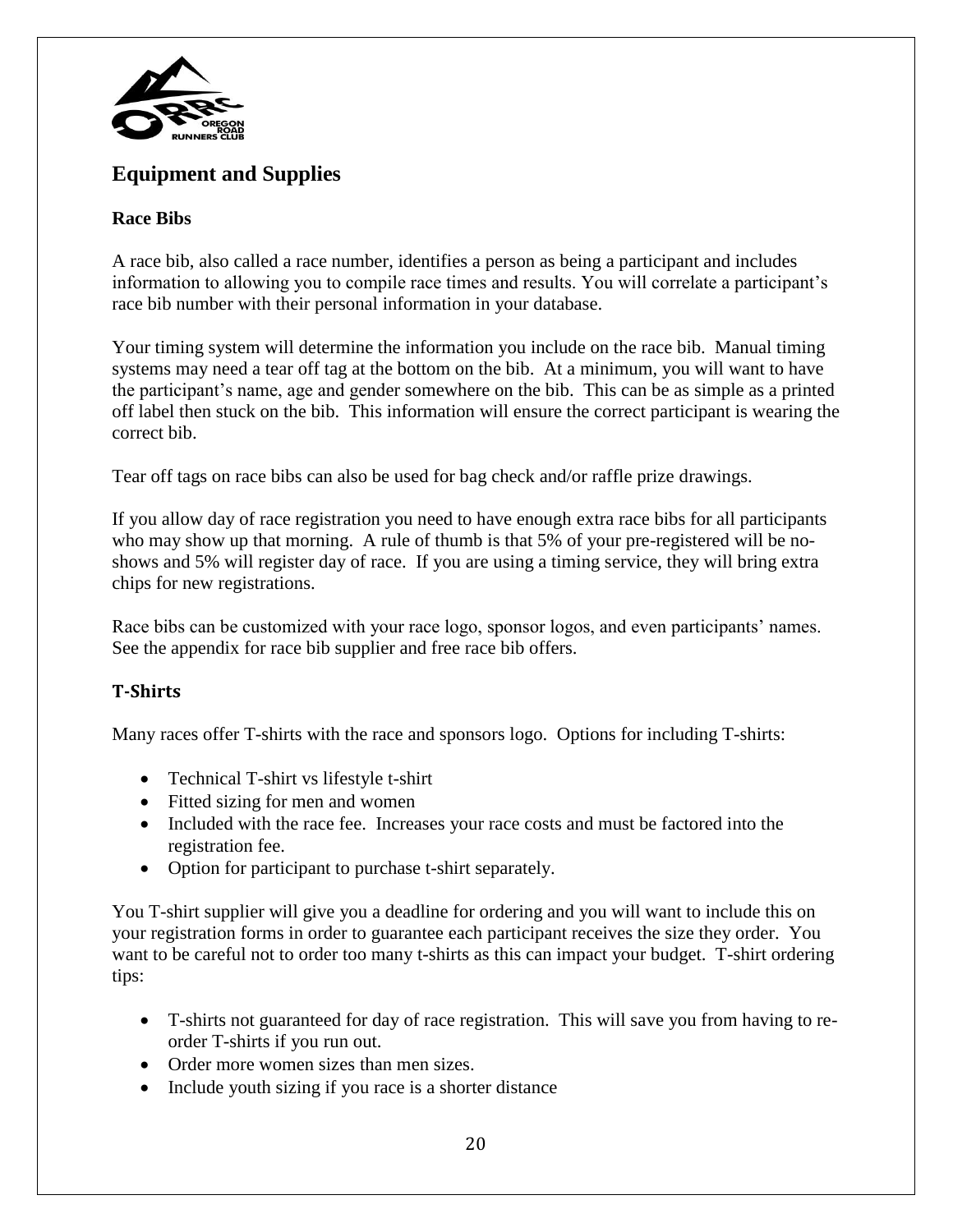

- Once the order deadline is past and you run out of specific sizes, remove those options from your online registration
- Only allow T-shirt size exchanges after the race

## **Additional Equipment**

Additional equipment you might need for you race includes (see the appendix for a more complete list):

- Signage (directional for the course, informational for start/finish area)
- Port a potties (for every 100 participants you will need 2-3 port a potties or bathrooms)
- Sound System (you can use a handheld megaphone for smaller races)
- Tables/Chairs
- Tents (for hot or rainy seasons)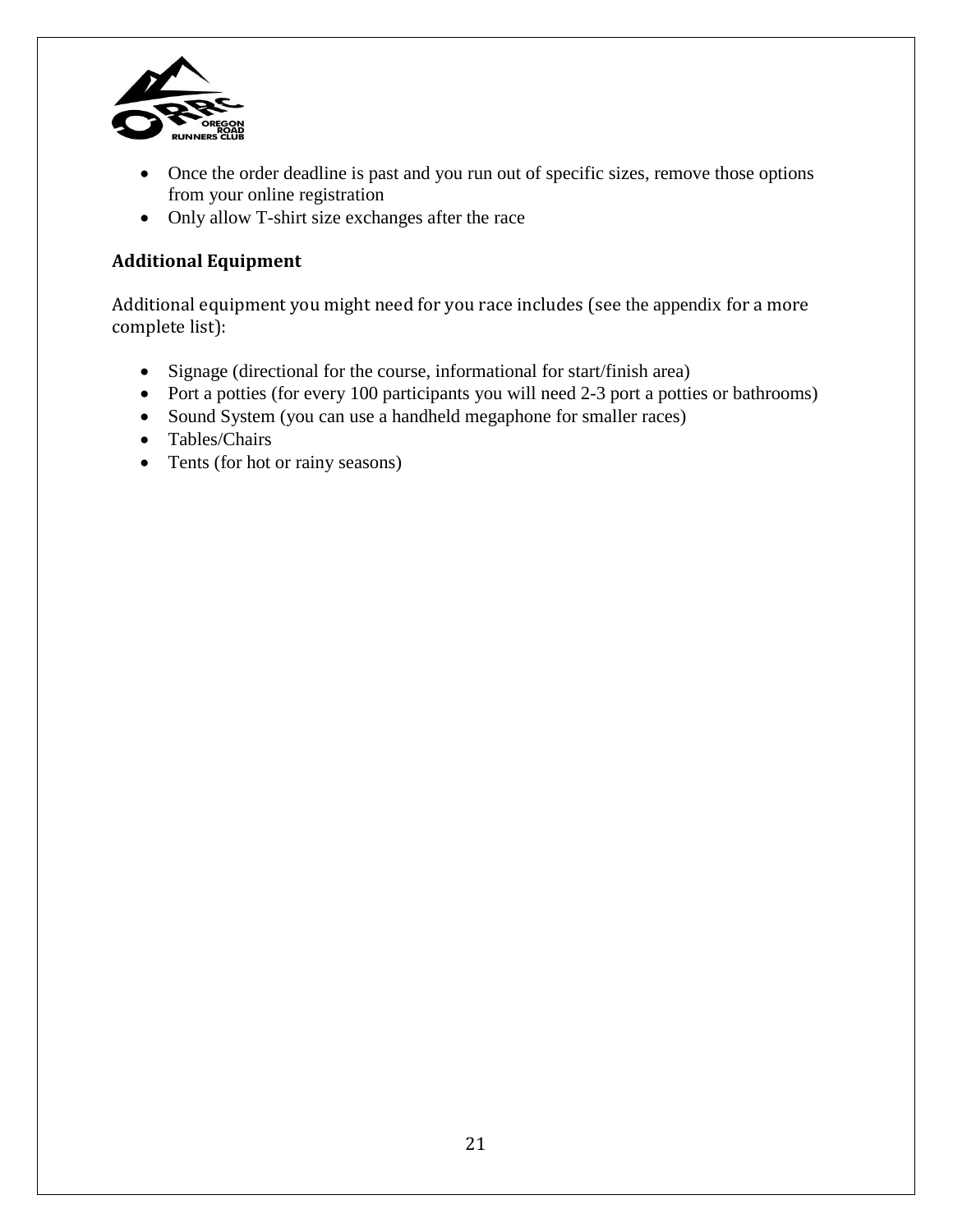

## **Start & Finish Area**

#### **Photography**

You will want photographs of your race to use for future marketing and to allow participants to see themselves in action. Options for race photography:

- Professional Photographer
	- o Many professional photographers will want to sell their pictures to participants and then give you a small percentage of the sale. This allows you to have a photographer at your event at no cost to you.
	- o Be sure to ask for a few free photos to use for your marketing materials. You may also want to include the professional photographer as a sponsor.
- Do It Yourself Photography
	- o For a smaller race, you can have volunteer photographers at the start/finish and on the course. Post photos online for participants to access.

#### **Bag Check**

If the parking area is a bit of a walk from the start/finish line, you will want to offer a bag check. This provides participants a place to extra clothing for before and after the race. The bag check area can be a simple tarp on the ground, a tented area or a UPS truck. Use bib numbers to mark the bags and to match bags to participants following the race.

#### **Day of Race Registration**

If you are offering day of race registration, you will need to have 2-3 tables designated for registration. Signage is important to direct participants to the right area. Be sure to have chairs available for the volunteers working the registration tables.

#### **Packet Pick Up**

To reduce congestion and delays on race day, most races have a pre-race packet pick up. Local running stores are more than happy to host a packet pick which is usually an evening event a day or two before the race. Participants can come to the store and pick up their race bib, T-shirt and any sponsor items. Some running stores will even donate money to the race for each packet picked up.

In addition you will allow participants to pick up their packets the day of the race at the start line area. Tables and signage will be needed.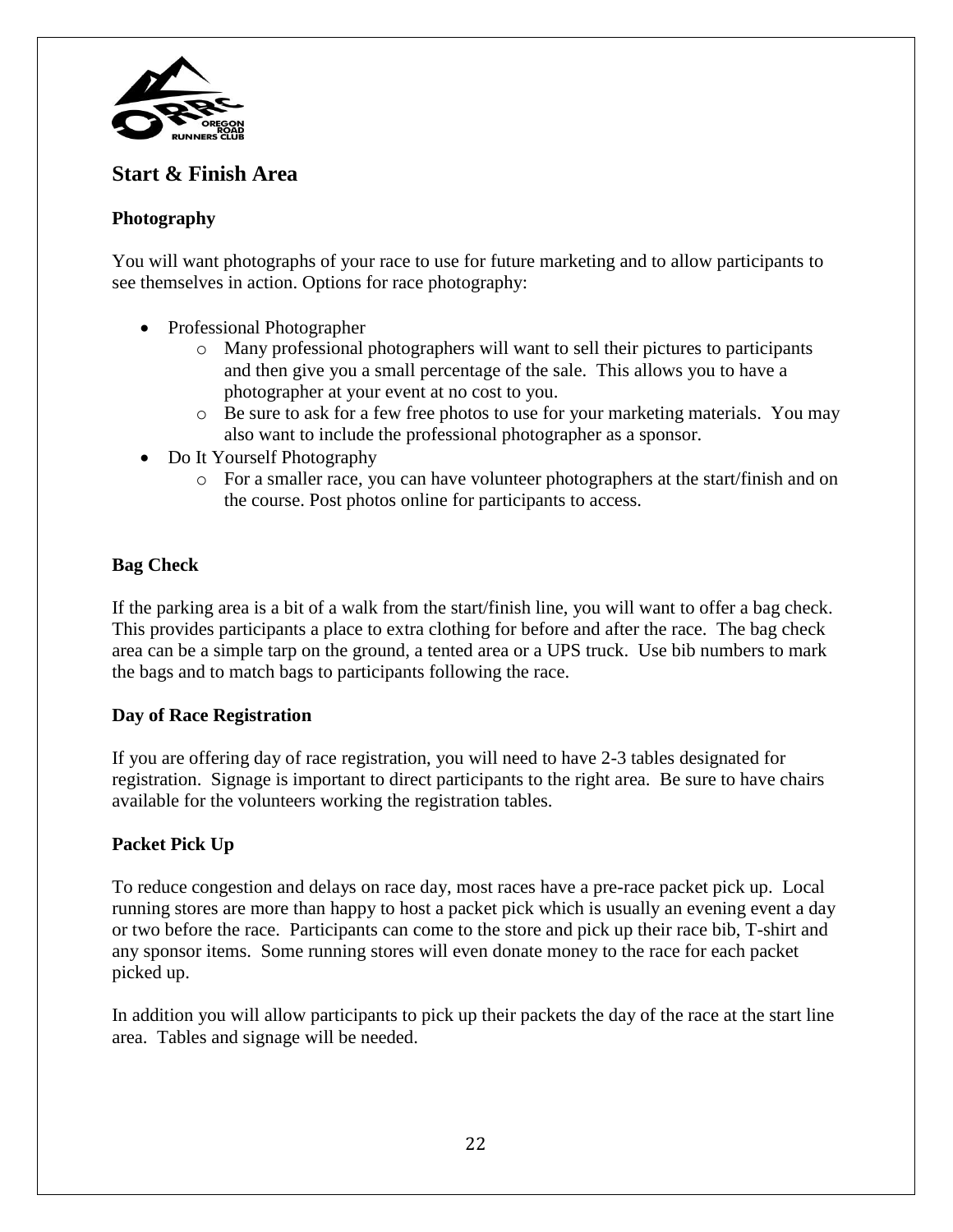

#### **Post-Race Activities**

Many races now have finish line festivals, with music, food and beverages. We encourage you to create a post-race finish area your own. Keep in mind the purpose and/or theme of your race and have fun. Put as much feeling into this as you can, as it represents the personality of the race almost as much as the course. Remember this is your race and you should think outside the box.

#### Food

Providing post-race food is expected at most races. This will encourage participants to stay for the awards ceremony and sponsors and volunteers love to help out in this capacity.

#### • Prize drawings

A raffle can be a fun way to engage your participants. You can hand out raffle tickets or draw bib numbers. Again, if you have sponsors involved, they'll want to provide you with items you can give away as prizes.

#### • Awards

For the actual race awards, there are a number of possibilities with ribbons, plaques, trophies, or anything within your budget you think is original and carries on the personality of the event. You may want to give out finisher medals, age-group ribbons, overall trophies, or any combination thereof. Participants enjoy receiving awards and having their names called out over the loudspeaker.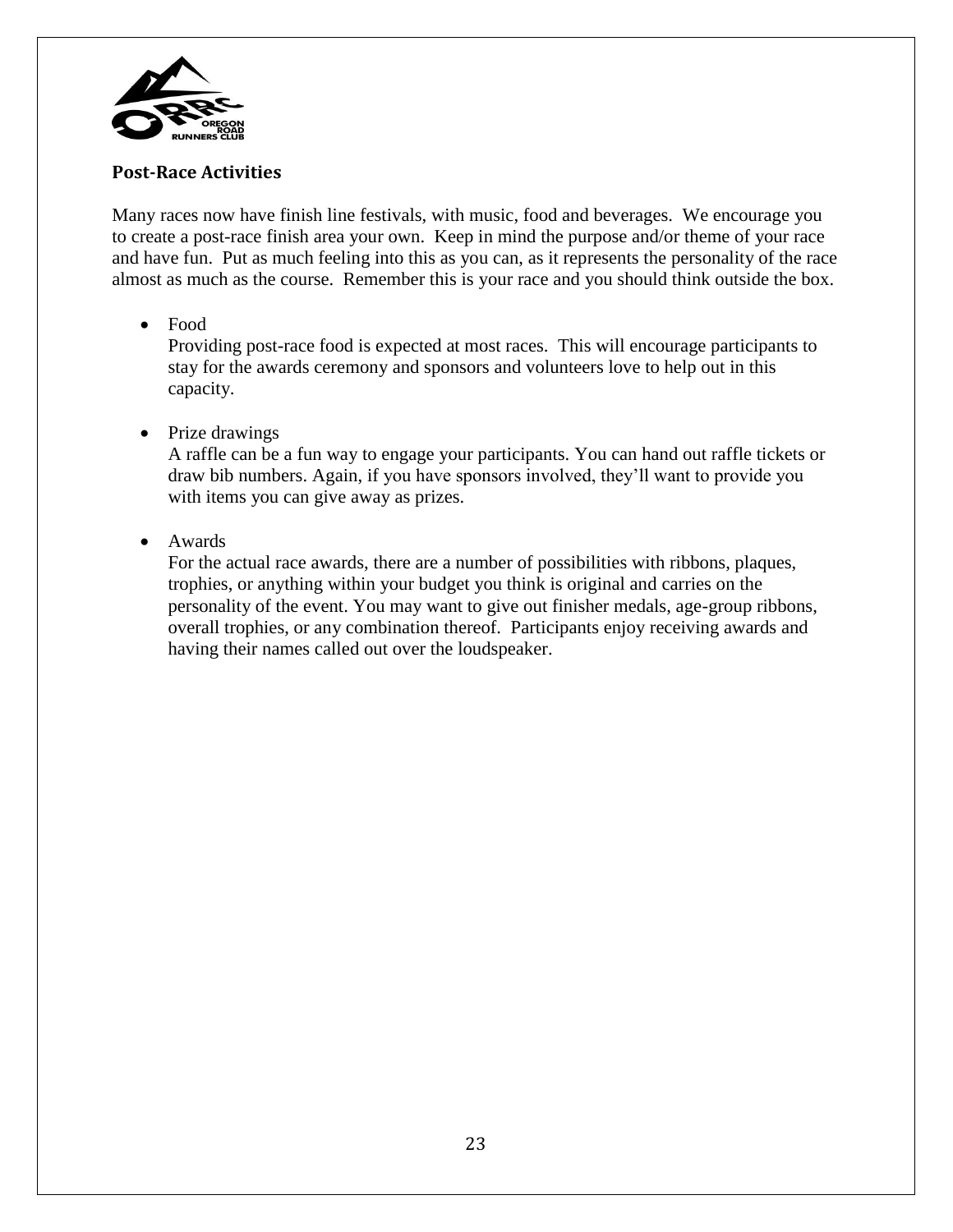

## **Volunteers**

#### **Volunteer Assignments**

You need volunteers for just about every task, from registration check-in, to course monitoring, to aid stations, to finish line, to food preparation.

#### **Volunteer Recruitment**

There is no standard way to find volunteers but here are a few suggestions:

- Contact prior volunteers for the event to see if they are willing to volunteer again
- Contact local high schools or local high school coaches. Many high school students having a volunteer/community service requirement for graduation, and many high school teams try to raise money.
- Contact local boy/girl scouts troops
- Ask for volunteers on the flyer for the race. Runners who cannot run might be willing to volunteer
- Invite sponsors to provide volunteers, and make sure you give them proper credit for their contribution.
- Reach out to local volunteer organizations such as Hands On Portland, who will allow you to post your event for free on their volunteer boards

#### **Donating to Clubs/Charities**

You might consider donating to clubs or charities if they provide a group of volunteers. While prices for groups vary, one suggestion for clubs/charities is \$10/person up to \$200. This amount can vary depending on the number of volunteers.

#### **Volunteer Task Assignments**

Make a list of all the areas at your race where you will need volunteers. Write a brief job/task description for each area along with the start time and finish time (shift time) for each task. This will allow you to give each volunteer a concise task description. You can also use volunteers for more than one task if the times do not overlap.

For example, a volunteer helping with day of race registration can move over to the food preparation area once the race starts.

It's important to match your volunteers with appropriate tasks. Younger volunteers may be better at handing out prizes than at directing traffic and you'll want stronger people to help with set up and tear down as it'll likely mean moving tables and chairs.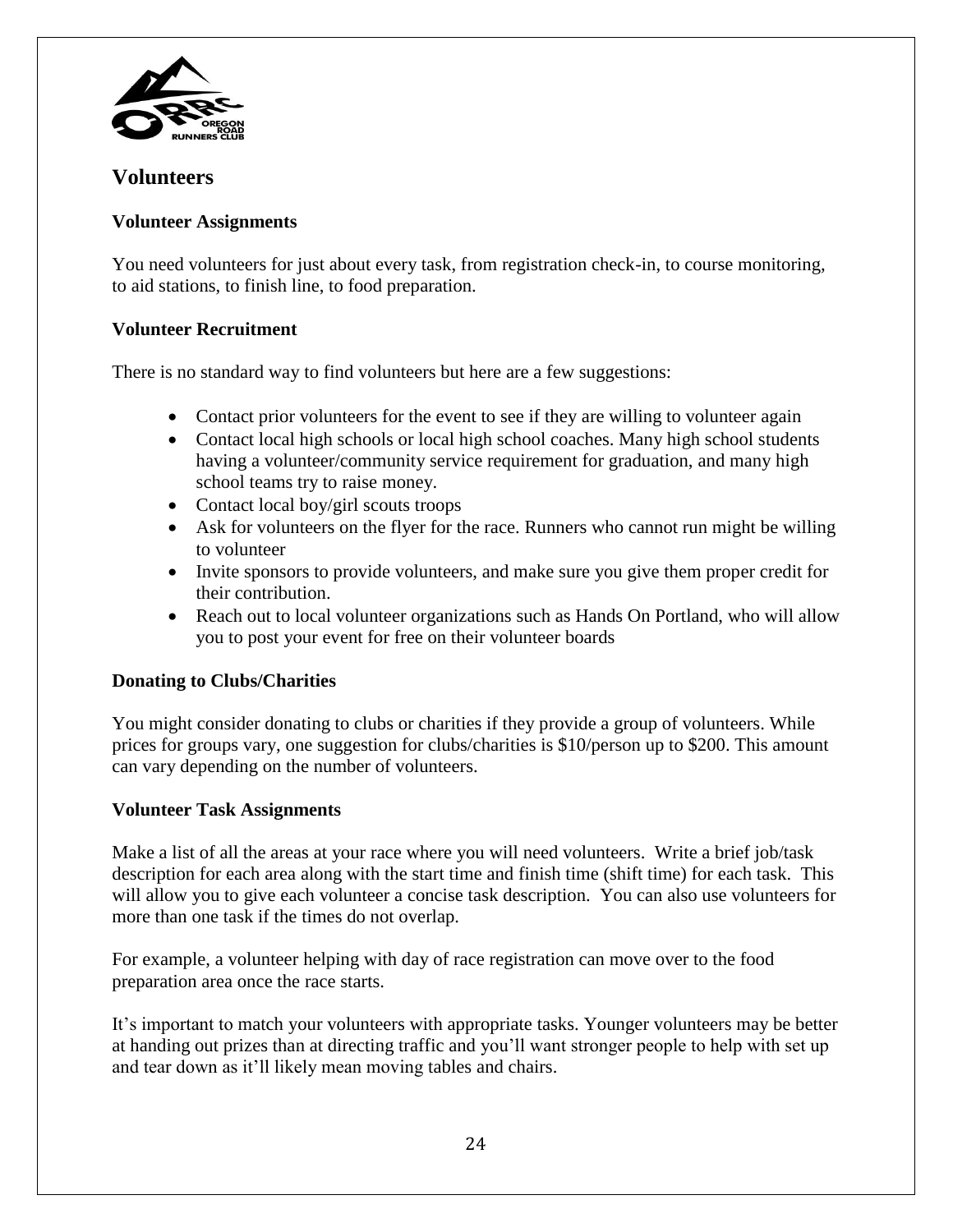

Also be certain that each task area has the necessary supplies. For example, the aid station should have cups, water, and garbage bags and the registration area should have pens, change, bibs and registration forms.

#### **Volunteer Communication**

As volunteers arrive for their shifts, welcome and thank them for coming. Have them sign a volunteer waiver form and provide them with a quick overview of the race along with a handout of Frequently Asked Questions. Think of questions specific to their task (i.e., Aid Station volunteers will be asked "Do you have Gatorade") All volunteers should have the following information:

- Race start time
- Award ceremony start time
- Location of bathrooms
- First aid/emergency number information
- Race director (or team lead) cell phone number
- Course map

You should email volunteers 10 days before the event to remind them of the race and their assigned task. Ask them to let you know if anything has changed and to confirm that they can still help out. You may also want to ask for their cell phone number for day of race communications.

#### **Volunteer Recognition**

The most important thing you can say to a volunteer is "Thank you." The second most important thing, "I trust your judgment" and the third most important, "I have your back."

By providing information to your volunteers about their roles at the race, you are giving them the power to make decisions and letting them know you will support their decisions. Most volunteer tasks are pretty simple – "tell runners to turn right at this corner" – but you can give volunteers the power to stop runners if a vehicle ignores road closure sign.

If you can give volunteers event T-shirts, vouchers for registration for a future event, or just a certificate of recognition, they will truly appreciate it. After the race send a thank-you note or email to the volunteers with how much money was raised at the race and how many people attended. Let the volunteers know how they contributed to the success of the race.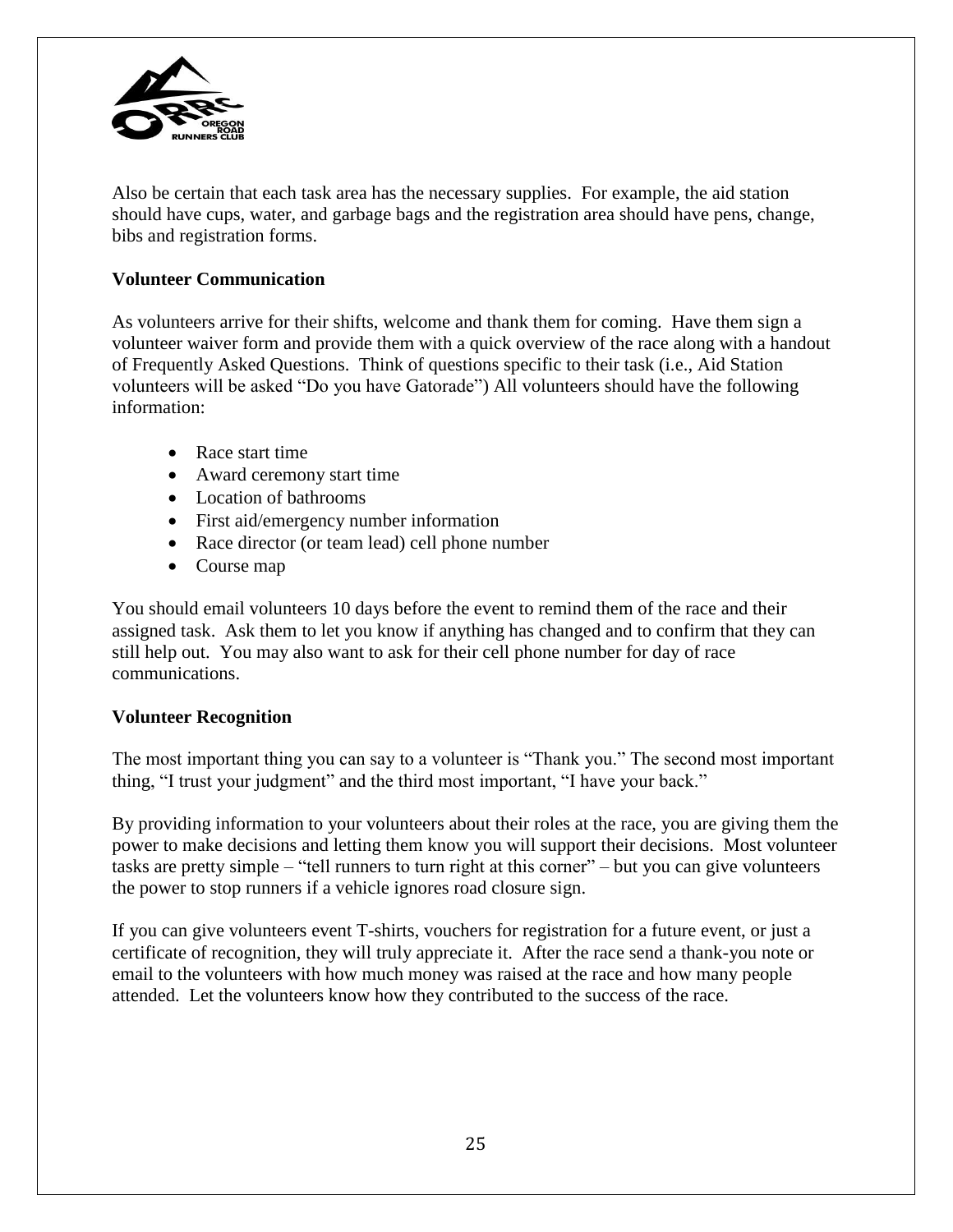

## **Sponsors**

A sponsor is an organization or individual who provides your race with either cash and/or inkind products or services. While there is no one method for working with sponsors, you may want to create a standard contract for your race sponsors. For example, donations over \$1,000 receive a logo on the race T-shirt, 2 free entries into the race and a logo on the race poster.

By honestly evaluating what your race needs, you may identify potential in-kind sponsors that can remove items from your cash budget. For example, a local restaurant may be able to provide refreshments, reducing or even removing that line item from your budget. Make three lists to help you identify potential sponsors:

- What things you NEED for your race
- What things you WANT for your race
- What products or businesses you already have a RELATIONSHIP with.

When approaching sponsors, ask them, "How can we work to promote each other?"

- In-store signage
- E-mail newsletters
- Putting event flyers in their regular mailings
- Allow them to donate prizes, if not cash
- Recruit among their ranks for volunteers.

Sponsors can be asked to take an active role in your race. Ask the sponsor to provide pre-race packet pick-up, staff an aid station or work at post-race awards. Getting a sponsor invested in the race will encourage them to come back for future events.

#### **Finding Sponsors**

There are no rules for obtaining sponsors. You can contact and approach local businesses or local sporting goods/running stores, local fitness clubs or sponsors of other local events

Keep in mind the interests of your participants and how those match with the local businesses. A community race may appeal to a local bank or credit union, real estate office or mortgage company. A women only race might be attractive to a salon or child care provider, or even a selfdefense class instructor.

If someone turns you down for your first sponsorship request, thank them and let them know that you also are looking for any raffle prize donations – hopefully they'll see it as a great way to be involved even if their budget didn't have money for a cash sponsorship. Also ask if there would be a good time to get in touch with them for the following year's race.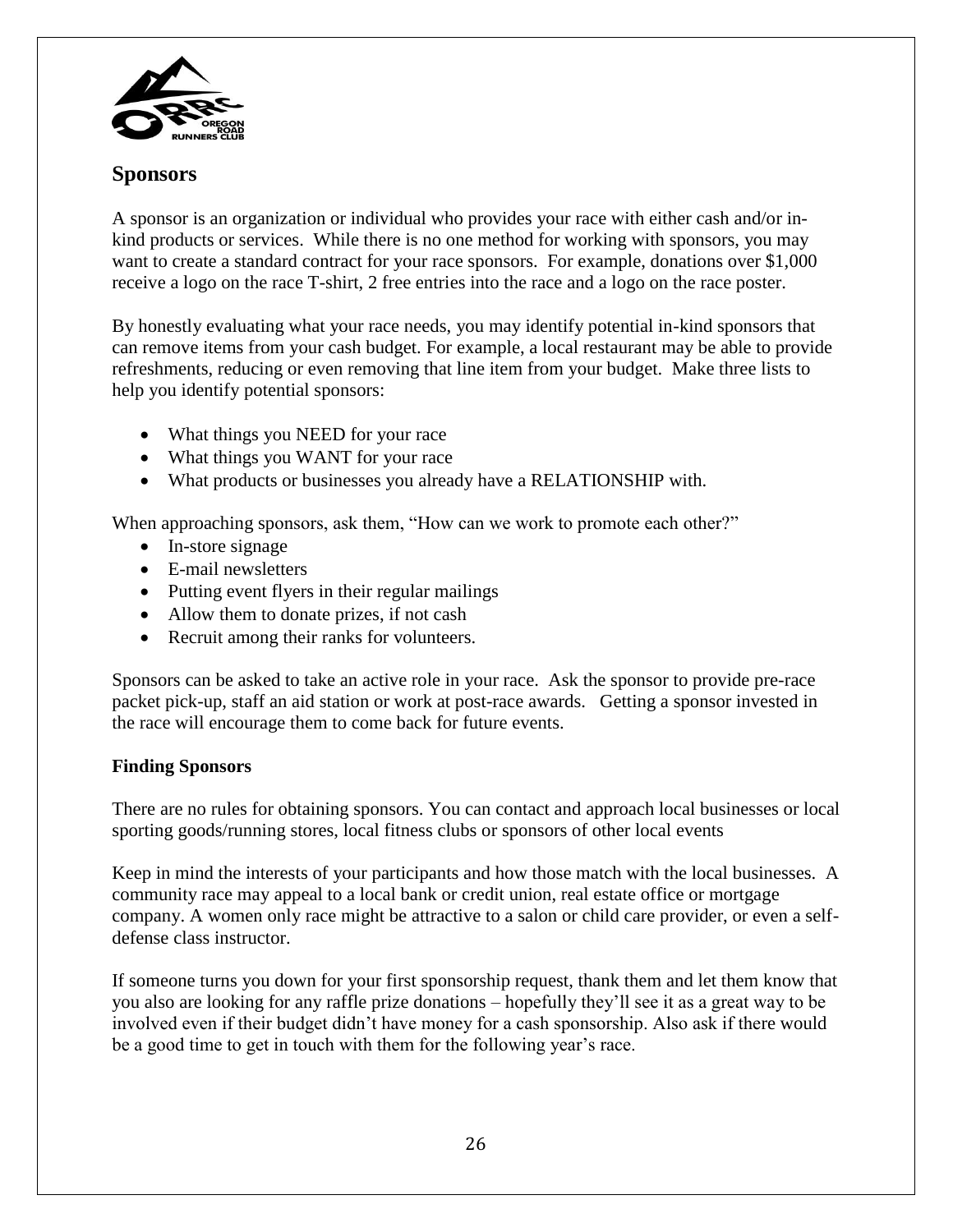

## **Thanking Sponsors**

Post-race, thank sponsors with a formal letter or even photo or plaque. Be sure to include any copies of race publicity and highlight the amount of money raised for your cause/charity.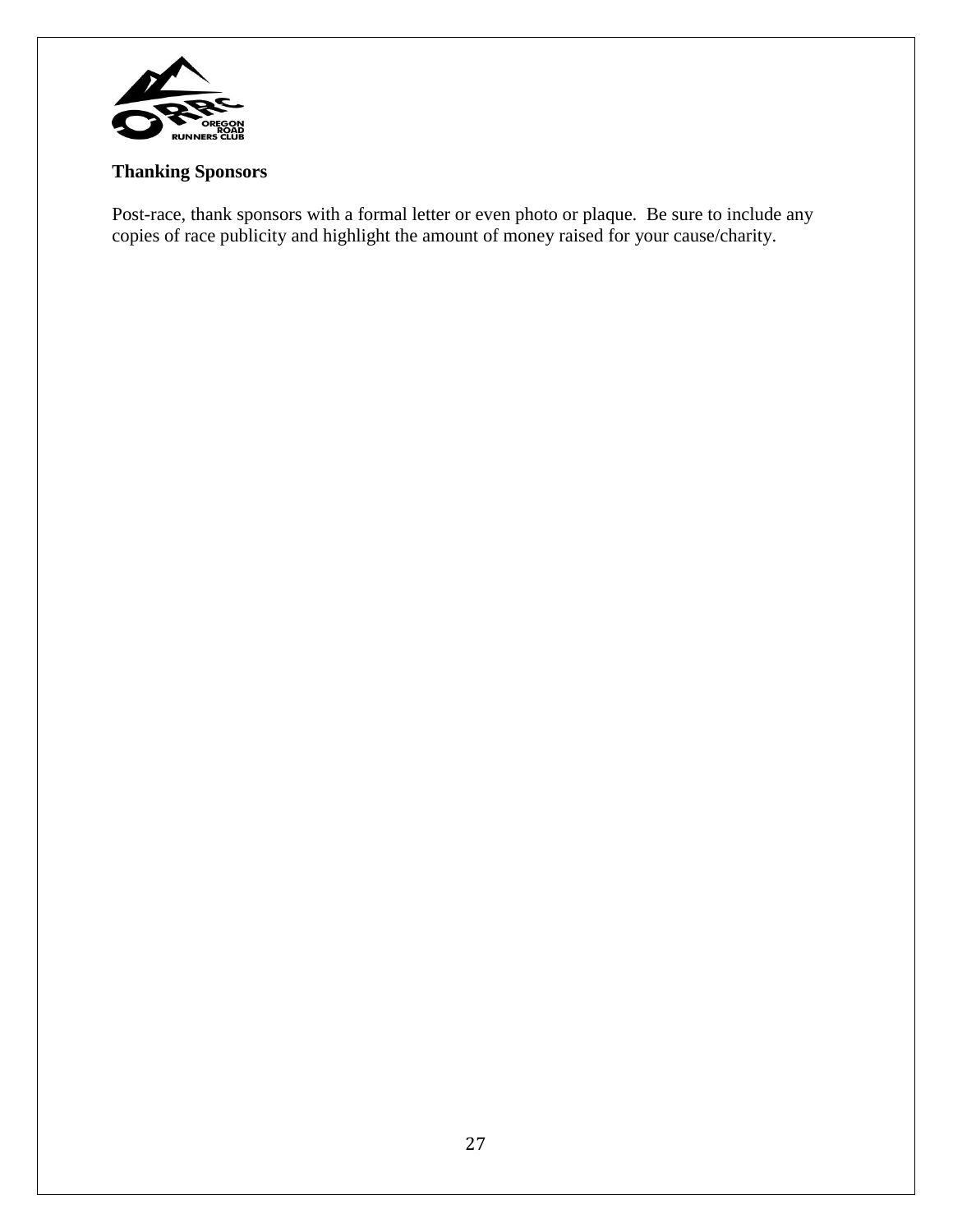

# **Marketing and Publicity**

#### **Print Brochures**

Your print brochures can be delivered to local businesses and organizations and serve as advertisements. You can also distribute race brochures at/to:

- Local races
- Local running tracks and trails (perhaps nailing an entry on billboards if available)
- Local coaches (high school and college)
- Sponsors' place of business
- Local athletic clubs

#### **Press Releases**

Carefully creating a press release and targeting your market properly can promote your race in local news publications and media – include print, TV and radio. Send press releases to individual people at organizations that will have interest in your race and include regional papers near the physical location of your race. Also remember electronic communities that may have interest in your race. See the appendix for information that should be included in a press release.

#### **Race Calendars & Websites**

There are a number of free online race calendars where you can post information about your race. Most have an online form to fill out, where you will provide the basic race information (when, where, and how much) as well as contact information. See the appendix for race calendars.

#### **Social Media**

The biggest challenge with social networking is that it's often contrived. However, if you are passionate about your race and your cause, you have nothing to worry about! Remember, if your race is in August, people probably won't care what you're doing in January – during the "offseason" you can communicate less frequently. Create calendar reminders to ensure you check in and respond to posts.

Facebook is a great tool for event directors. You can set your race as an event or a page. If you set your race as a page you can control the information and do the following?

- Communicate with fans either all or a segmented group
- Track how your fan numbers and interactions are growing
- Create events and send updates to your members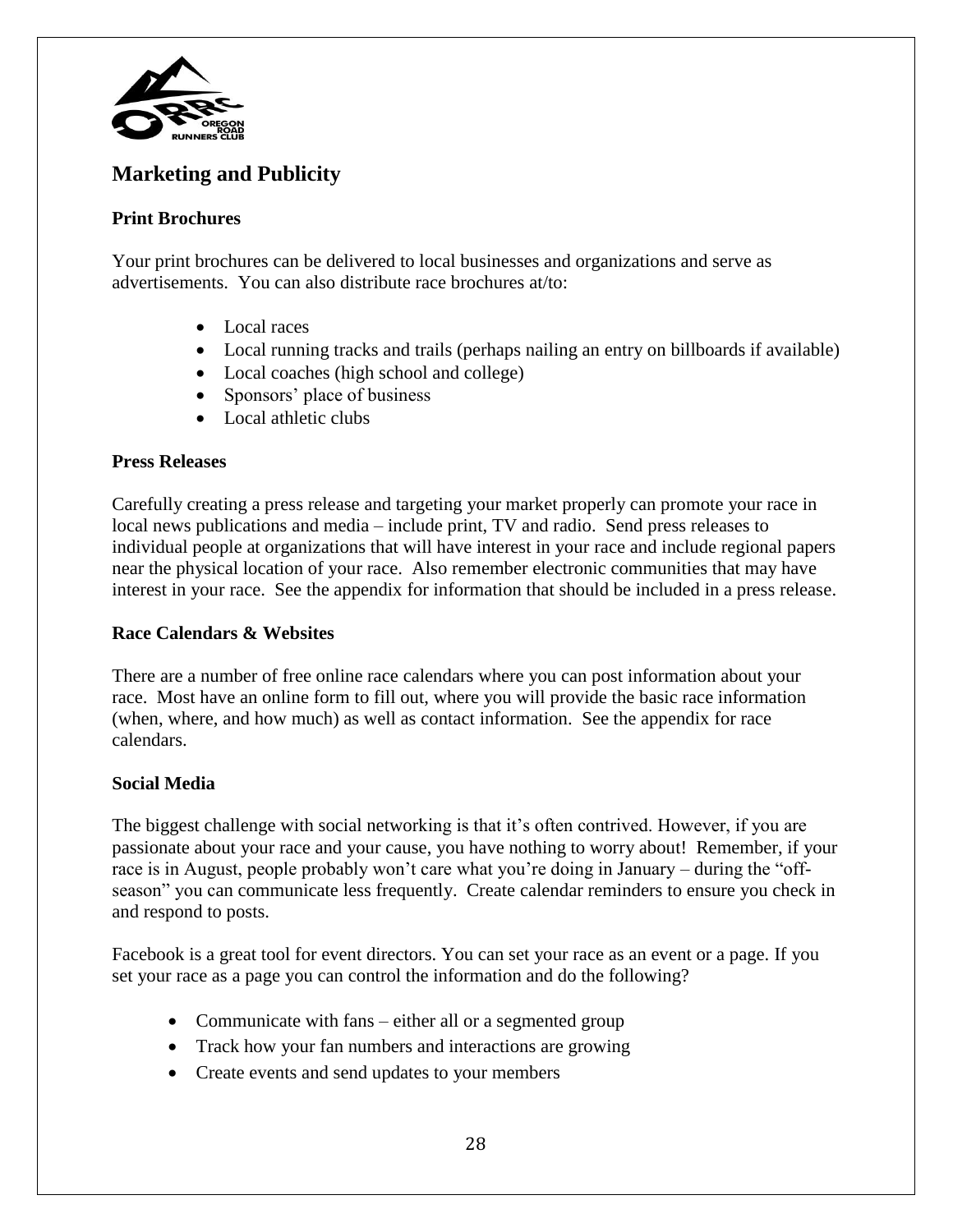

 Have a more casual place to provide updates, encourage discussion among participants, or post photos

A Twitter account will allow you to quickly update and communicate with race participants and the general public. You can set up your Facebook account so that every post you make on your event page goes out as a tweet on Twitter!

#### **Clubs and Organizations**

If you are a member of a club or organization that has a website, Facebook page or magazine/newsletter, be sure to get the information about the race on the website and in the magazine. For example the Oregon Road Runners Club (ORRC) uses their website, orrc.net, the Oregon Distance Runner print magazine, Facebook and Twitter feeds.

Include pictures and write a short engaging article about your race to increase interest.

#### **Paid Advertisements**

You may want to purchase advertising in local newspapers or running magazines. However, newspapers are not targeted for runners and might not be cost effective as far as paid advertising is concerned. You may get a discount rate if the event is supporting a local charity.

#### **Public Service Announcements**

Many newspapers have free listing in their local calendar of events and most radio stations, especially those in small cities, will provide free announcements about the race. Free announcements are called "Public Service Announcements" or PSA's. Make sure you mention your race sponsors if you have the opportunity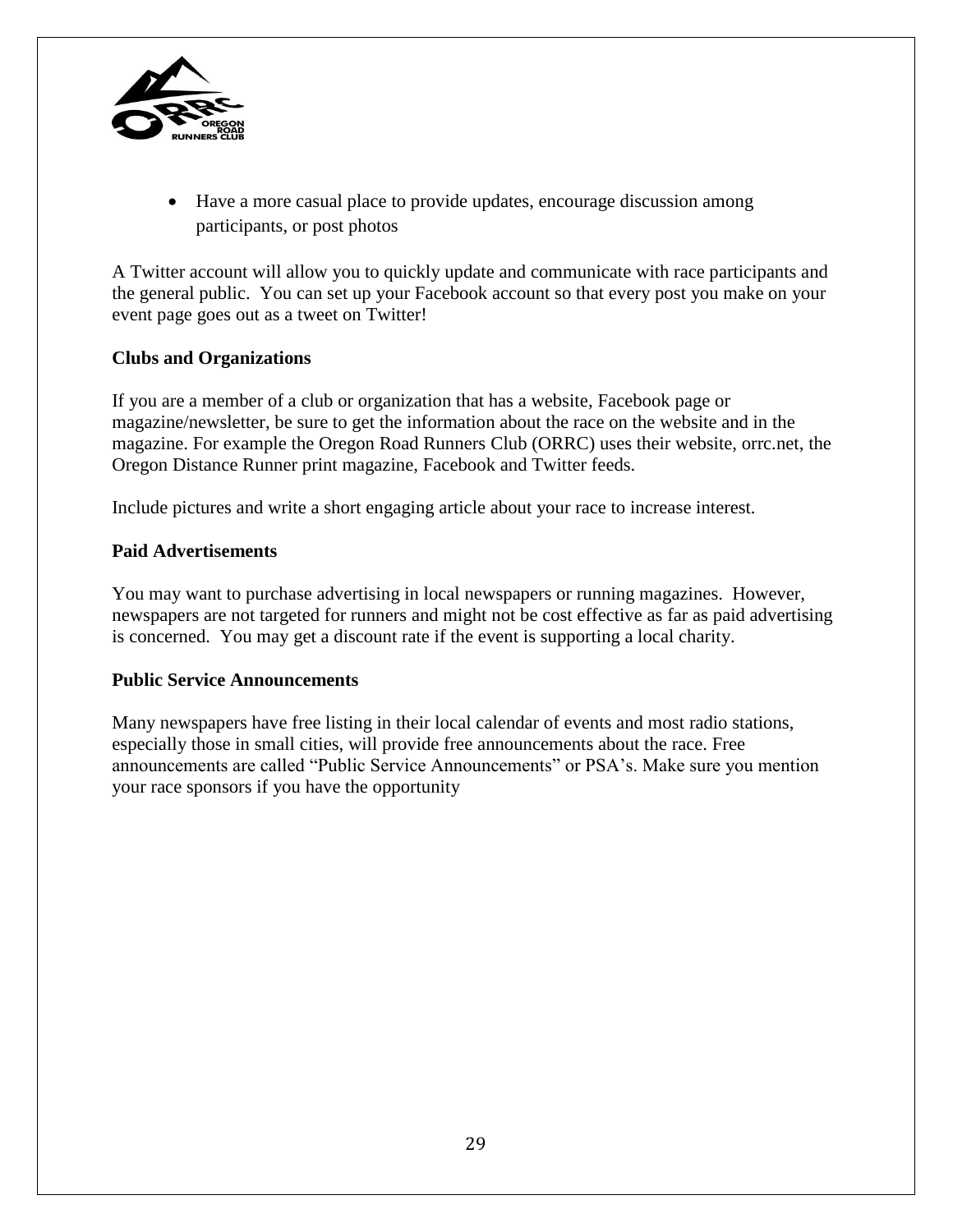

# **Timetable Calendar**

#### **10-12 months prior to the race**

- Create race committee
- Determine race name
- Confirm date, location, distance and course
- Seek approval from authorities and purchase required permits (park, school district, police, etc)
- Apply for liability insurance policy
- Solicit sponsors (via letter and follow with phone or person contact)
- Review last year's post-race notes and make adjustments (if applicable)
- Create race logo
- Create a race budget
- Create race web site/page
- Seek placement on as many running web-sites as possible
- Confirm event with as many local running publications as possible
- Confirm race result timer

#### **6-8 months prior to the race**

- Continue to solicit or confirm sponsors
- Finalize race budget  $&$  set registration fees
- Set up volunteer responsibilities
	- o Awards
	- o Registration
	- o Refreshments
	- o Start, finish lines and aid stations
	- o Course marshals

#### **5 months prior to the race**

- $\bullet$  Secure sponsor(s)
- Meet with key volunteers
- Draft promotion "action items"
- Measure course, re-mark and certify (if required and approved)
- Start entry form lay-out (copy, camera ready art, sponsor logos, maps, etc)
- Order awards, plaques, ribbons and trophies

#### **4 months prior to the race**

- Flyer design complete and printer confirmed. Schedule printing for **at least two weeks** in advance of flyer distribution date
- Determine flyer locations and number of flyers for each
- Identify races that a volunteer can hand out flyers at finish lines
- Develop shirt design and order shirts
- Follow-up in writing to the key volunteers and confirm the road marshals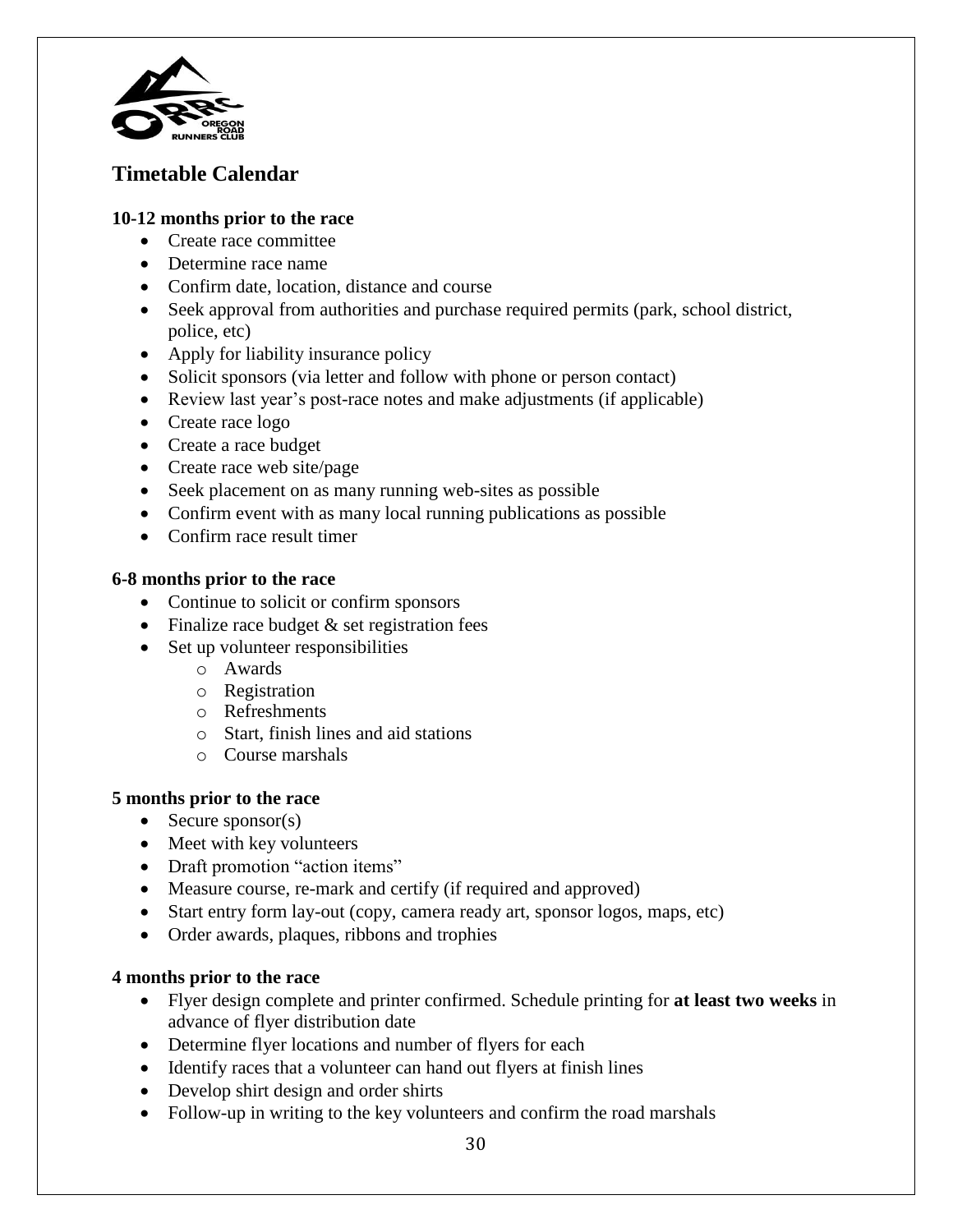

#### **3 months prior to the race**

- Take delivery of and distribute race flyers
- Design and order race bibs
- Confirm volunteers via phone and follow up in writing
- Confirm and make a list of race day supplies and equipment
- Confirm race day registration procedures
- Confirm that all permits, sanctions, and insurance forms have been received

#### **2 months prior to the race**

- Restock flyer locations
- Update list of race day supplies and equipment
- Confirm that all awards, plaques and trophies are on hand
- Confirm medical support (if required)
- Order portable toilets (if required)
- Re-check course markings
- Begin press releases and advertising

#### **1 month prior to the race**

- Meet in person (on location if possible) with timing service, race course marshals, aid station workers, start/finish line helpers.
- Distribute maps with volunteer locations marked
- Distribute race alert information to surrounding neighborhoods
- Contact local radio, TV and newspapers for PSA inserts
- Review shirt order and reorder if required (based on pre-sold)
- Confirm location of race day supplies
- Order signage
- Create parking plan

#### **Week of race**

- Meet with key volunteers and go over last key details
- Confirm registration information, race numbers, etc.
- Confirm food and aid station supplies
- Check weather forecasts and to see if tents will be needed
- Drive course to ensure no surprises (e.g. construction, etc.)
- Deliver race bibs to timing service

#### **Day before the race**

- $\bullet$  Pick up race bibs
- Pre-race packet pick up
- Mark the course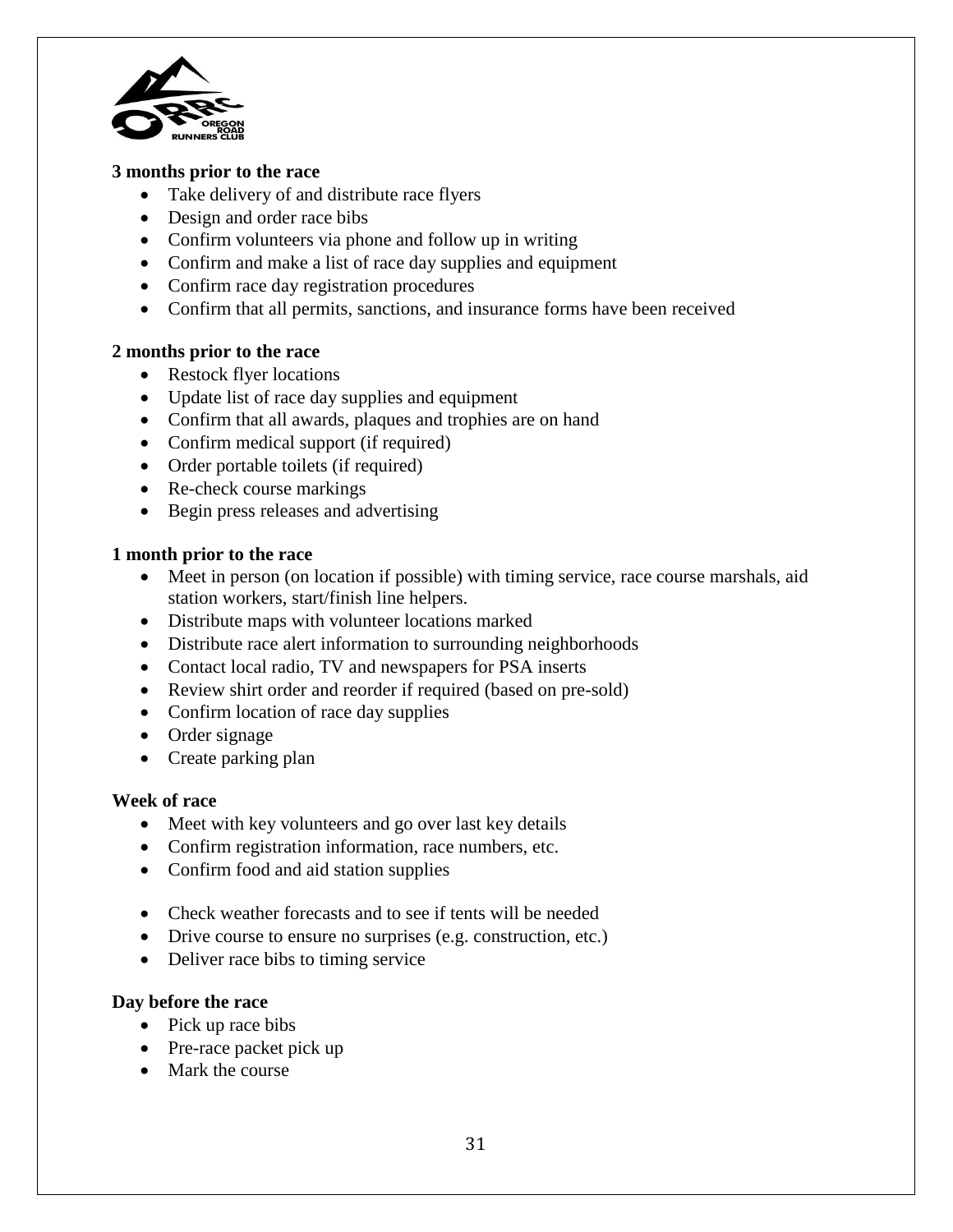

#### **Day of race**

- Arrive a minimum three hours before the race
- Set up registration tent or area
- Assign a key volunteer to organize all volunteers
- Set up starting line early
- Set up aid stations
- Make sure that you and the volunteers are easily identified (bibs or vests)
- Manage parking from the first car
- Have all permits and insurance papers on hand at the event
- Have all of your race day supplies (have a checklist)
- Ensure all volunteers know what to do in a medical emergency
- Announce the start time every 15 minutes starting with 45 minutes prior to the event. Make one final announcement 5 minutes before the start
- At the start: announce to the runners any safety issues; thanks for coming; acknowledge sponsors; acknowledge volunteers; inform participants of the award ceremony time
- Conduct the race and HAVE FUN!
- Welcome/thank as many finishers as you can
- Announce award ceremony time several times while finishers finish

#### **Week after the race**

- Send thank you letters to all volunteers, sponsors, park officials and police
- Send out post-race survey/email to participants
- Review the race with key volunteers (any issues?)
- Make "action items" so that you will correct these issues for next year
- Prepare final income and expenses report
- Hold evaluation meeting with race committee and start planning the race for next year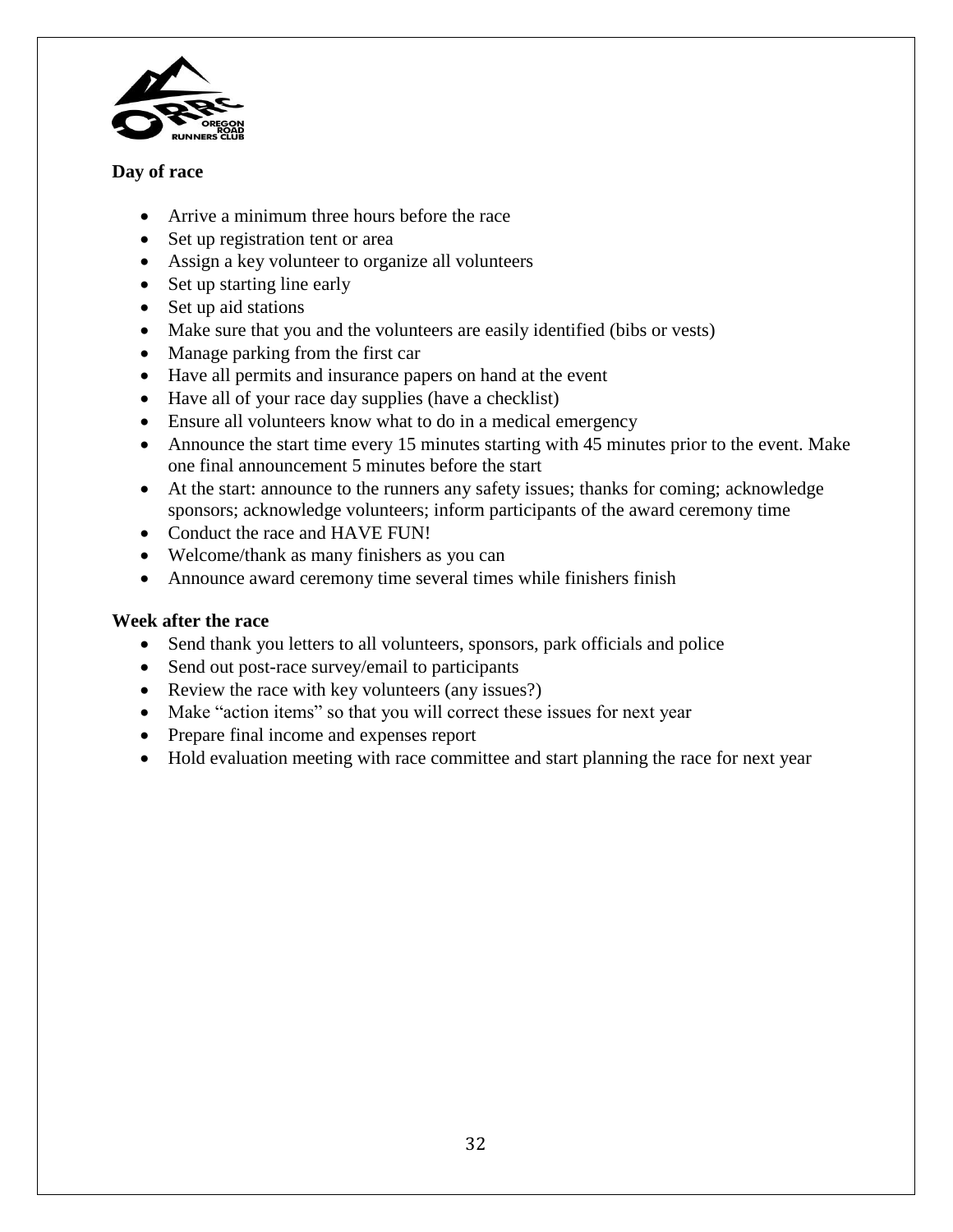

# **Appendix A: The Course & Insurance & Permits**

#### **Insurance**

- Road Runners Club of America (RRCA) [http://www.rrca.org](http://www.rrca.org/)
- U.S.A. Track and Field (USATF) [http://www.usatf.org](http://www.usatf.org/)
- K & K Insurance [www.kandkinsurance.com](http://www.kandkinsurance.com/)

#### **Permits**

Oregon Department of Transportation (ODOT)

- Multiple contacts depending on location, typically 30 days turnaround to get permit (written request)
- Marlene Nichols 503-665-4006 [tnichols@odot.state.or.us](mailto:tnichols@odot.state.or.us)

#### Washington County – Road Usage

• Permit web page [http://www.co.washington.or.us/LUT/Divisions/TrafficEngineering/Permits/event](http://www.co.washington.or.us/LUT/Divisions/TrafficEngineering/Permits/event-permit.cfm)[permit.cfm](http://www.co.washington.or.us/LUT/Divisions/TrafficEngineering/Permits/event-permit.cfm)

#### Washington County – Henry Hagg Lake Park

• Permit web page http://www.co.washington.or.us/Support\_Services/Facilities/Parks/Hagglake/fees.cfm

Multnomah County Right of Way

• Permit web page https://multco.us/roads/road-and-bridge-permit-applications

#### Columbia County

 Permit web page http://www.co.columbia.or.us/departments/columbia-countycounsel/counsel-road-events-ordinance

City of Portland

• Permit web page http://www.portlandoregon.gov/revenue/2997

#### City of Vernonia

Permit web page http://www.vernonia-or.gov/living/parkinfo.asp#PERMITS

City of Banks

• Permit web page http://www.cityofbanks.org/index.asp?Type=B\_LIST&SEC={C42953C8-FA6C-49CD-882F-BC2CA142D1C3}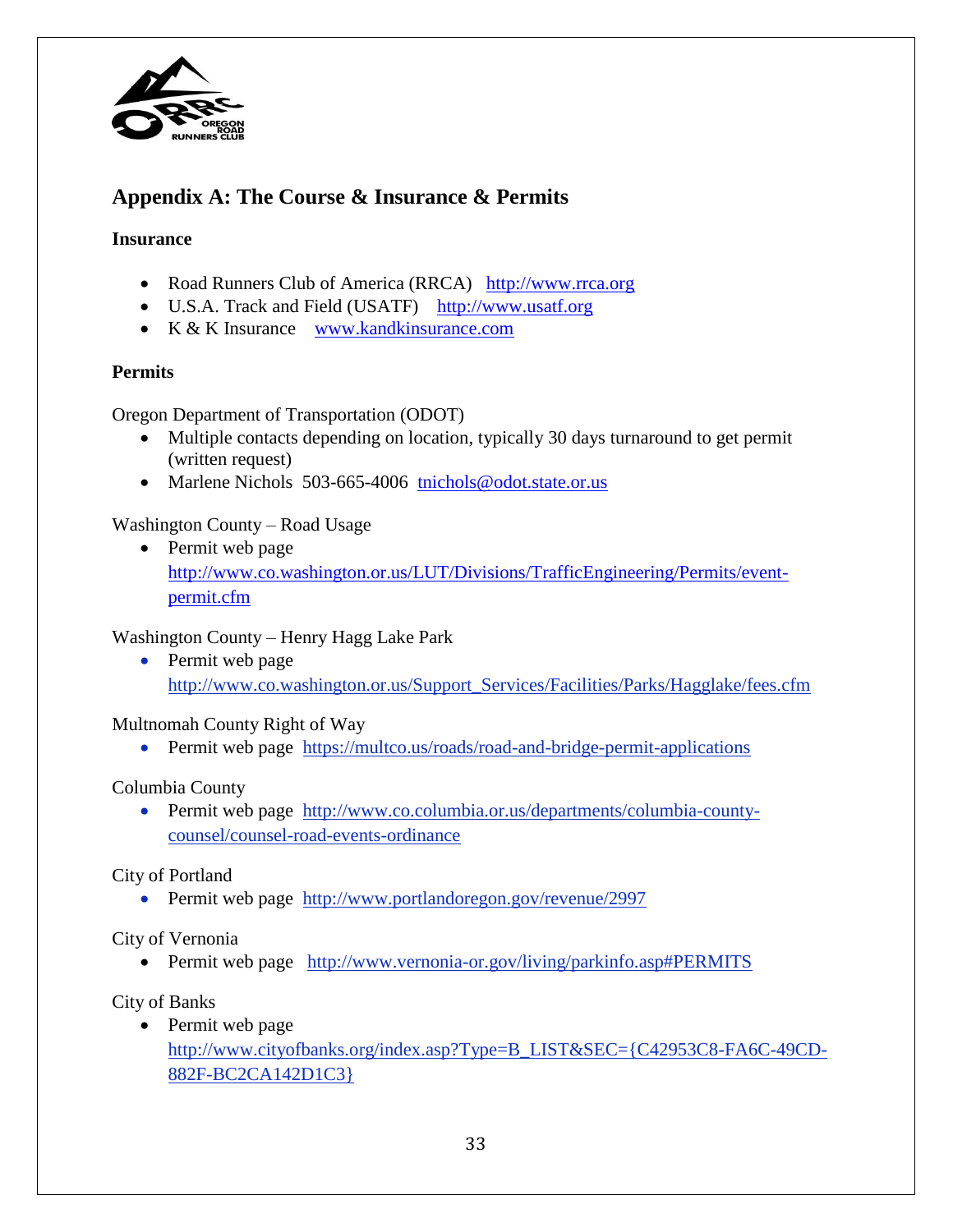

Oregon State Parks

- Call the park you wish to use
- Special event permit http://oregonstateparks.org/ckFiles/files/2014\_Special\_Use\_Permit\_App.pdf

Oregon Metro (Land use agency for Multnomah, Washington and Clackamas counties)

 Permit web page http://www.oregonmetro.gov/parks/picnics-and-special-use/specialuse-permits

City of Portland – Parks and Recreation

• Permit web page http://www.portlandoregon.gov/parks/38280

## **Flaggers (For Traffic Control)**

- D&H Flagging, Inc. http://d-hflagging.com
- Affordable Safe & Professional Flagging LLC\_http:/[/www.affordableflaggersnow.com](http://www.affordableflaggersnow.com/)

#### **Emergency Services**

- HAM Radio, Hobie Baker 503-654-4197
- Metro West Ambulance http://www.metrowest.fm
- AMR Ambulance Service http://www.amr.net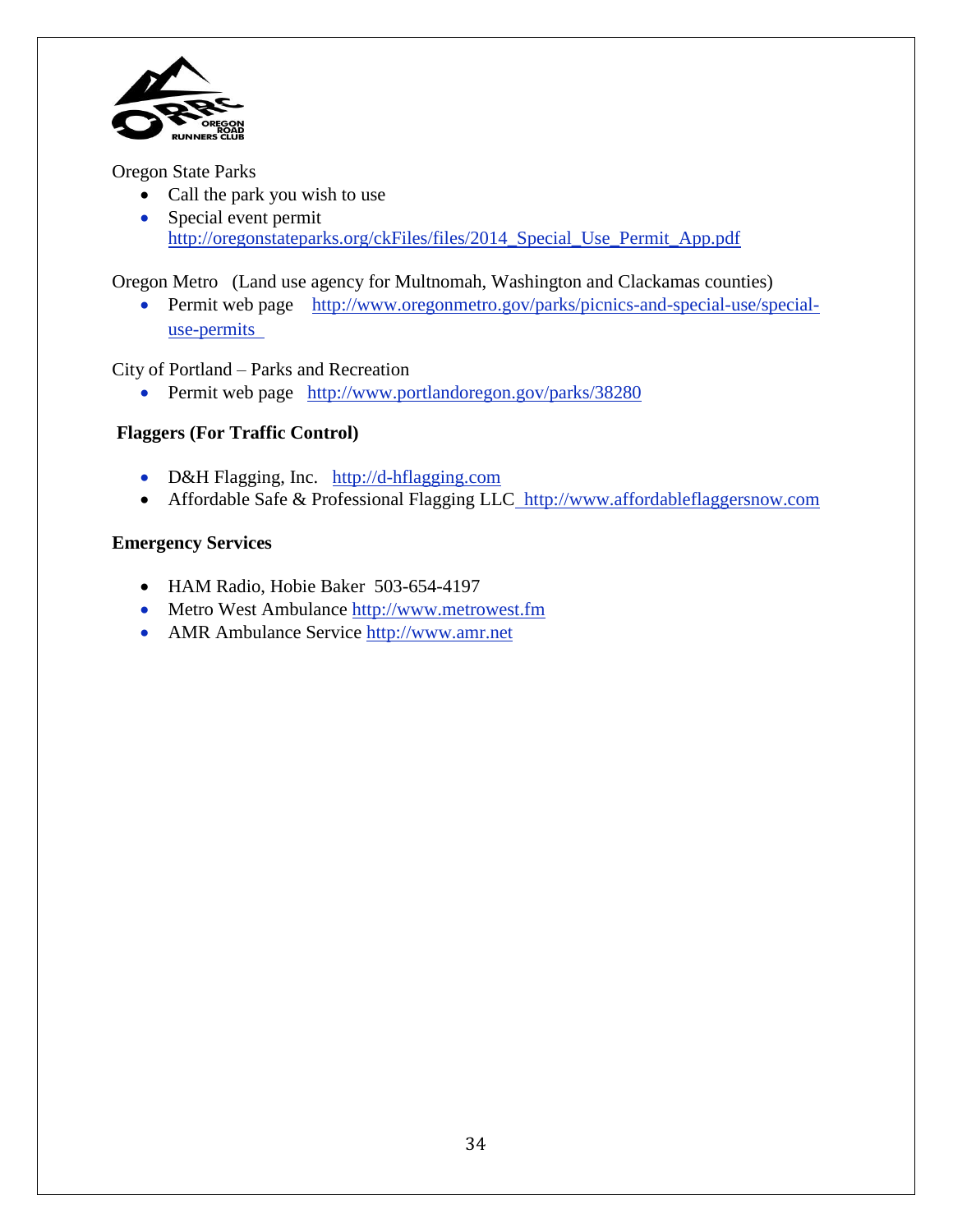

# **Appendix B: Web Site/Brochure and Logo**

#### **Logo Design**

• Andrea Schwoebel <http://cargocollective.com/schw/Logos>

#### **Web Site Hosting Services**

- Host Papa [http://www.hostpapa.com](http://www.hostpapa.com/)
- Google Domains [https://domains.google.com](https://domains.google.com/)
- Wordpress [https://www.wordpress.com](https://www.wordpress.com/)
- Blogspot [https://www.blogger.com](https://www.blogger.com/)

#### **Printers**

- The Printery 503-359-4533
- Ad Graphics http://www.ad-graphics.com/

#### **Information to include in your brochure/on the race web site:**

- Name of organization
- Name of race
- Logo
- Race distance can be included in name
- Date and time of race
- Location city, park, etc.
- Course photos
- Specify start times for each event
- Course description or map
- Directions to race site (include the street address so it can be map-quested)
- Awards
- Type of timing (chip, manual, no timing)
- What the entry fee includes (or does not include: shirt, pancakes, park entry fee, etc.)
- Kids run
- Walk
- Link to register on-line
- Sponsor logos
- Request for volunteers
- Phone number for questions (and/or e-mail)
- Registration form (.pdf for mail-in if applicable)
- Time course closes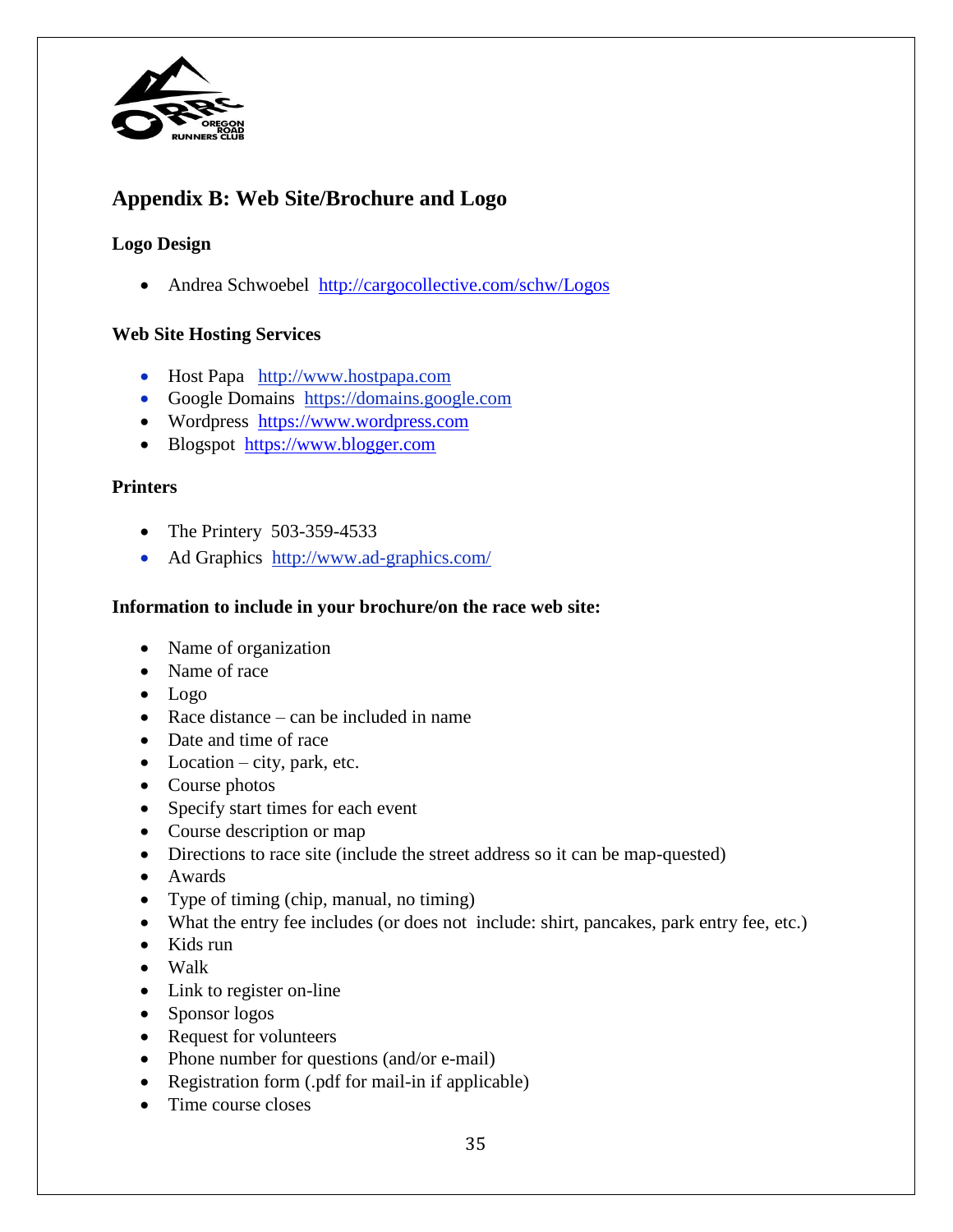

#### **Frequently asked questions to include on the web site:**

- Is the RACE entirely on road/trails?
- Will there be RACE awards?
- Are shirts sized for women and men?
- When and where do we pick up our RACE bibs and T-shirts?
- Do we need to bring our registration info to pick up our RACE bibs and T-shirts?
- Will there be official timing and when will the RACE results be ready?
- Who benefits from the RACE proceeds?
- Can I walk the RACE?
- Are jog strollers allowed in the RACE?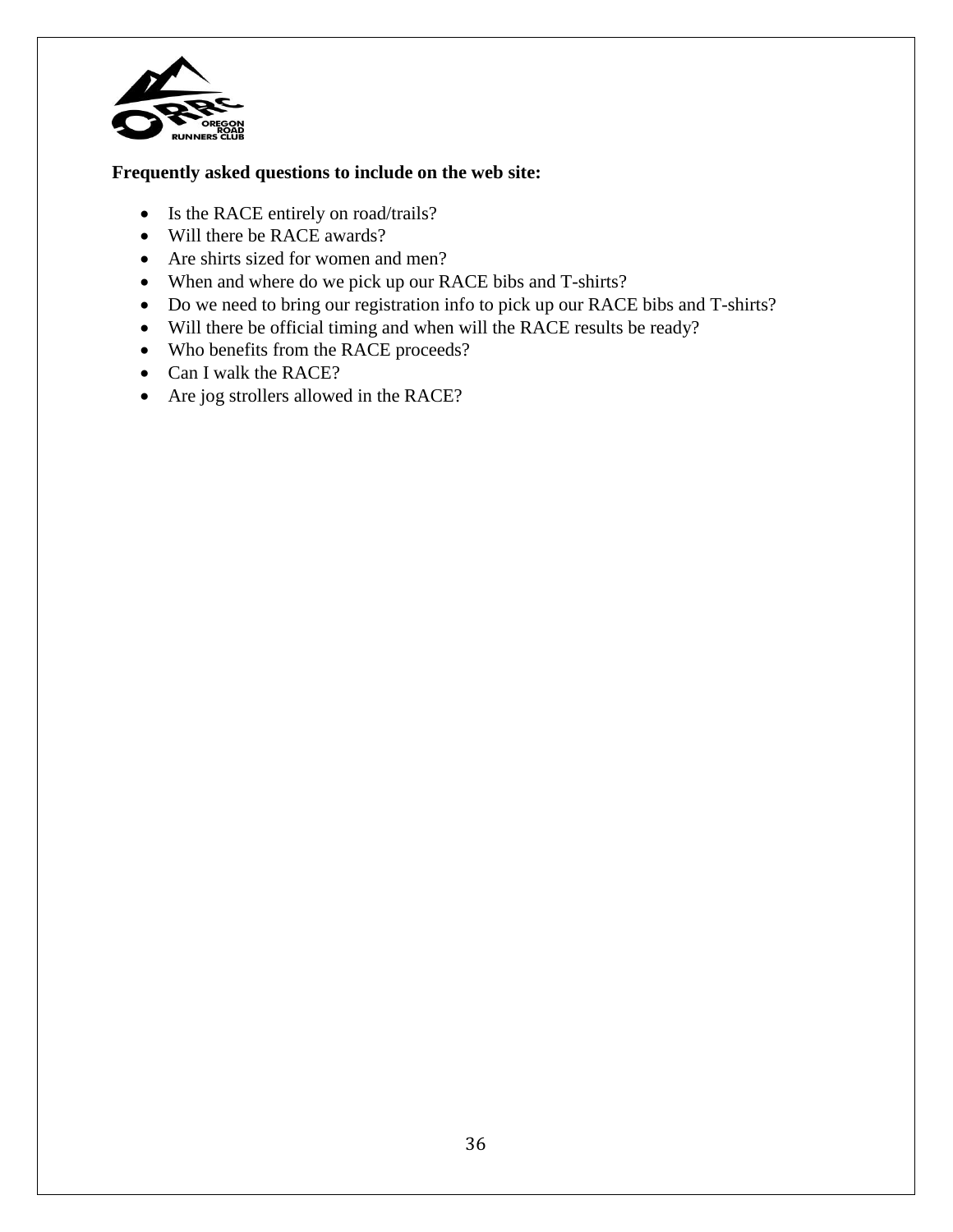

# **Appendix C : Registration**

#### **Online Registration Services**

- Active.com http://www.active.com/
- SignMeUp <http://www.signmeup.com/>
- Ultra Sign Up http:/[/www.ultrasignup.com](http://www.ultrasignup.com/)
- GetMeRegistered.com http://getmeregistered.com
- Eventbrite [http://eventbrite.com](http://eventbrite.com/)

#### **Sample Registration Waiver**

**RELEASE:** I know that running, walking and volunteering at races are potentially hazardous activities. I should not participate in activities unless I am medically able and properly trained. I agree to abide by any decision of a race official concerning my being allowed to participate in or complete this event. I assume all risks associated with participating in this event, including, without limitation, falls, contact with other participants, the effects of weather, including high heat and/or humidity, the conditions of the road and traffic on the course, all such risks being known and appreciated by me. Having read this waiver and knowing these facts, and in consideration of your accepting my entry, I, for myself and anyone enlisted to act on my behalf, waive and release **YOUR CLUB/RACE/ORGANIZATION HERE** [Business, School District or Park Entity where event is being held], [City or County whose roads are used for the event], & all sponsors, and their respective directors, officers and successors from all claims or liabilities of any kind arising out of my participating in this event, even though that liability may arise out of negligence or carelessness on the part of the persons named in this waiver, and grant permission to them to use photographs, motion pictures, or other record of me in this event.

Signature: \_\_\_\_\_\_\_\_\_\_\_\_\_\_\_\_\_\_\_\_\_\_\_\_\_\_\_\_\_\_\_ Date: \_\_\_\_\_\_\_\_\_\_\_\_\_\_\_\_\_\_\_\_\_\_\_\_\_\_\_\_\_\_\_\_ \*Obtain parent/guardian signature if participant is underage

#### **Information to include on registration form:**

- Races to register for
- Name (last and first)
- Address (street, city, state, zip)
- Daytime phone
- E-mail
- Age on race day
- Gender
- $\bullet$  T-shirt size if applicable
- Address to mail the entry form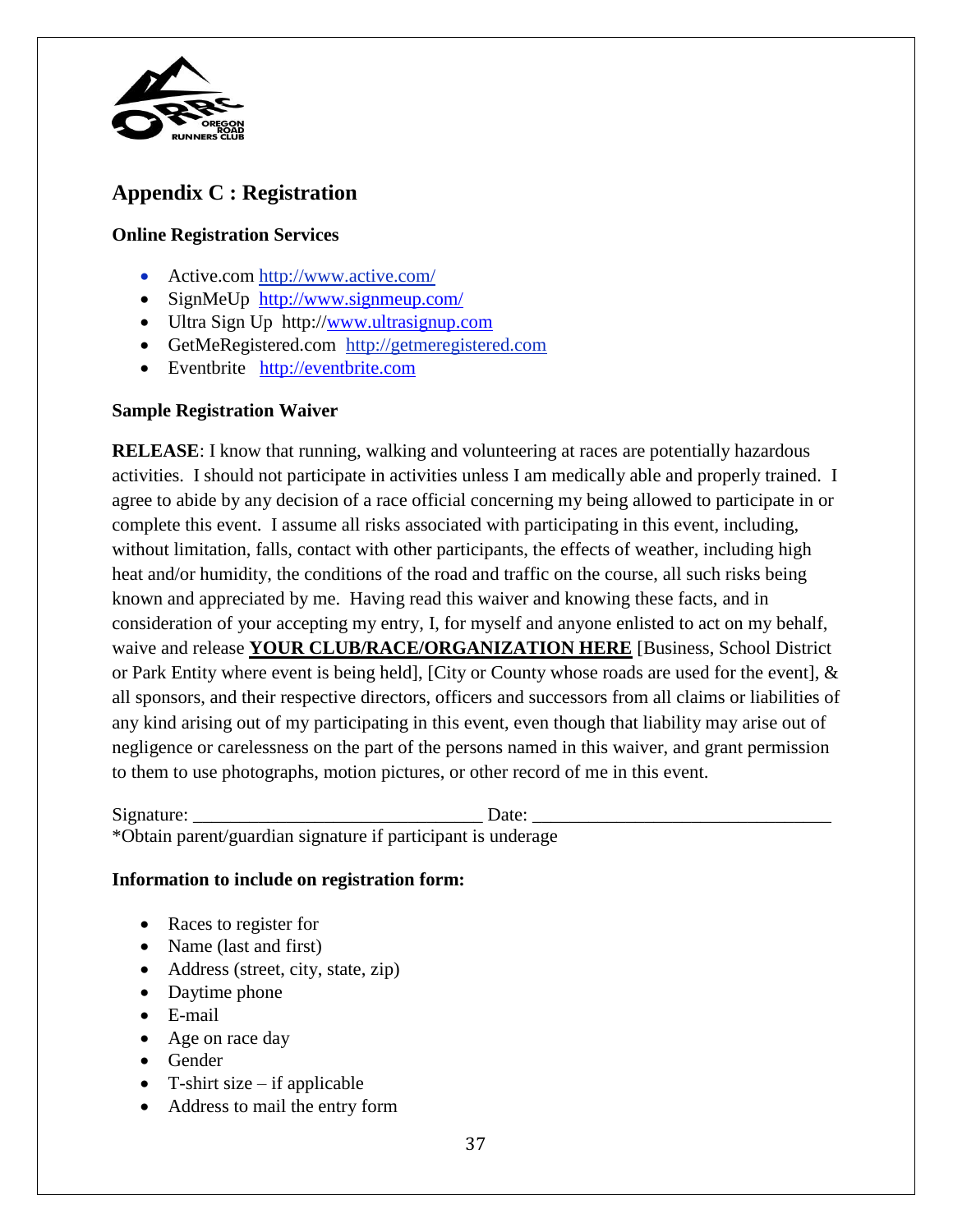

- Check to be made payable to  $-$  if mail in or day of race
- Fee check-off (pre-registered, day-of-race, group discount,)
- Waiver

#### **Mass Email Communication to Participants**

- Mail Chimp http://mailchimp.com/
- Constant Contact http://www.constantcontact.com
- Emma http://www.myemma.com

## **Post Race Survey**

• Survey Monkey http://www.surveymonkey.com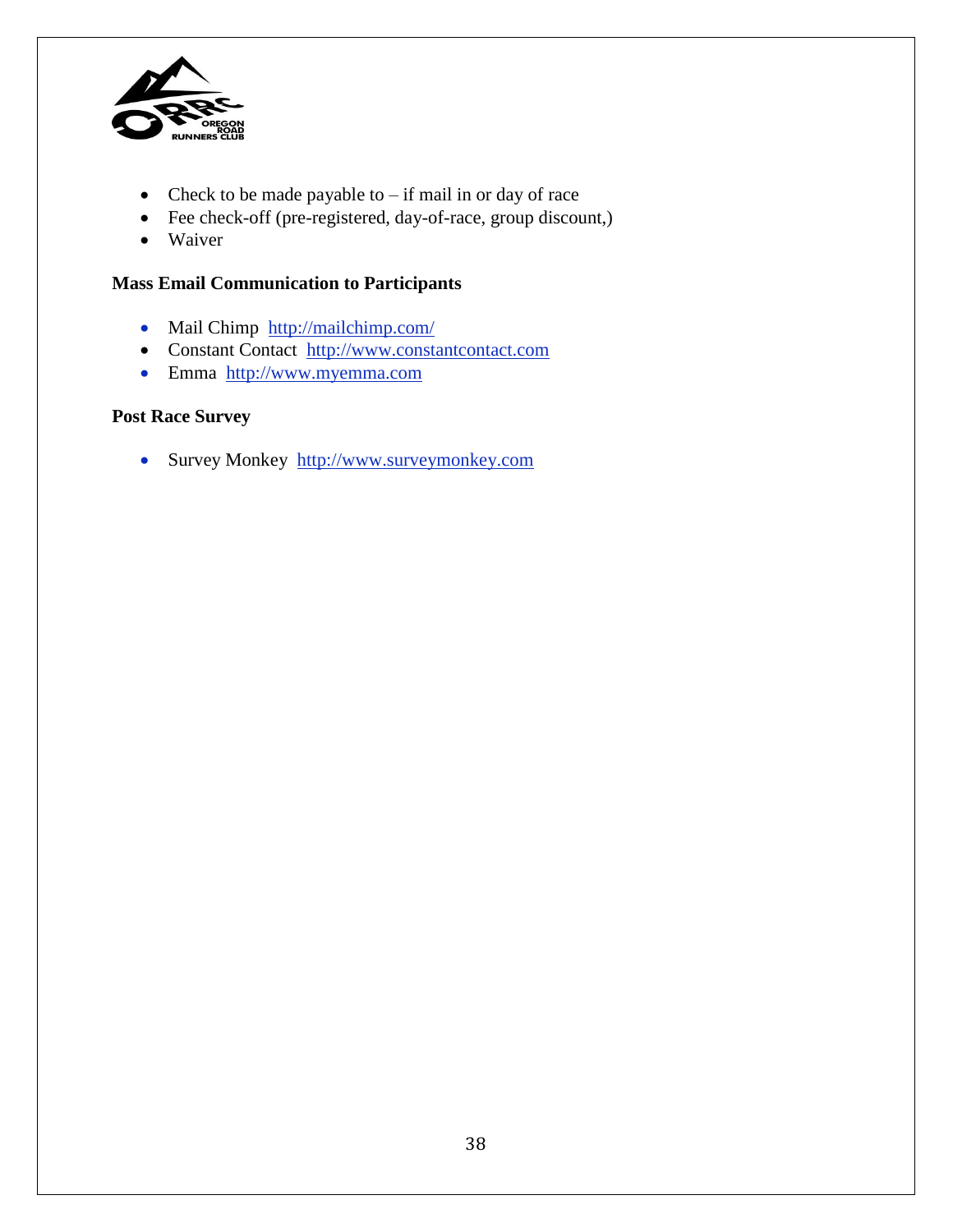

# **Appendix D: Timing**

## **Manual/Self Timing**

- Web Scorer <http://www.webscorer.com/race-timing>
- Finish Line Clock Rental/ORRC http://orrc.net/board/board.html

#### **Finish Chute (Self Timing)**

- Make the finish line easily visible
- Encourage runners to keep going until they've crossed the line
- Have volunteers in the chute jump in front of the runners to gather and spindle tear tags, and then move them along to exit the chute.
- The width of the chute should be narrowed so that they can only move through one at a time, and another volunteer can make sure they stay in their respective finish position until their tags have been torn

#### **Professional Chip Timing Services**

- Timing by Zornick (chip and manual timing) http://www.resultsdb.com/TBZInfo.html
- Huber Timing http://www.hubertiming.com/
- Uberthons http://uberthons.com/
- Eclectic Edge Racing [http://www.eclecticedgeracing.com](http://www.eclecticedgeracing.com/)
- AA Sports http://aasportsltd.com/services/race-timing/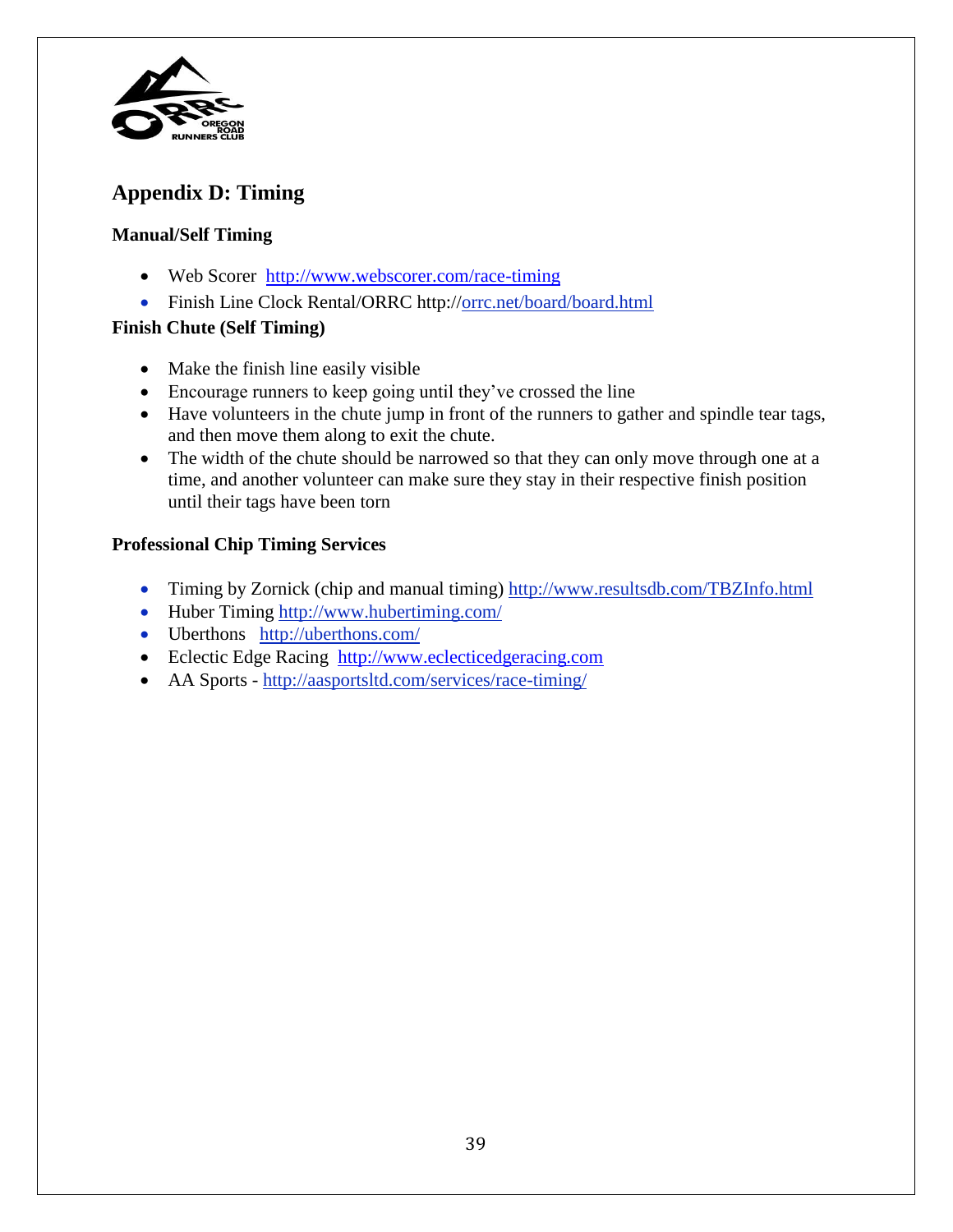

# **Appendix E: Equipment & Supplies**

#### **Race Bibs**

- Rainbow Racing http:/[/www.rainbowracing.com](http://www.rainbowracing.com/)
- Marathon Printing, Inc.  $\frac{http://shop.marathononline.com/}{\text{Local, pick up to avoid}}$  $\frac{http://shop.marathononline.com/}{\text{Local, pick up to avoid}}$  $\frac{http://shop.marathononline.com/}{\text{Local, pick up to avoid}}$ shipping costs)
- Road ID [http://www.Roadid.com](http://www.roadid.com/) Free basic bibs as well as coupons
- Runner's World [http://www.Runnersworld.com](http://www.runnersworld.com/) Free bibs but will require your participant list

Note: Your bib vendor will also sell you safety pins. Do not purchase pins from a fabric/craft store. Get a box of pins from your bib vendor

#### **T-Shirts – Local Suppliers**

- Infinity Impressions http://www.infinityimpressions.com/
- Ellison Advertising http:/[/www.ellisonadvertising.com](http://www.ellisonadvertising.com/)
- Garment Graphics http:/[/www.garment-graphics.com](http://www.garment-graphics.com/)
- Greenlayer Sports http://www.green-layer.com
- Creative Touch Embroidery & Screen Printing http:/[/www.creativetouch](http://www.creativetouch-embroidery.com/)[embroidery.com](http://www.creativetouch-embroidery.com/)
- Acorn Marketing http:/[/www.acornpromo.com](http://www.acornpromo.com/)
- Lone Mountain Sportswear <http://www.companycasuals.com/lonemountain/>
- Leslie Jordan Apparel Design and Manufacturing [http://www.lesliejordan.com](http://www.lesliejordan.com/)

## **T-Shirts – Out of Area Suppliers (May charge for shipping)**

- Pacifica T-Shirts http:/[/www.pacificat-shirts.com](http://www.pacificat-shirts.com/)
- Crestline http:/[/www.crestline.com](http://www.crestline.com/)

#### **Porta Potties**

- Honey Bucket http://www.honeybucket.com/
- Schultz Porta Potties http://www.schulz-clearwater.com/
- Waste Management https://www.wm.com/business/additional-waste-services.jsp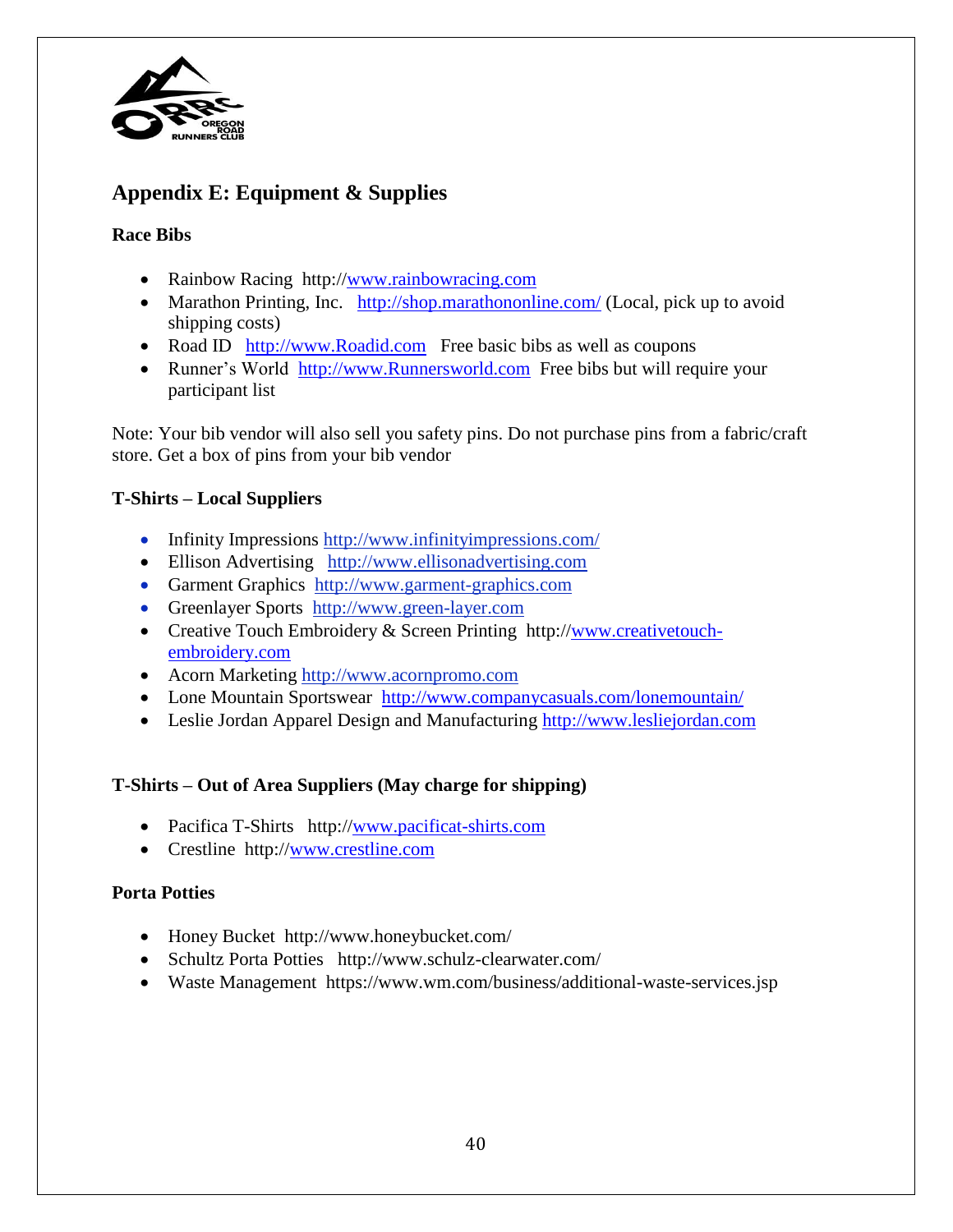

#### **Detailed Supply List**

Race supplies should be purchased or picked up a few days before the race

- Registration Area
	- o Tables and Signage
		- Day of Race registration (with clipboards or tables to complete forms)
		- **Pre-registered runners separated into groups (i.e., A-M, N-Z)**
		- T-Shirt or giveaway table, if applicable
	- o Chairs
	- o Sign-in sheets (showing runners, bib numbers, t-shirt sizes)
	- o Bib Numbers
	- o Safety Pins
	- o Waivers (if not done online)
	- o Pens
	- o Shirts (or other giveaways)
	- o Money box (with minimum \$200.00 change for day of race registration, but preferably \$500 since more people are using \$100 and \$50 bills when paying in cash)
	- o Course Maps
- On the Course
	- o Mile Markers
	- o Direction Markers, flour or spray chalk to mark turns on ground
	- o Cones wherever needed
	- o Additional signage "Runners on Road"
	- o Course monitors and/or flaggers, if needed
	- o Safety Vests
	- o Aid stations with water, nutrition, cups, pitchers, garbage cans with liners. (Longer races will need additional supplies.)
	- o Police, if needed
- Start/Finish
	- o Clock (charged the night before)
	- o Table for Timers
	- o Canopy
	- o Stringers for Race number tags
	- o Flagging for finish area
	- o Cones and pylons for finish chute
	- o Sound system, if needed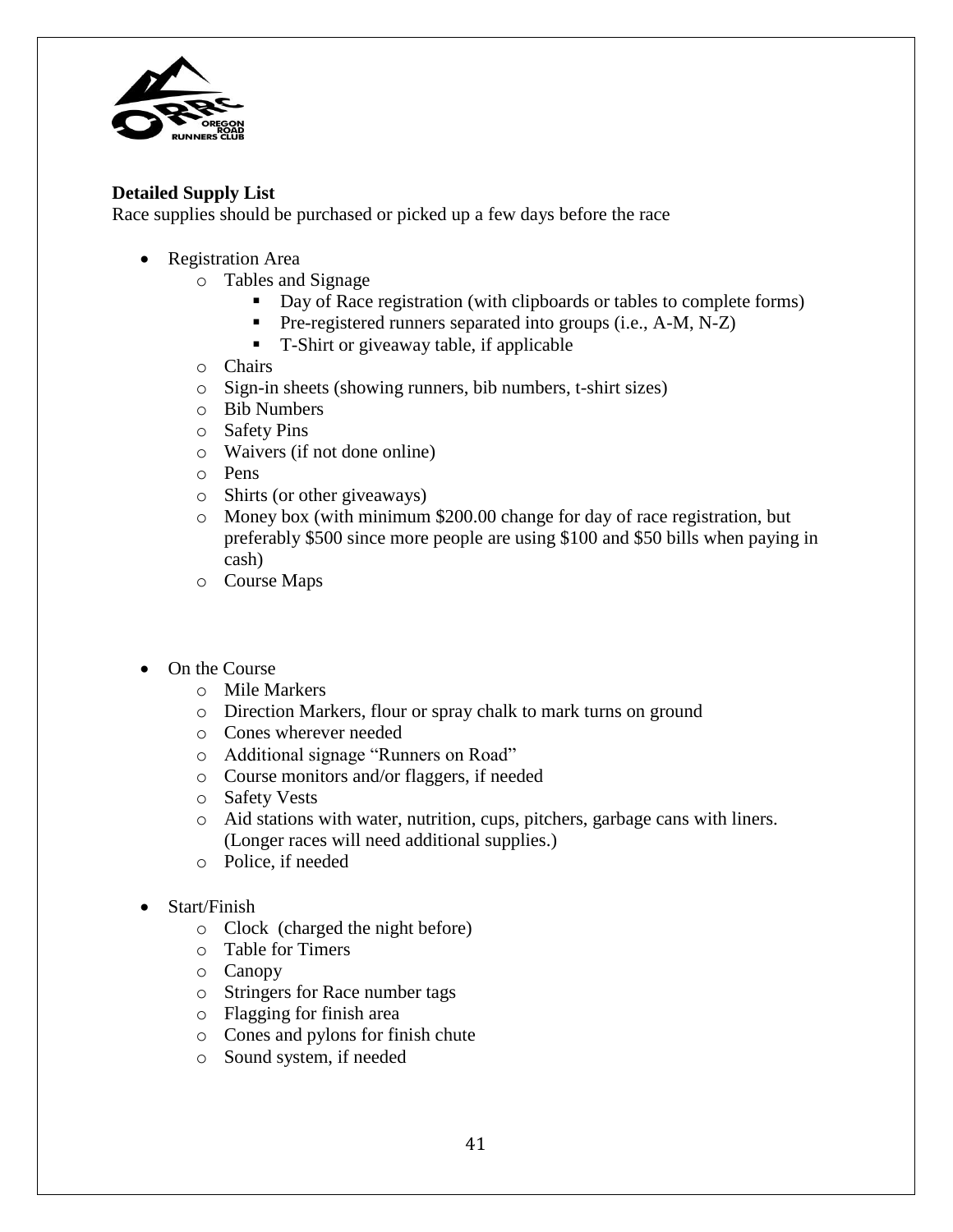

- Post-Race
	- o First Aid Kits (a small ice chest with ice & small ziplock bags are cheaper than ice packs)
	- o Awards (Make sure timer knows how many places are begin awarded)
	- o Awards for top finishers. For example:
		- First Place Male and Female
			- **First Place Masters Male and Female**
			- Age group winners
	- o Prize drawing tickets and items
	- o Refreshments:
		- Water (most important)
		- $\blacksquare$  Fruit
		- **Bagels**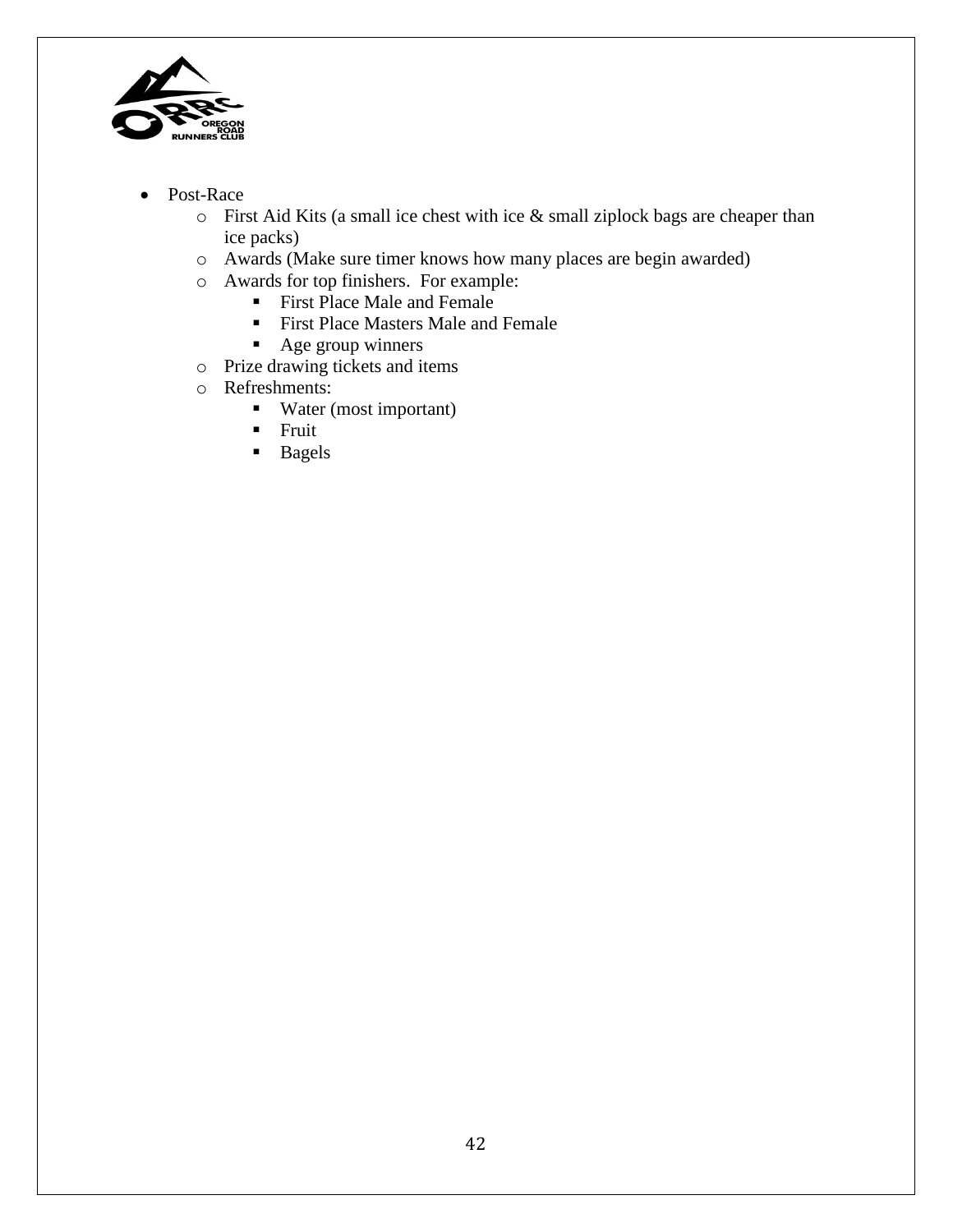

## **Appendix F: Start & Finish Area**

#### **Photographers**

- Brian Conaghan [http://conaghan.smugmug.com](http://conaghan.smugmug.com/)
- Evan Pilchik http://www.evanpilchik.com/
- Barb Rieber [www.barbrieberphotography.com](http://www.barbrieberphotography.com/)
- Finish Shots Brian Penrose [http://www.finishshots.com](http://www.finishshots.com/)
- Jeanelle Dickerson [http://www:](http://www/)masterracerunner@gmail.com

#### **Trophies/Plaques/Medals/Ribbons**

Crown Trophy http:/[/www.crownfranchise.com](http://www.crownfranchise.com/) (Local) Pins ASAP [http://www.pinsasap.com](http://www.pinsasap.com/) (Local) Ashworth Awards http:/[/www.Runolution.com/directors.htm](http://www.runolution.com/directors.htm)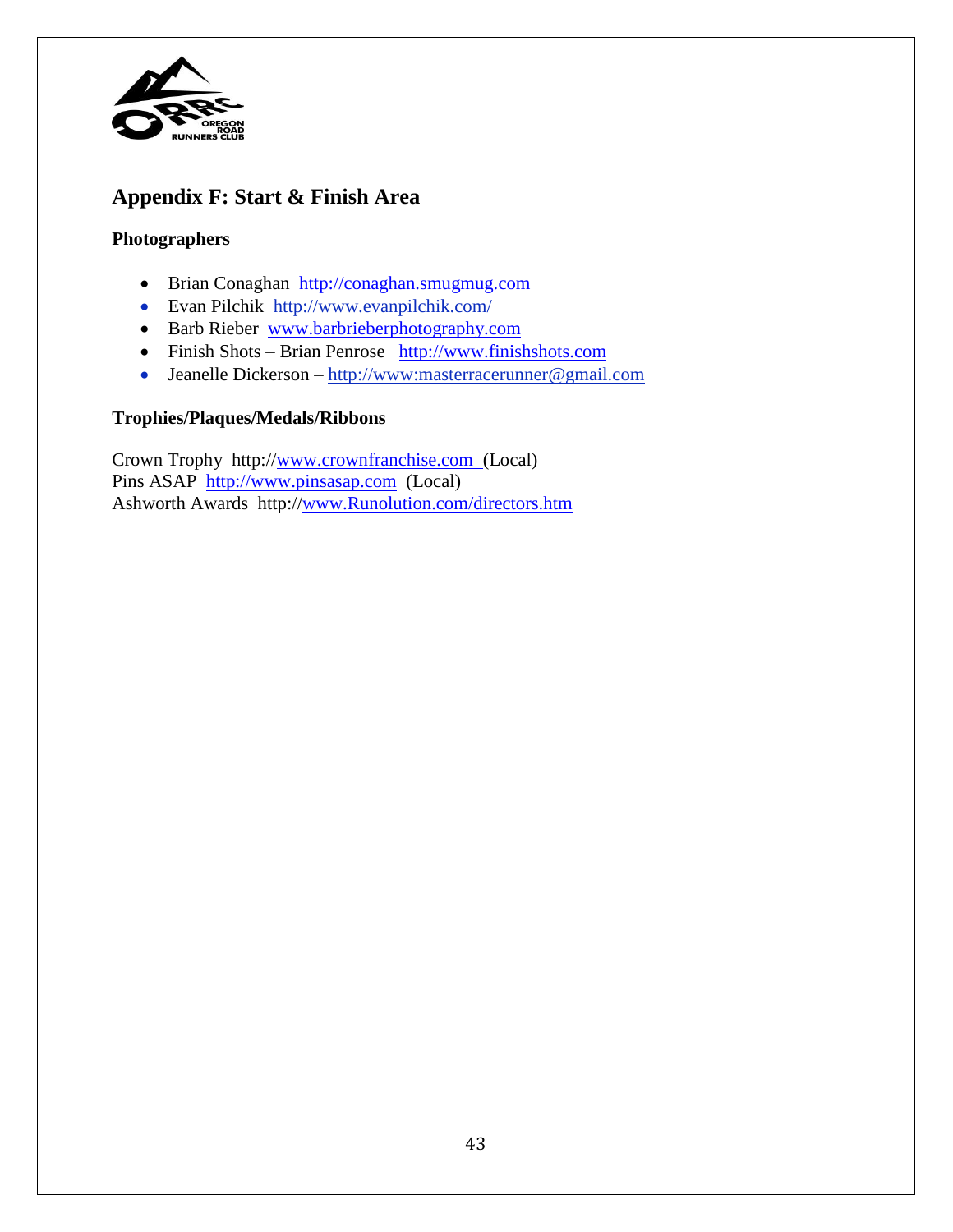

## **Appendix G: Sponsors**

#### **Local Running Stores (Packet Pick Up/Marketing/Sponsorship)**

These stores have been used as retail partner option for ORRC races. They have the ability to cross-promote events, host packet pickup, provide prizes, etc.

- Fit Right Northwest Dave Sobolik [dave@fitrightnw.com](mailto:dave@fitrightnw.com)
- Foot Traffic Sean Rivers sean@foottraffic.us
- Pace Setter Athletic Bill and Anita Carley [anitac@pacesetterathletic.com](mailto:anitac@pacesetterathletic.com)
- Portland Running Company Dave Harkin [dave@portlandrunningcompany.com](mailto:dave@portlandrunningcompany.com)
- Road Runner Sports http://ww2.roadrunnersports.com/retail/portland.html
- Sports Authority Tricia Miller [tmmiller@sportsauthority.com](mailto:tmmiller@sportsauthority.com)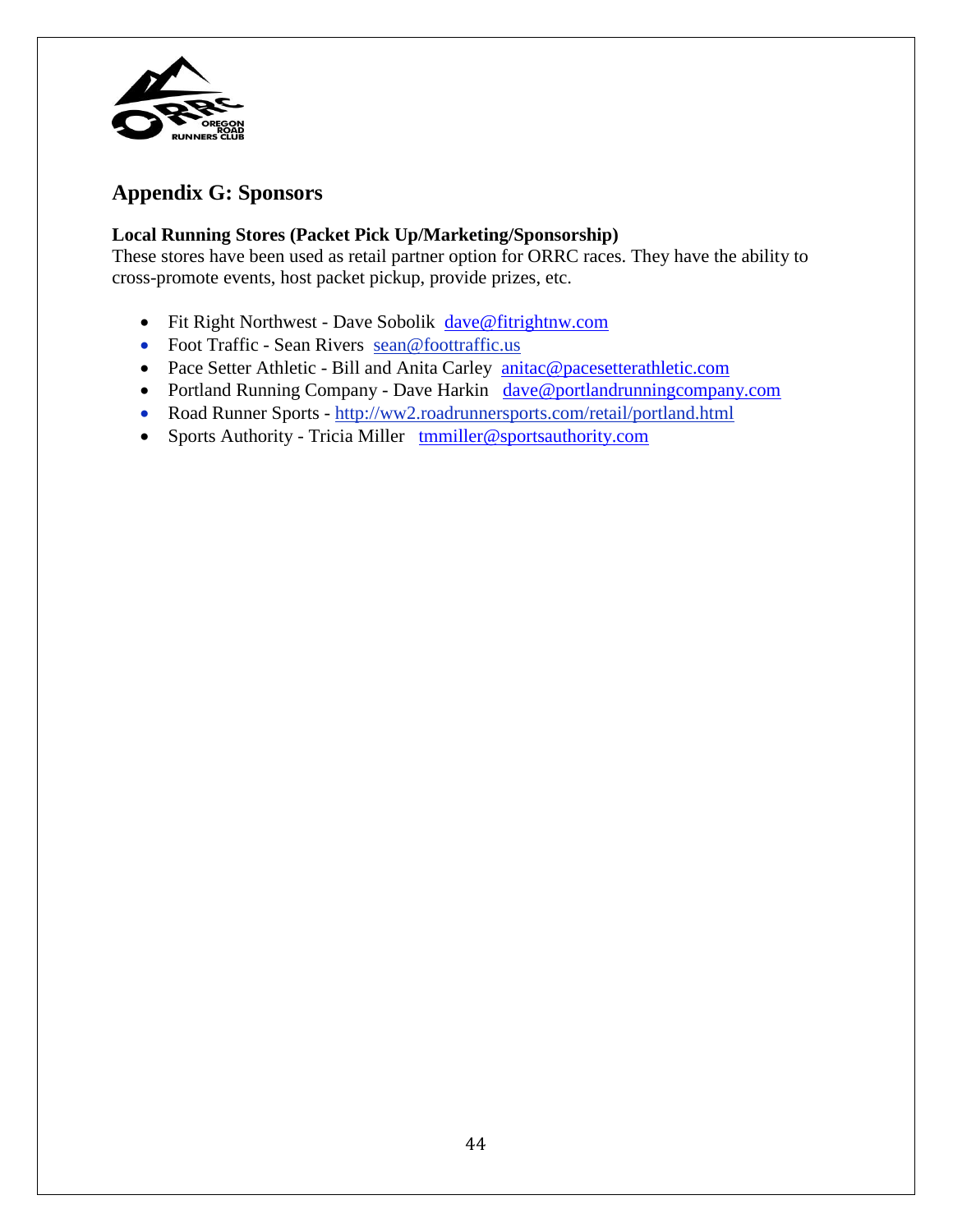

# **Appendix H: Marketing and Publicity**

#### **Press Releases**

Information that should be included in a press release:

- Name of event
- Date of event
- Start time(s) of event
- Distance(s) of event
- Registration fees and how to register, including deadlines
- What is included in registration fees
- A brief description of the course
- Is the race kid-friendly, family-friendly, and/or pet-friendly?
- What other activities will be available at the event?
- Will there be prizes at the event?
- Is the event a fund-raiser? If so, provide information on the beneficiary including contact info.
- Contact information for the event
- The names of your sponsors

#### **Local Newspapers**

- The Oregonian http://www.oregonianmediagroup.com/contact/contact-news-team/
- Portland Tribune http://portlandtribune.com/
- Gresham Outlook http://portlandtribune.com/gresham-outlook-news/
- West Linn Tidings http://portlandtribune.com/west-linn-tidings-news/
- Lake Oswego Review http://portlandtribune.com/lake-oswego-review-news/
- Walkabout Magazine Pam Granata 503-287-6914 [info@walkaboutmag.com](mailto:info@walkaboutmag.com)

#### **Race Calendars & Websites**

- Oregon Road Runners Club [http://www.orrc.net](http://www.orrc.net/)
- Run Oregon Blog http://runoregonblog.com/
- Road Runners Club of America <http://www.rrca.org/calendar/event/php>
- Race Center Northwest http://www.racecenter.com/race-calendar
- Active http://www.active.com/
- The Oregonian's Event Calendar <http://www.oregonlive.com/events>
- Gallagher Fitness Resource <http://activesalem.com/>
- Runners World Race Director Resource <http://www.racedirectorresource.com/>
- Running Network http://runningnetwork.com/RNW/index.php/national-calendar